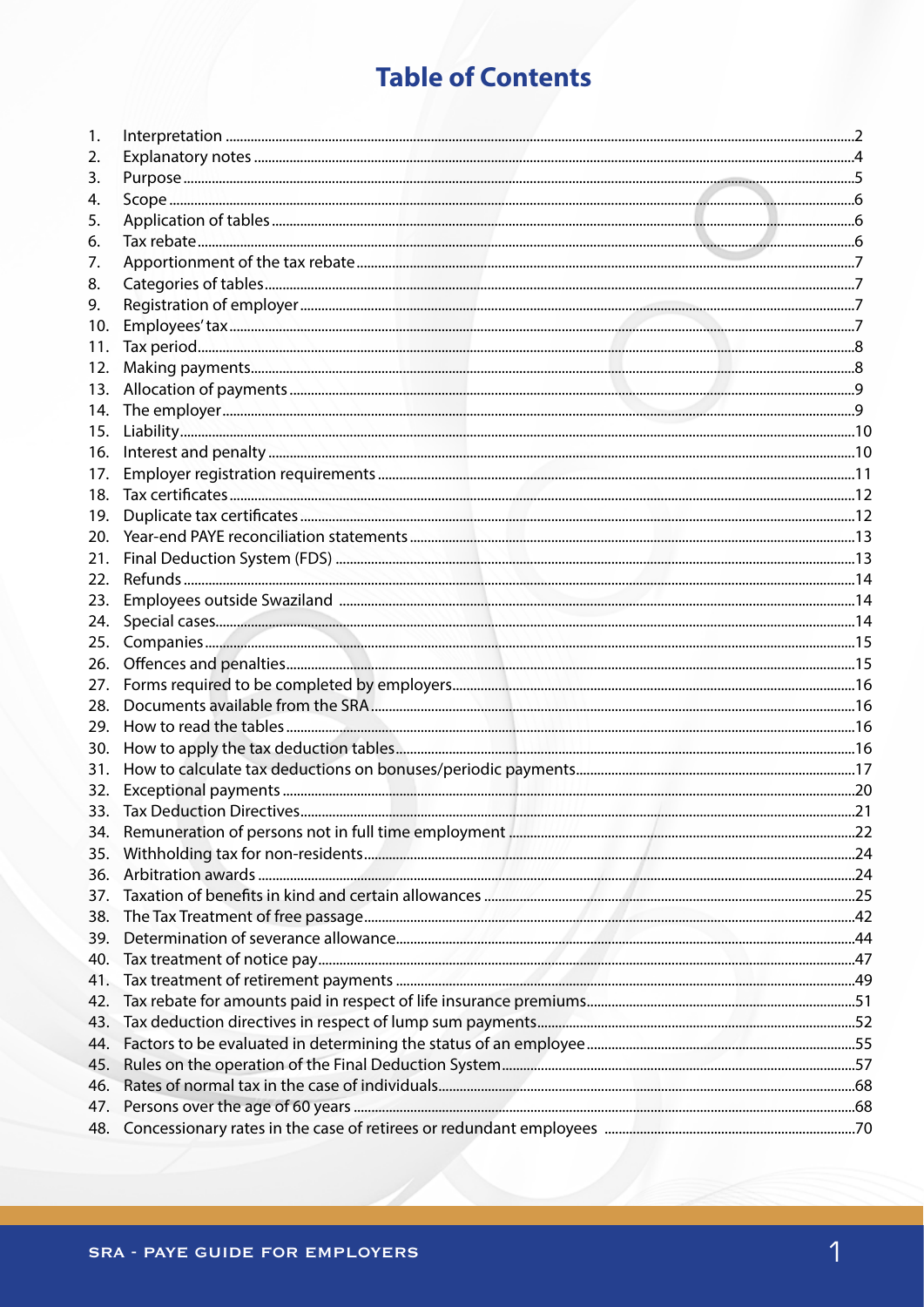# **BASIC GUIDE TO PAYE SYSTEM**

# **1. Interpretation**

*"Employee"* has been defined, in the context of the Second Schedule, to mean any person (other than a company) who in respect of employment, receives remuneration from an employer or to whom remuneration accrues, including:

- (a) any former employee who receives remuneration which accrued before the termination of the contract of employment;
- (b) any former employee who receives remuneration or to whom any remuneration accrues by reason of any services rendered by such person to or on behalf of a labour broker;
- (c) any labour broker;
- (d) any personal service company; and
- (e) any personal service trust.

## *"Employment"* means:

- (a) the position of an individual in the employ of another person; or
- (b) a directorship of a company; or
- (c) a position entitling the holder to a fixed or ascertainable remuneration; or
- (d) a public officer.

*"Employees' tax"* means the tax which an employer is required or requested to deduct or withhold from remuneration paid or payable to an employee.

*"Employer"*, in the context of the Second Schedule, means any authority or person who pays or is liable to pay to any person other than a company, any amount by way of remuneration. The word "employer" has an extended meaning for the purposes of the Second Schedule and includes any person, acting in a fiduciary capacity, as a trustee of an insolvent estate, an executor or administrator of a pension fund, provident fund, benefit fund, retirement annuity fund or any other fund.

The expression 'any authority or person' refers to the principal or the legal representative of the principal and extends to Departments of the Government, local authorities, hospitals, churches, charities, schools and other organisations or entities.

*"Labour broker"* means any person who conducts or carries on any business whereby such person provides a client of such business with other persons to render a service or perform work for such client, or procures such other persons for the client for reward, for which services or work such other persons are remunerated by such person.

*"Personal service company"* means any company (other than a company which is a labour broker), where any service rendered on behalf of such company to a client of such company is rendered personally by any person who is an associate in relation to such company, and:

(a) such person would be regarded as an employee of such client if such service was rendered by such person directly to such client, other than on behalf of such company; or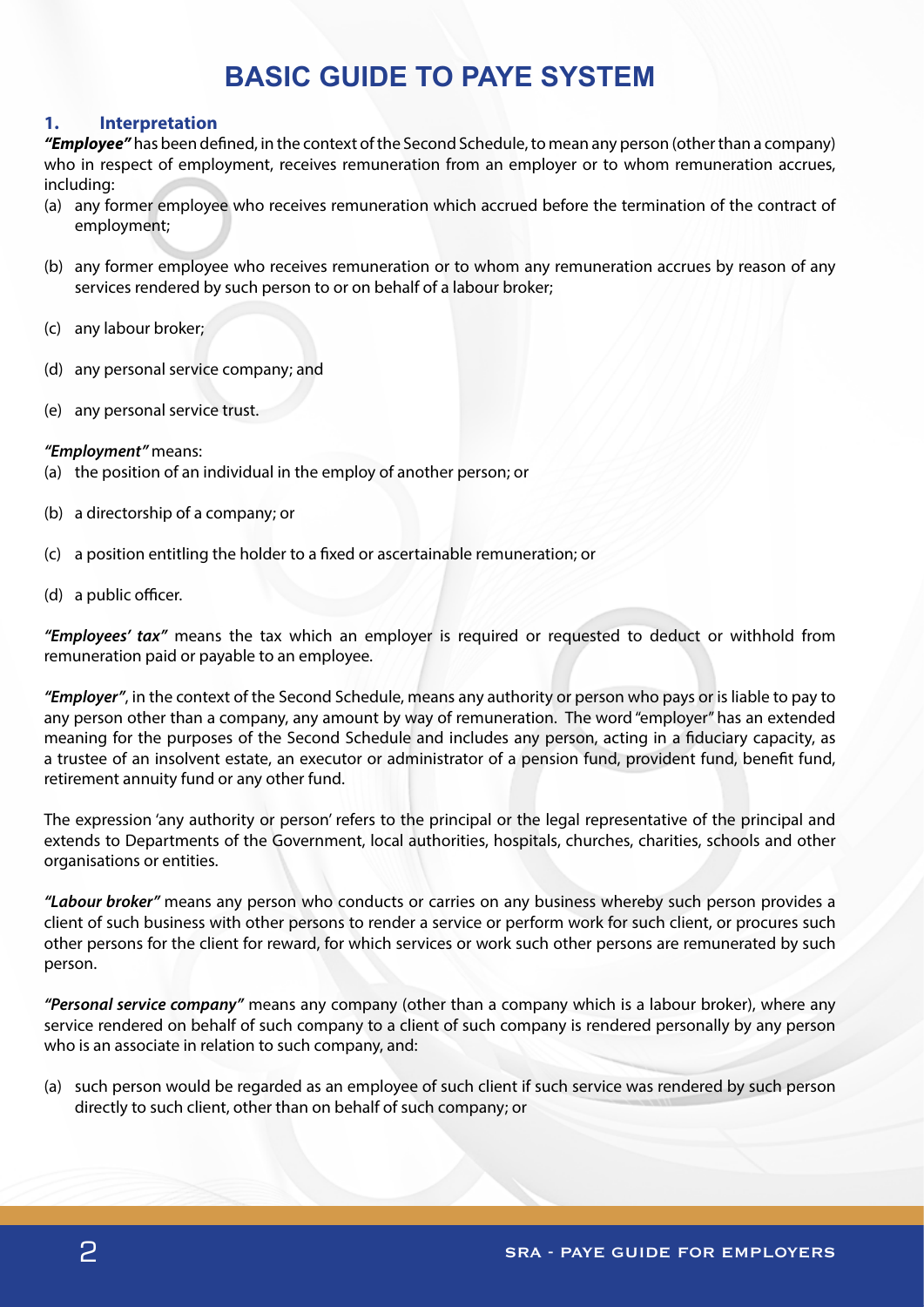- (b) such person or such company is subject to the control or supervision of such client as to the manner in which the duties are performed or to be performed in rendering such service and must be mainly performed at the premises of the client; or
- (c) where more than eighty per cent of the income of such company during the year of assessment, from services rendered, consists of or is likely to consist of amounts received directly or indirectly from one client of such company, in relation to such client, except where such company throughout the year of assessment, employs three or more full-time employees who are on a full-time basis engaged in the business of company rendering any such service, other than any employee who is a shareholder or member of the company or is an associate in relation to such person.

*"Personal service trust"* means any trust (other than a trust which is a labour broker), where any service rendered on behalf of such trust to a client of such trust is rendered personally by any person who is an associate in relation to such trust, and:

- (a) such person would be regarded as an employee of such client if such service was rendered by such person directly to such client other than on behalf of such trust; or
- (b) such person or such trust is subject to the control or supervision of such client as to the manner in which the duties are performed or to be performed in rendering such service and those duties must be mainly performed at the premises of the client; or
- (c) where more than eighty per cent of the income of such trust during the year of assessment, from services rendered, consists of or likely to consist of amounts received directly or indirectly from any one client of such trust, in relation to such client, except where such trust throughout the year of assessment, employs three or more full-time employees who are on full-time basis engaged in the business of such trust of rendering any such service, other than any employee who is an associate in relation to such person or such trust.

*"Remuneration"* has an extended meaning in the Second Schedule to mean any amount of income paid or payable to any person by way of any salary, leave pay, allowance, wage, overtime pay, bonus, gratuity, commission, fee, emolument, pension, superannuation allowance, honorarium, retiring allowance or stipend, whether in cash or otherwise and whether or not in respect of services rendered, including:

- (a) an amount referred to in paragraph (a), (b) and (c) of the definition of "gross income" in section 7 of the Income Tax Order;
- (b) the annual value of such benefit or benefits referred to in paragraphs (f) and (ff) of the definition of "gross income" in section 7 of the Order, as the Commissioner may, from time to time, determine in respect of a year of assessment;
- (c) any allowance or advance, which must be included in the taxable income of that person in terms of section 11 (8);
- (d) any amount required to be included in such person's gross income under paragraphs (k), (l), (m), and (n) of that definition; and,
- (e) fifty per cent of the total amount paid by an employer during any year of assessment directly or indirectly, by way of contribution to any approved bursary scheme for the benefit or educational assistance of the children of any employee or dependents of such employee,

but not including –

(f) any annuity under an order of divorce or decree of judicial separation or under any agreement of separation;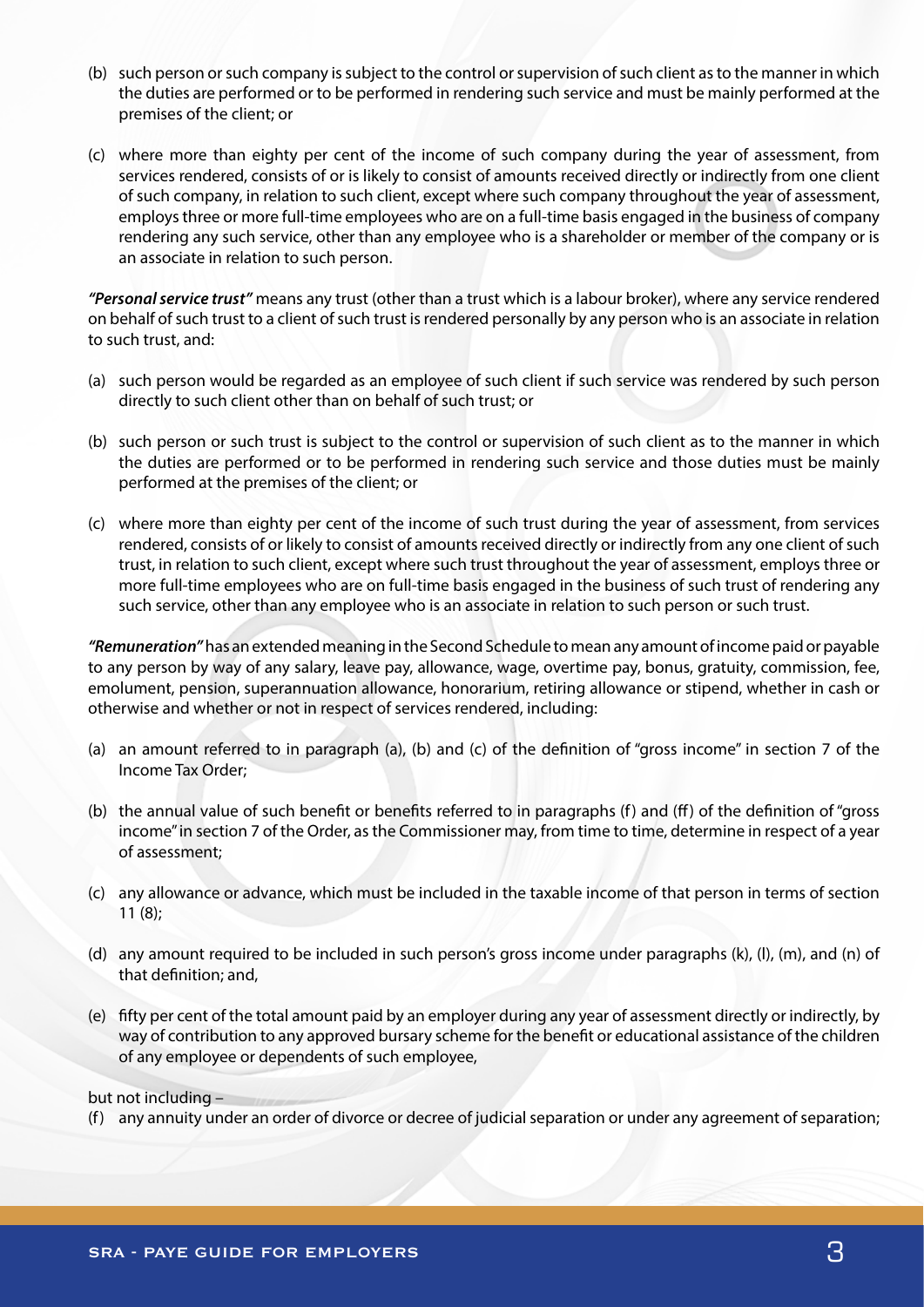- (g) any amount paid or payable to an employee wholly in reimbursement of expenditure actually incurred by such employee in the course of his employment; or,
- (h) any amount paid or payable to any person in respect of services rendered or to be rendered by him as a domestic or private servant where the income tax payable on such taxable income for the year of assessment is equal to or less than the amount of the personal tax rebate allowed to such person.

*"Representative employer"* means the public officer of any company or, where such a company is placed in liquidation or under judicial management, the liquidator or judicial manager; the officer responsible for paying remuneration to the employees of Government departments, local authorities or bodies other than companies; the guardian, curator or any other person having control of the affairs of a person under legal disability and the agent responsible for paying remuneration on behalf of any employer not ordinarily living in Swaziland.

# **2. Explanatory Notes**

- 2.1 *Definition of Employee:* the expanded definition of employee seeks to curb the avoidance of application of the provisions on the withholding of employees' tax where an employee's remuneration is not paid or payable by the firm using his services but an agency. The definition of employee has been extended to include "any labour broker", "any personal service company" and "personal service trust". In the operation of employees' tax under the Second Schedule, there sometimes arises the difficulty to determine whether the person remunerated is being remunerated as an employee or as an independent contractor. Common law general tests as to whether a person is an employee or an independent contractor, is whether the person paying has the right to control:
	- the end to be achieved by the person's labour and the general line of authority to be followed; and
	- the detailed manner in which the work is to be performed.

Thus, a person is not considered to be an independent contractor if he is subject to the control or supervision of any other person as to the manner in which his duties are performed or to be performed or as to his hours of work. The new definition aims to counteract the potential abuse of the Second Schedule by persons using such devices to avoid the application of the Second Schedule. *(For details see Legal Notice No. 37 of 2005 on pages 62-63).*

- 2.2 *Definition of Employment:* the term is defined as the holding of an office or appointment. An employment relationship will not exist where a person is genuinely engaged as an independent contractor. The determination of whether a person is an employee or independent contractor involves looking at a number of factors, including whether the hirer has the legal right to control the manner in which work is to be performed, and the degree of integration of the service provider within the hirer's business. This will depend on such things as:
	- whether the service provider is engaged on a continuous basis;
	- where (place) the services are performed;
	- whether the hirer controls the timing and scheduling of work; and
	- whether the hirer provides the working tools, plant, and other relevant facilities.

Each case shall be decided on its own merits.

This term is relevant to identifying who is an employee or employer; both terms are separately defined in the Second Schedule. It is also relevant to the determination of what is "remuneration (i.e. employment income)", and the application of employees' withholding tax (pay-as-you-earn). (For details see Legal Notice No. 37 of 2005).

2.3 *Labour Broker:* refers to the provision/procurement of workers as opposed to the provision of service. A labour arrangement involves three parties, namely, the client, labour broker and the workers.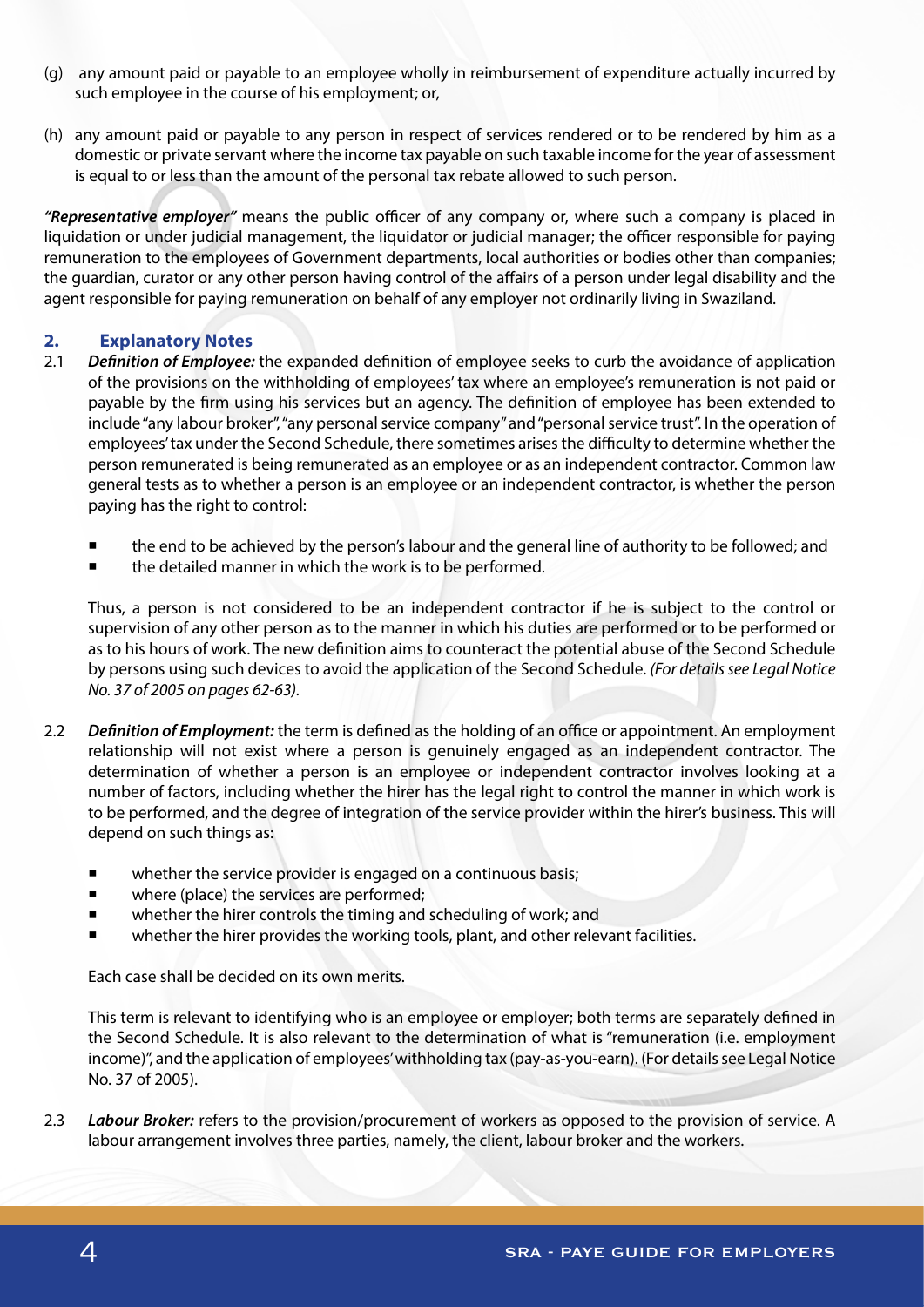- *Client:* the person who specifies the workers required. Payments for the workers' services are made to the labour broker. There is usually a written/oral contract where service conditions of the workers may or may not be stipulated.
- *Labour broker:* the labour broker is a person who, for reward, provides and remunerates workers for the client. The labour broker either makes available his own employees to perform work for a client or he procures workers for a client and pays the workers.
- 2.4 *Personal Service Company:* refers to an employee who offers his services to an employer through the medium of a private company.
- 2.5 *Personal Service Trust:* relates to an employee who offers his services to an employer through the medium of a trust.
- 2.6 *Rules to determine if an employee is a personal service company /trust:* a personal service company/trust, where services are rendered personally by connected person in relation to such company/trust and:
	- the person rendering the service would be regarded as an officer or employee of the client, had such service been performed directly to the client;
	- the person rendering the service is subject to the control and the supervision of the client as to the manner in which the duties are performed in rendering such service and must be mainly performed at the premises of the client; or
	- more than 80% of the income of the company is derived from one client during the tax year.

The employee will be deemed to be a personal service company or personal service trust if any of the above scenarios apply.

- **Exclusion:** a company/trust who employs throughout the tax year, three or more employees (other than shareholders, members or connected person) who are on a full-time basis engaged in the business of the company/trust of rendering any service.
- 2.7 *"Associate":* The definition of "associate" in section 2 of the Income Tax Order is a new definition that is relevant to a number of provisions in the Order which are of an anti-avoidance nature. The term is also relevant to the definitions of "personal service company" and "personal service trust" that are material to the operation of the Second schedule to the Order.
	- The term is defined in broad and general terms, rather than seeking to specify every relationship which will give rise to persons being associates for the purposes of the Order. It is common, particularly in tax avoidance activities, for associates to consort together. Accordingly, the Order in many situations treats the acts of an associate of the taxpayer as the acts of the taxpayer.
	- The definition makes it clear that it is not necessary for a person to be obliged to act in accordance with the directions of the taxpayer in order to be an associate. Merely acting on the taxpayer's suggestions will suffice. Moreover it is not necessary for the taxpayer to actually communicate with another person before that person can be an associate.
	- Generally, it can be expected that a taxpayer's spouse, children, parents, siblings will be regarded as associates of the taxpayer, as will be companies and trusts controlled by the taxpayer.

## **3. Purpose**

- 3.1 The purpose of this Guide is to assist employers in understanding their obligations relating to employees' tax and the operation of the Final Deduction System (FDS).
- 3.2 The Employees' Tax Deduction Tables are obtainable from the Swaziland Revenue Authority (SRA).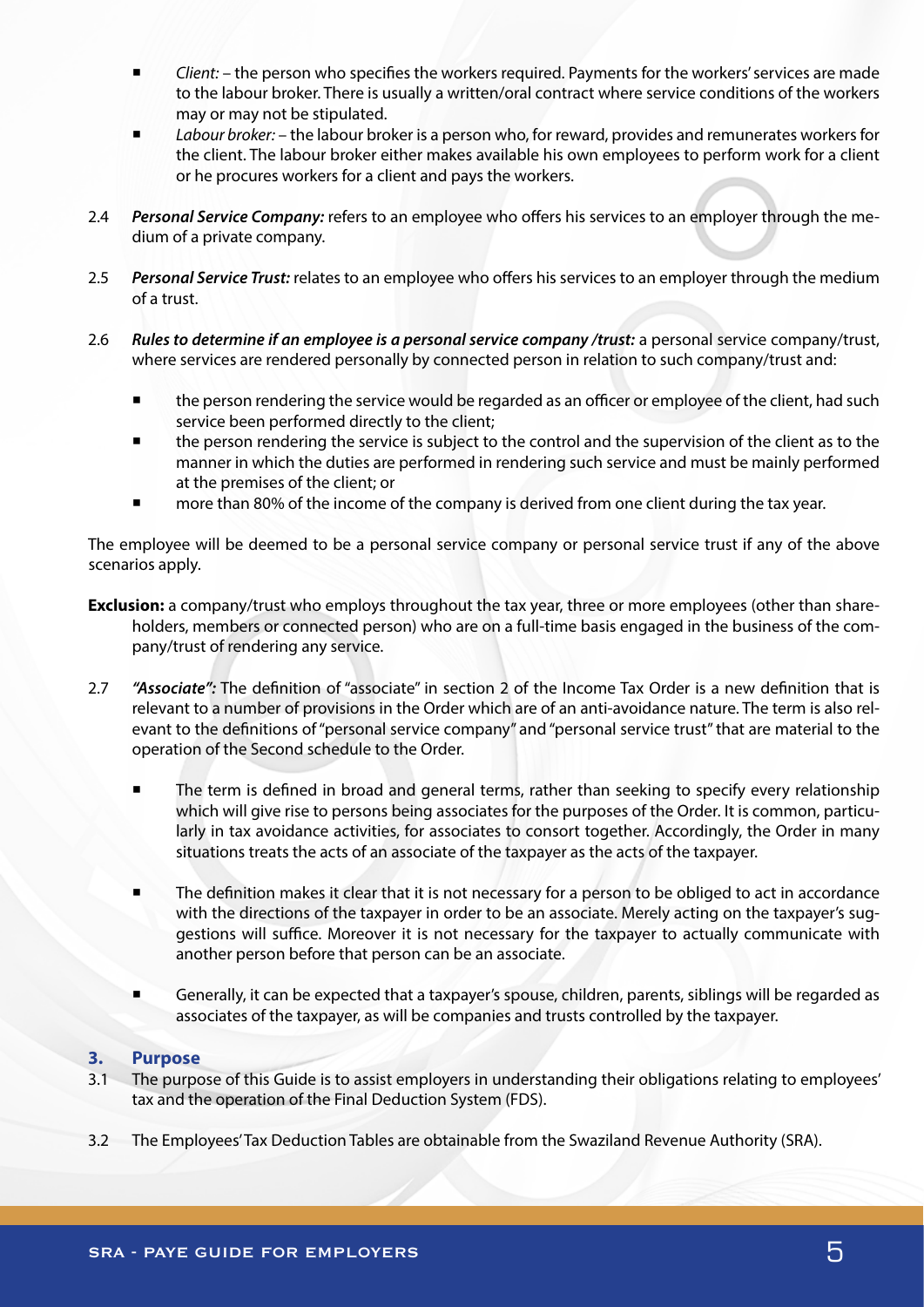# **4. Scope**

4.1 This Guide is issued in terms of paragraph 9 (1) of the Second Schedule to the Income Tax Order 1975, as amended. It prescribes the Employees' Tax Deduction Tables applicable to employees and the manner in which the tables must be applied by the employer.

# **5. Application of Tables**

- 5.1 The Employees' Tax Deduction Tables are prescribed by the Commissioner General, having regard to the rates of normal tax fixed by the Minister of Finance under section 6 (3) of the Income Tax Order of 1975, as amended. These Employees Tax Deduction Tables come into force on such a date as may be notified by the Minister of Finance in the Government Gazette and remain in force until withdrawn.
- 5.2 In the absence of a Tax Directive to the contrary as prescribed in paragraphs 9 (3), 10 and 11, employers must make use of the Employees Tax Deduction Tables prescribed by the Commissioner General or use the statutory rates as an alternative.
- 5.3 The tables have been designed to cover most categories of remuneration (*see definition of "remuneration"*  above) and should be applied as follows:
	- **A** Where the Monthly Tables are inadequate, the annual equivalent of the monthly remuneration must be established; the tax determined according to the normal tax rates and results divided by 12 to establish the monthly deduction.
	- **B** Where the Weekly or Daily Tables are inadequate, the monthly equivalent of the weekly or daily remuneration must be established, the tax determined according to the Monthly Table and the result divided by 4 or 30 to obtain the weekly or daily deductions respectively.
	- **C** Where the remuneration exceeds E200 000 per annum: add 33% of the remuneration in excess of this figure to E47 500.
- 5.4 The annual equivalent must be used when an employees' tax period is shorter than a full tax year in order to determine the amount of employees' tax deductible.
- 5.5 The following are the rates of tax to be levied, in the case of employees, for the year of assessment ending 30th June 2014:

|                                   | <b>Taxable income</b> |                                           |  |
|-----------------------------------|-----------------------|-------------------------------------------|--|
| Does not exceed<br><b>Exceeds</b> |                       | Rates of tax                              |  |
|                                   | 100 000               | $0 + 20\%$ of the excess over E0          |  |
| 150 000<br>100 000                |                       | E20 000 + 25% of the excess over E100 000 |  |
| 200 000<br>150 000                |                       | E32 500 + 30% of the excess over E150 000 |  |
| 200 000                           |                       | E47 500 + 33% of the excess over E200 000 |  |

## RATES OF NORMAL TAX FOR INDIVIDUALS FOR 2013/2014

5.6 The prescribed rates of tax in paragraph 5.5 shall be reduced by way of a rebate of an amount not exceeding the sum of eight thousand two hundred emalangeni (E8 200) in any year of assessment.

## **6. Tax Rebate**

- 6.1 Note the following:
	- (a) The tax payable by an individual must be reduced by way of a rebate as highlighted in 5.6 above; that is, E683.33 on a monthly basis.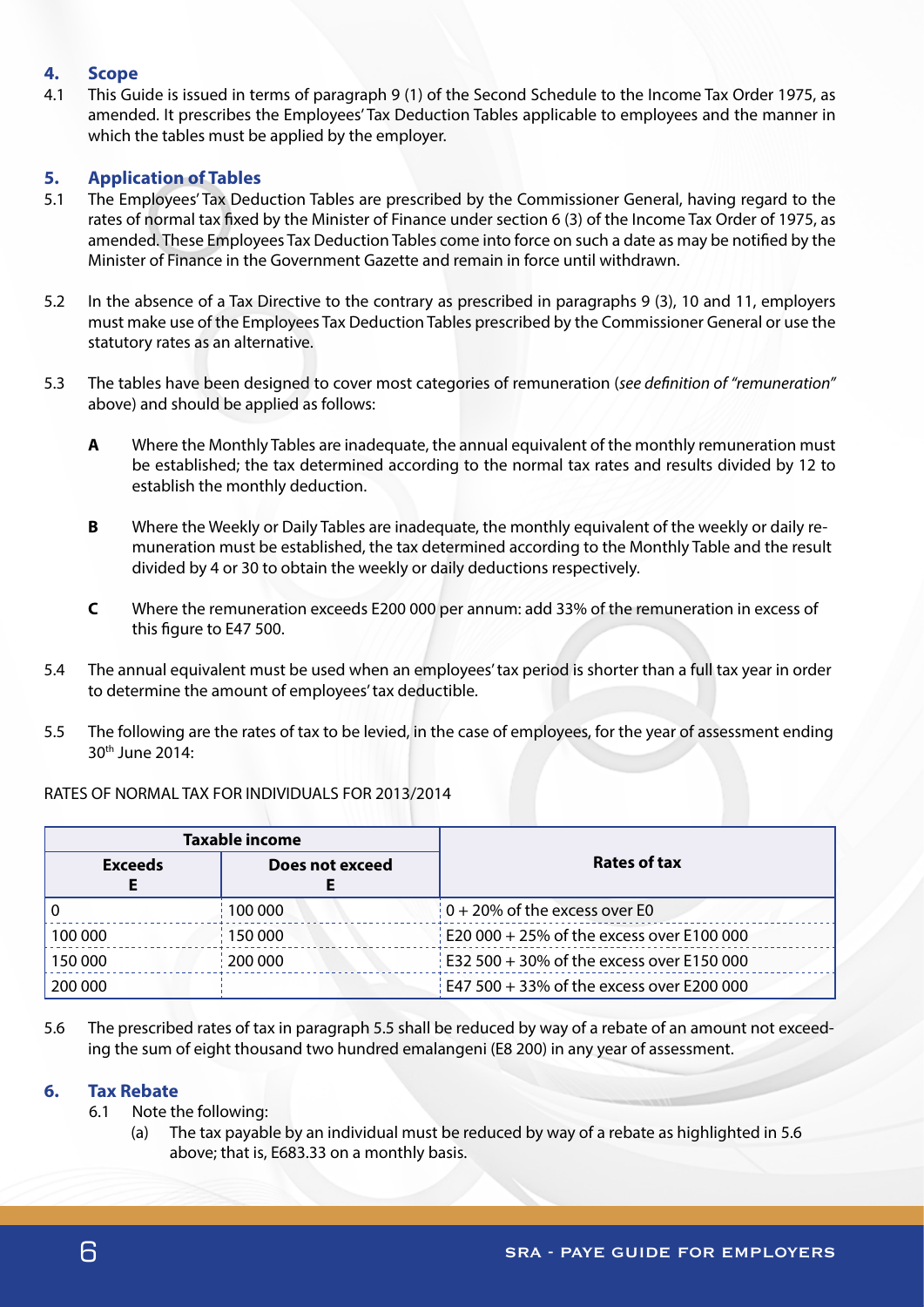- (b) When the tax rebate of E8 200 is combined with the lowest marginal tax rate of 20%, one has an effective tax free threshold of E41 000 But if the period assessed is less than a full year, the tax rebate shall be the same ratio such period bears to twelve months.
- (c) The new rates of tax will be applicable on the amount exceeding E41 000 in any year of assessment.
- (d) The daily, weekly, and monthly PAYE deduction tables prescribed herein have already been reduced by the tax rebate of E8 200. It is only when applying the rates of tax on paragraph 5.5 of these Employees' Tax Deduction Tables that the tax payable must be reduced by a rebate not exceeding E8 200 in any year of assessment.
- (e) The tax rebate does not apply if the tax payable is subject to the concessionary rates of tax prescribed in Part III of the Third Schedule to the Income Tax Order.

## **7. Apportionment of the Tax Rebate**

- 7.1 Since in terms of the law, the tax rebate must be apportioned according to the number of months that the employee has worked, the apportionment must be calculated as follows:
	- (a) The annual equivalent of the monthly remuneration is first established;
	- (b) The tax on the annual amount is then calculated;
	- (c) The amount of tax is divided by 12 months, and then multiplied by the number of months worked to arrive at the correct tax for that period;
	- (d) The rebate is also apportioned accordingly.

#### **8. Categories of Tables**

8.1 Deduction tables applicable to full time employees:

| DAILY          |   | Green       |  |
|----------------|---|-------------|--|
| WEEKLY         | - | White       |  |
| <b>MONTHLY</b> | - | <b>Blue</b> |  |

## **9. Registration as an Employer**

- 9.1 In terms of paragraph 15 of the Second Schedule to the Income Tax Order, every person who becomes an employer must register with the Swaziland Revenue Authority (SRA). Such registration must be done within 14 days after such person becomes an employer. Application to register as an employer must be made on *SRA Registration for Taxpayer Identification Number Form* which is available in all the SRA Service Centres.
- 9.2 Where an employer has for registration purposes applied for separate registration of branches of his undertaking, each branch shall be deemed to be a separate employer. Application to register a branch separately from the main branch must be done by completing the *SRA Registration for Taxpayer Identification Number Form*.
- 9.3 Where one is already registered with the SRA for other tax types and has been issued with a Taxpayer Identification Number (TIN), they should apply to be registered as an employer, but use the same TIN.

#### **10. Employees' Tax**

- 10.1 Where an employer pays remuneration to an employee, the employer must deduct employees' tax from the remuneration and pay the tax deducted to the Commissioner General on a monthly basis.
- 10.2 Paragraph 2 of the Second Schedule requires the presence of three elements before employees' tax may be deducted, namely, an **employer**, paying **remuneration**, to an **employee**.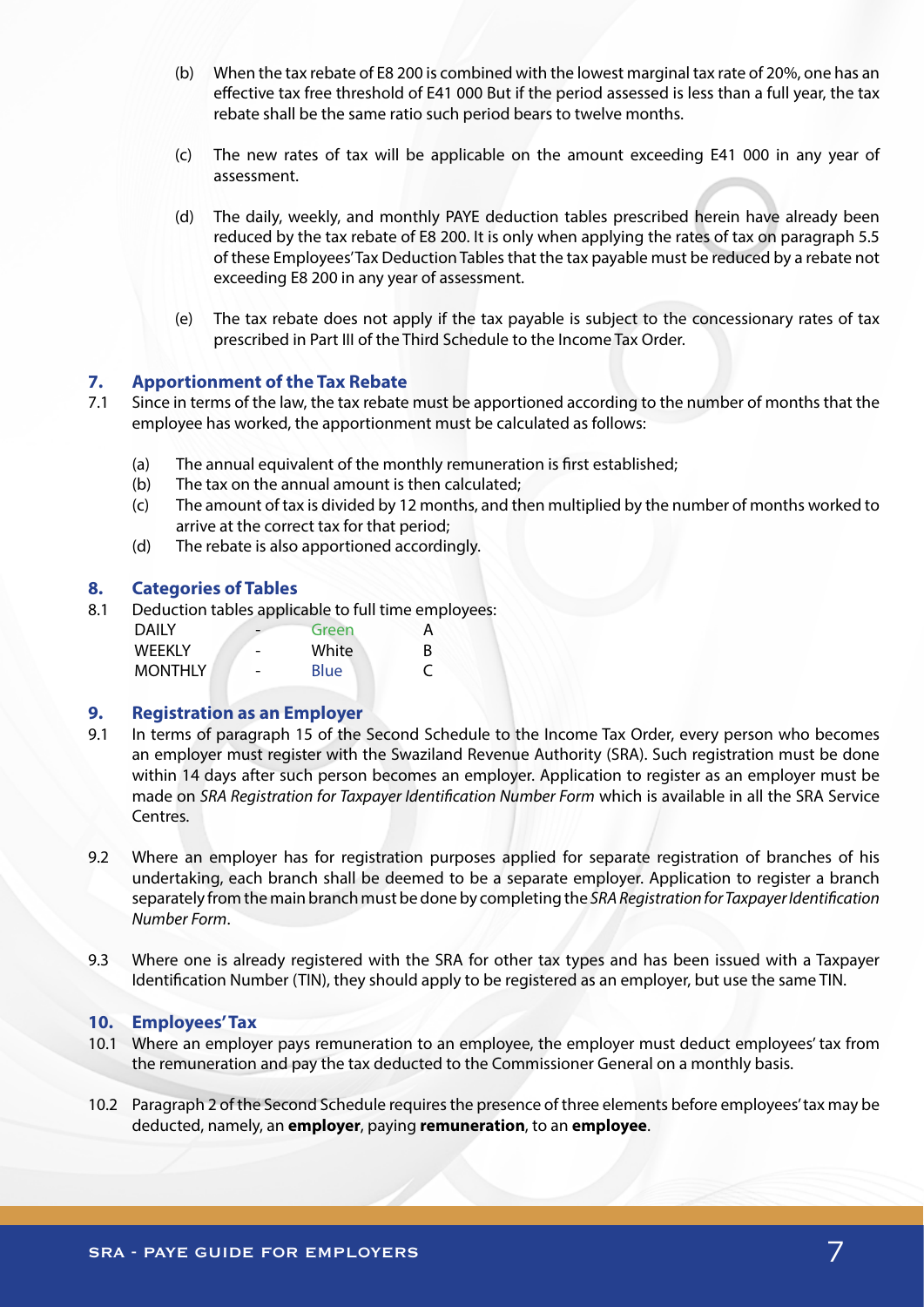- 10.3 The employees' tax to be deducted is calculated on the balance of the amount of remuneration remaining after deducting the statutory contributions to a pension fund or to an approved provident fund.
- 10.4 The maximum allowable current pension contribution to a pension fund established by law or approved by the Commissioner General is 10% of an employee's pensionable salary in any year of assessment. The employee's statutory contributions to Swaziland National Provident Fund (SNPF) must also be deducted before determining employees' tax as the fund falls within the ambit of the definition of a "pension fund", since it is established by law. The definition of a "pension fund" includes a provident fund established by law.
- 10.5 In the case of current contributions made by Members of Parliament to the Members of Parliament and Designated Office Bearers Pension Fund, such contributions are limited to 15% of the member's pensionable salary.
- 10.6 The employees' tax must be paid over to the SRA within **seven days** after the end of the month during which the amount was deducted. Where the employer has registered for e-filing, such P.A.Y.E should be remitted within 14 days after the end of the month during which such amount was deducted.
- 10.7 The employer must submit a **P.A.Y.E MONTHLY RETURN FORM** or such other form as the Commissioner General may prescribe, when making payment. The prescribed P.A.Y.E monthly Return Form is supplied to the employer for payment purposes each month.
- 10.8 A registered employer is required to submit the P.A.Y.E monthly Return Form to the SRA in the form prescribed and attach the proof of payment of the employees' tax paid.
- 10.9 Payments of Employees' tax must be reflected correctly and separately on the Bank Deposit Slip in order to avoid the incorrect allocation of these payments and the unnecessary issue of final demands.
- 10.10 **Estimated assessments:** The Commissioner General may estimate the amount of employees' tax:
	- Where the employer fails to submit the P.A.Y.E Monthly Return Form on the due dates;
	- Where the employer fails to deduct or withhold the correct amount of employees' tax;
	- Where the employer fails to pay over the employees' tax deducted on the due dates.
- 10.11 Any estimate of the amount of employees' tax is subject to objection and appeal.

## **11. Tax Period**

- 11.1 The tax period in relation to an employer is 12 months, ending on the last day of June of the relevant tax year.
- 11.2 In relation to an employee, is a period from 1 July to 30 June of the following year, or any unbroken period during the tax year during which the employee was employed by a single employer.

# **12. Making Payments**

- 12.1 Payments to the SRA may be made using any of the following means:
	- 12.1.1 **Over the counter payments** cash payments of up to E10 000 may be made at any SRA cash office. Cheque payments of up to E500 000 may also be made at cash offices. However, the use of cheques to make tax payments is ONLY allowed on prior approval by the SRA.
	- 12.1.2 **Direct deposits** taxpayers may make either cash or cheque deposits directly into the SRA accounts. Note that the SRA has custom made deposit slips for direct deposits and they are available in all banks operating in Swaziland.

## 12.1.3 **Electronic funds transfer (EFT).**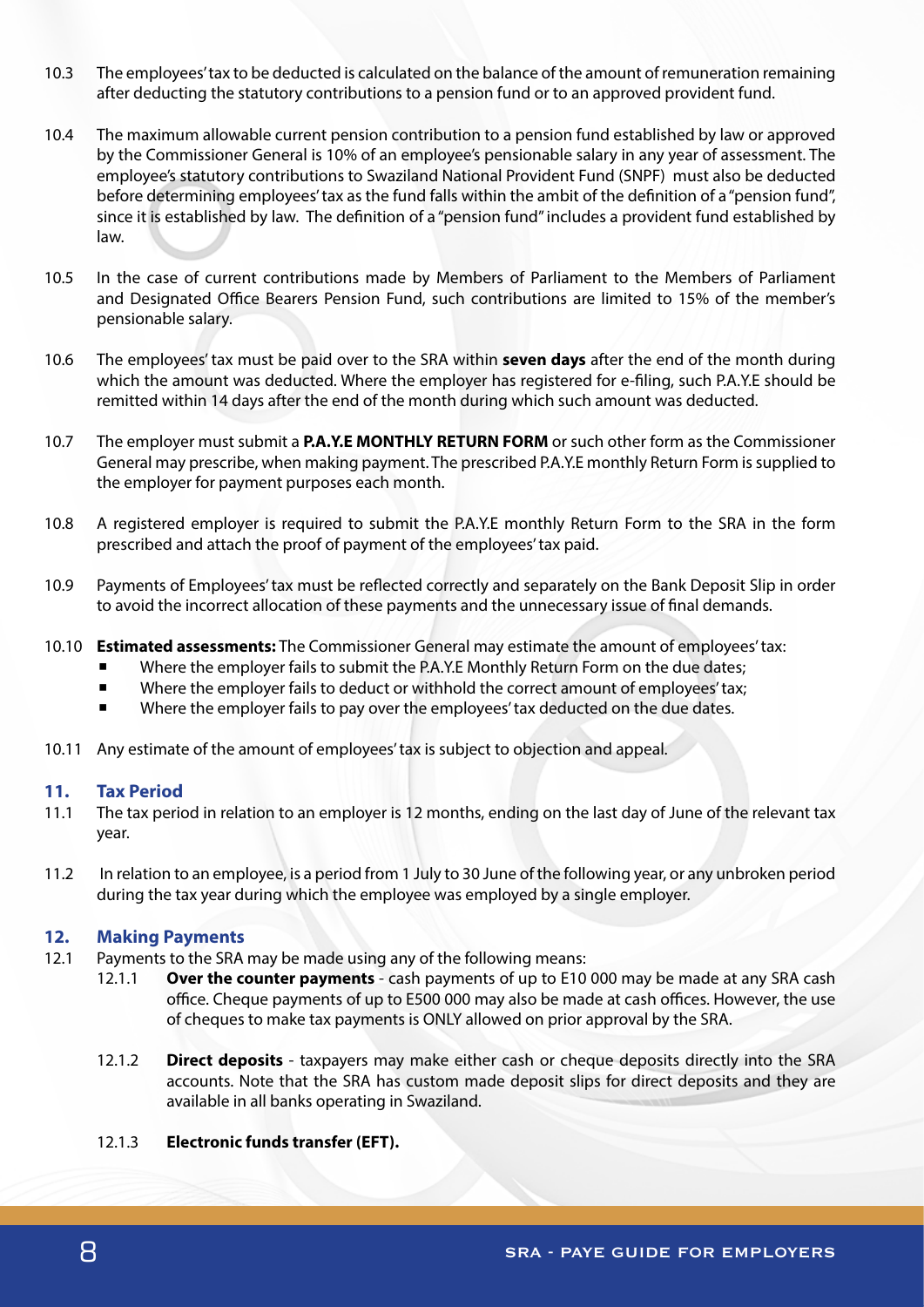12.1.4 **Same bank Account-to-Account transfers** - Each of the banks have custom made instruction forms for making account to account transfers.

| <b>BANK</b>                       | <b>Account Name:</b><br><b>DOMESTIC TAXES</b> | <b>BRANCH CODE</b> | <b>SWIFT CODE</b> |
|-----------------------------------|-----------------------------------------------|--------------------|-------------------|
| Swazi Bank                        | 1241024551201                                 | 770009             | <b>SDSBS</b>      |
| <b>Standard Bank</b>              | 0140042751301                                 | 663164             | <b>SBICSZMX</b>   |
| <b>FNB</b>                        | 62265857965                                   | 280164             | <b>FIRNSZMX</b>   |
| <b>Nedbank</b>                    | 020000473716                                  | 360164             | <b>NESWSZMX</b>   |
| <b>Swaziland Building Society</b> | 10974386                                      | 140166             | <b>NONE</b>       |

12.2 Payments may be made into any of the following bank accounts:<br> **Example 8 1097486 <b>1097486 1097486 1097486 1097486 1097486 1097486 1097486 1097486 1097486 1097486 1097486 1097486 1097486 10** 

**NOTE:** The SRA will only process payment once funds have been cleared into the SRA account. To avoid undue delays, it is advised that payment be made into the same bank as the taxpayer's transacting account. E.g. payments made from an FNB account must be made into the SRA FNB account and so forth. Taxpayers are urged to ensure made not an integree and mast be made me one on this account and so forth happyers are arged to ensure that their payments are deposited into the correct SRA account to avoid delays in crediting their account and interest being charged for late payments.

- 12.3 To facilitate the expeditious processing of payments made to the SRA, it is important that the following information be provided as a reference: (c) The calendar period for which the payment is being made; i.e. the calendar year and the first made; i.e. the first made; i.e. the first made; i.e. the first made; i.e. the first made; i.e. the first made; i.e. the firs
	- (a) The correct Taxpayer Identification Number (TIN);
	- (a) The correct Taxpayer identification Nu<br>(b) Tax Item code (for PAYE the code is IT);
- (c) The calendar period for which the payment is being made; i.e. the calendar year and the first three (c) The calendar period for when the payment is being made, i.e. the calendar year and the mst three<br>letters of the calendar month. E.g. a taxpayer whose TIN is 100 234 567 remitting PAYE in respect of July 2013 will reference as follows:



12.3.1 In all instances it is imperative that the correct payment reference information is provided to ensure that tax payments can be identified and correctly allocated upon receipt by SRA.

#### **13. Allocation of Payments** ensure that tax payments can be identified and correctly allocated upon receipt by SRA.

- 13.1 Where any payment is made by an employer in respect of employees' tax, such payment will be allocated in the following manner:
	- (a) In respect of penalty, (where the return or payment was received late);
- (a) In respect or penaity, (where the return or payment was received late);<br>(b) In respect of interest, to the extent to which the payment exceeds the amount of penalty;
- (c) In respect of employees' tax, to the extent to which the payment exceeds the amount of interest;<br>(c) In respect of employees' tax, to the extent to which the payment exceeds the amount of interest;
	- (d) Where there is a shortfall after the allocation of penalties and interest and the outstanding tax has (a) In where there is a shortain after the anotation or periatives and interest and the outstanding tax.

# **14. The Employer** (b) In respect to the extent to the extent to the extent to which the penalty; the amount of penalty;  $\mathcal{L}(\mathcal{L})$

14.1 The Employees Tax Deduction Tables have been prepared reflecting daily, weekly and monthly remuneration. If difficulties are encountered in determining deductions in exceptional cases, the Swaziland Revenue Authority should be contacted.  $\overline{c}$  In respect of extent to the extent to the extent to the extent to which the payment extent to which the amount of  $\overline{c}$  $14.1$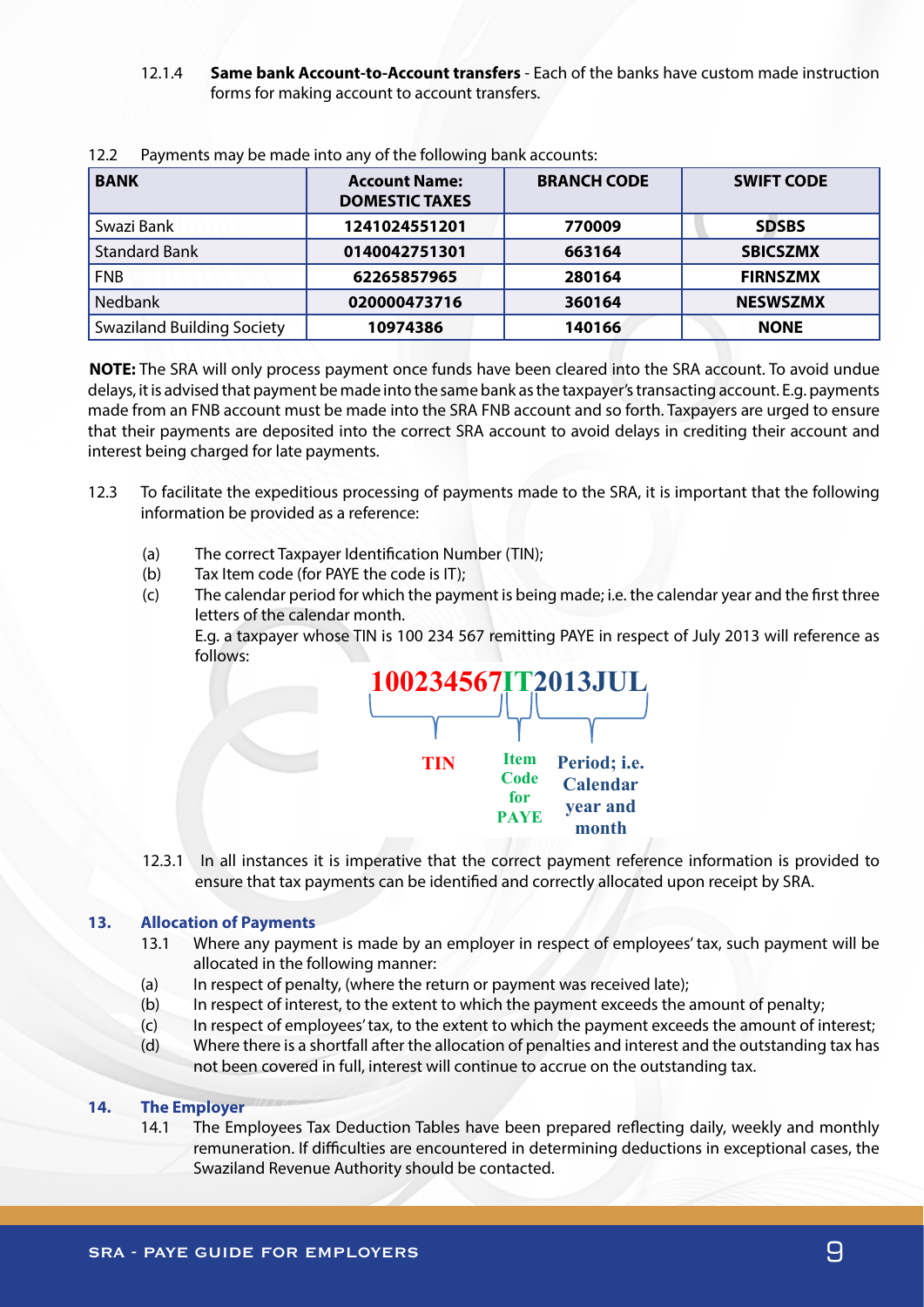- 14.2 The rates of deduction are in accordance with the tables prescribed in the Employees' Tax Deduction Tables.
- 14.3 An employer will not be allowed to make a lesser tax deduction than specified by the tax table.
- 14.4 The employees' tax deduction takes precedence over any other claims against an employee's remuneration, such as repayments of debts due by the employee.
- 14.5 An employer will not be concerned with any additional income accruing to his employees apart from the remuneration paid to them. The responsibility to declare such additional income rests upon that employee receiving such income.

## **15. Liability**

- 15.1 All employees' tax deducted by the employer must be paid to the SRA in full before the seventh day of the following month or any further time as the Commissioner General may allow, and submitted together with the P.A.Y.E Monthly Return Form (Form PAYE 04).
- 15.2 The employer will be held personally liable for the amount of the employees' tax due from persons in his employ. The Commissioner General's claim in respect of employees' tax will take precedence against the employer's estate in the event of death or insolvency. These provisions also apply to a representative employer.
- 15.3 The representative employer is not relieved from any liability, responsibility or duty of the employer and is therefore subject to the same duties, responsibilities and liabilities as the employer.
- 15.4 An employer and employee may under no circumstance conclude an agreement whereby the employer undertakes not to deduct or withhold employees' tax. Such an agreement is void in terms of paragraph 7 of the Second Schedule.
- 15.5 In accordance with paragraph 8 of the Second Schedule, an employee is not entitled to recover from an employer any PAYE amount deducted or withheld by the employer from such employee's remuneration.

## **16. Interest and Penalty**

- 16.1 If an employer fails to pay the full amount deducted, or should have been deducted, from his employees by the following month, he will be liable to a penalty of 20 per cent of the amount outstanding, in addition to the interest charges of 18 per cent per annum.
- 16.2 The penalty and the amount of employees' tax to which it refers shall be payable to the SRA at the same time or within such further period as the Commissioner General may approve.
- 16.3 Where the employer has failed to deduct the employees' tax and the Commissioner General is satisfied that this was not done with an intent to postpone payment or to avoid the employer's responsibilities, the Commissioner General may, if he is satisfied that there is a reasonable prospect of recovery from the employee, absolve the employer.
- 16.4 An employer not so absolved, will have the right of recovery of the tax against employees and may deduct money which they have had to pay the Commissioner General on behalf of employees, from future payments of remuneration in accordance with the Commissioner General's direction.
- 16.5 Where the employer has the right of recovery of the tax against an employee, such employee is not entitled to receive from the employer an employees' tax certificate until such time as the employee pays to his employer any amount which is due to the employer as stated in paragraph 15.3 above.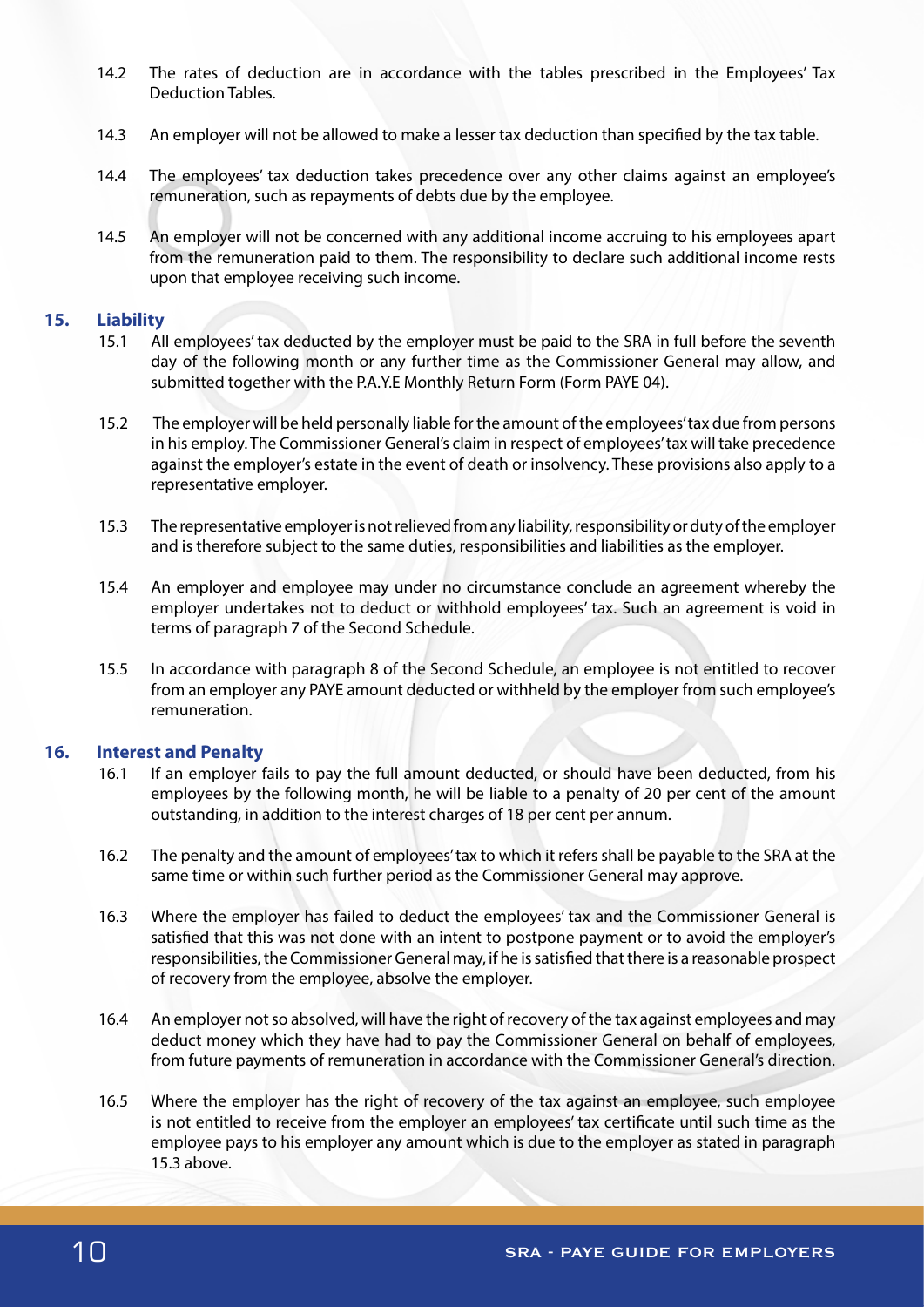## **Waiving of Penalties**

- 16.6 *Circumstances and factors to be considered in waiving of penalties:* It is prescribed in paragraph 6(2) of the Second Schedule to the Order, that the Commissioner General may waive any penalty charged in full or in part if he is satisfied that the employer's failure to pay the amount of employees' tax was not due to an intent to postpone payment of such tax or otherwise evade his obligation under the law and was not designed to enable the employee concerned to evade such employee's obligation under the Income Tax Order. The Commissioner General may consider waiving the penalty after considering the following conditions:
	- (a) History of filing and payment (compliance history) if the taxpayer is not a habitual defaulter.
	- (b) The number of tax periods and number of defaults involved.
	- (c) Whether there is a reasonable cause for the default by the taxpayer.
		- o Factors that support a claim for reasonable cause:
			- Disasters, such as flood or fire that destroyed or caused damage to the business records.
			- Civil disturbances or disruption in services such as strikes, demonstrations etc.
			- Serious illness or accident or death of person responsible for the payment or preparation of books (proof to be submitted with application).

The following are the rules applied in waiving penalties:

- (a) If the defaulting periods are less than 3 months and the employer had voluntarily reported the cause for default citing any of the factors highlighted above, the Commissioner General may waive the penalty up to 50% of the penalty charged;
- (b) Where the employer had not voluntarily disclosed the cause for the default, but any of the factors above are cited, the penalty may be waived up to 40%;
- (c) Over and above 3 months default, then no waiver can be granted.
	- (i) In the case of *Public Enterprises* that receive full subvention from Government, the penalty waiver may be granted if the Commissioner General is satisfied that the subvention was received late and that no employee was paid during the period in question.
	- (ii) In the case of *Public Enterprises* that are partly sub-vented by Government, the Commissioner General may not waive the penalty charged.
- (d) Where there was incorrect or erroneous advice given in writing by an officer of the SRA, the Commissioner General may waive the whole penalty charged.

# **17. Employer Registration Requirements**

- 17.1 The SRA will supply all PAYE forms to employers. Persons who become employers must register with the SRA within fourteen days of becoming an employer and obtain all necessary forms. A company that trades under a different title to its registered name must provide the SRA its trade name. A head office which has no employee, but which has branches registered as employers, must also register as an employer.
- 17.2 *It is a requirement for an Employer to obtain a TIN/Graded Tax Number from an employee on employment in preparation for the year end reconciliation.*

## **Keeping of Records**

17.3 All employers must keep records of all remuneration paid to each employee, and the employees' tax deducted in respect of each employee. These records must be maintained in such form, including any electronic form, as may be prescribed by the Commissioner General. Such record must be kept for a period of 5 years from the date of the last entry and must be available for examination by the SRA as and when required to do so.

## **Change of Details Requirement**

17.4 An employer must inform the Commissioner in writing within fourteen days of any change in registered particulars (e.g. changes of name, address or when they cease to be an employer.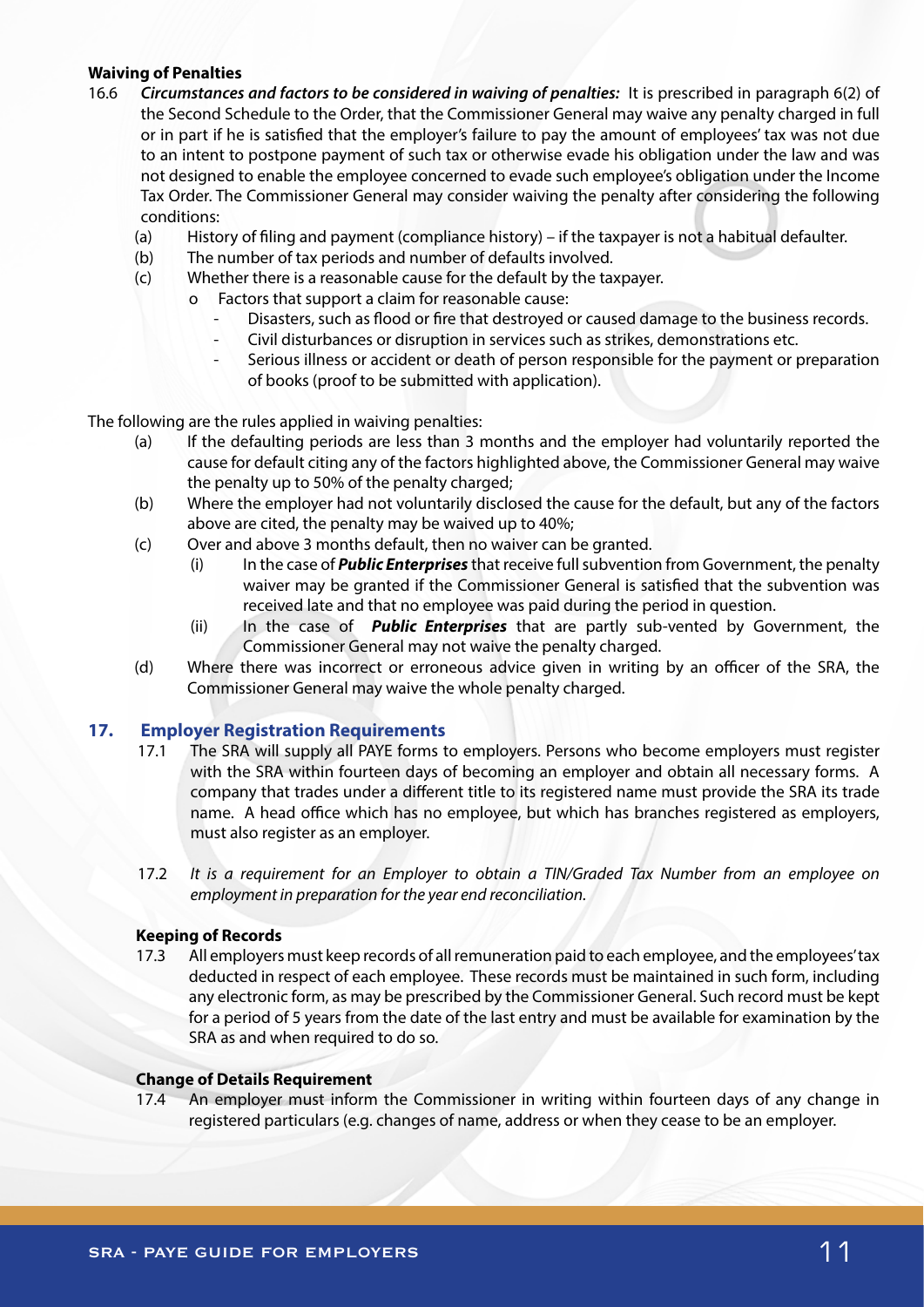## **18. Tax Certificates**

- 18.1 A registered employer is required to issue tax certificates to all employees irrespective of their salaries, and even where tax is not deductible. The certificate should be filled in by the employer and must show the total remuneration and the full amount of tax deducted from the employee's remuneration. Except where, in special circumstances, the Commissioner General has agreed to extend the relevant periods, the certificate must be handed to the employee within fourteen days of the end of the tax year, or within fourteen days of the employee leaving the employer's service.
- 18.2 Where an employee is transferred between branches, the branch where the employee has worked until the date of transfer must issue an employee's tax certificate for the period 1 July (or date of commencement of employment if such date was after 1 July) up to the date preceding the transfer. The branch to which the employee was transferred must issue the employees' tax certificate to cover the period from the date of transfer up to the end of June (or other date e.g., where the employee's service was terminated).
- 18.3 A tax certificate must also be issued within seven days of an employer's closing down business, an employee's death where an employee dies or when the employee leaves such employer.
- 18.4 Where an employer has paid to the SRA employee's tax that he has not, in fact, deducted from an employee's remuneration, the employee is not entitled to a tax certificate for the amount unless he has reimbursed the employer.
- 18.5 The onus of proof that employees' tax has been deducted rests on the employee, but a certificate provided by the employer is *prima facie* evidence that the tax was deducted and paid to the SRA.
- 18.6 Where an employer uses employees' tax certificates printed on the continuous paper, the employee's tax certificates must be completed in triplicate; the top copy for the employee, the first carbon copy for the SRA and the second carbon copy for the employer's own records.
- 18.7 Where an employer uses the laser A4 printed stationery, the employees' tax certificate must be completed in duplicate. The original is issued to the employee and the copy to SRA Commissioner Domestic Taxes Department.
- 18.8 The employer is required by law to retain any cancelled or spoiled employees' tax certificates until the Commissioner General requires them to be surrendered to SRA Domestic Taxes Department.
- 18.9 The Commissioner General controls the issue to employers of stocks of unused employees' tax certificates and prescribes conditions for the use of such certificates and the surrender of unused stocks of such certificates. Every employer has to account to the Commissioner General for used, unused, cancelled or spoiled certificates as and when required by the Commissioner General.
- 18.10 Every person who ceases to be an employer must, within fourteen days of ceasing to be an employer, surrender to the Commissioner General all unused employees' tax certificates in his possession.
- 18.11 In the case of an employer who has an electronic accounting system, the Commissioner General shall approve the issuance by such employer of employees' tax certificates in a form other than the form prescribed for general use.

# **19. Duplicate Tax Certificates**

19.1 An employer may at the request of the employee or former employee issue a duplicate employees' tax certificate, but any such duplicate shall be clearly marked as such and shall disclose full details of the original certificate. A special Form PAYE 05(A) will be supplied. Employees must, however, be told to safeguard the original certificate given to them.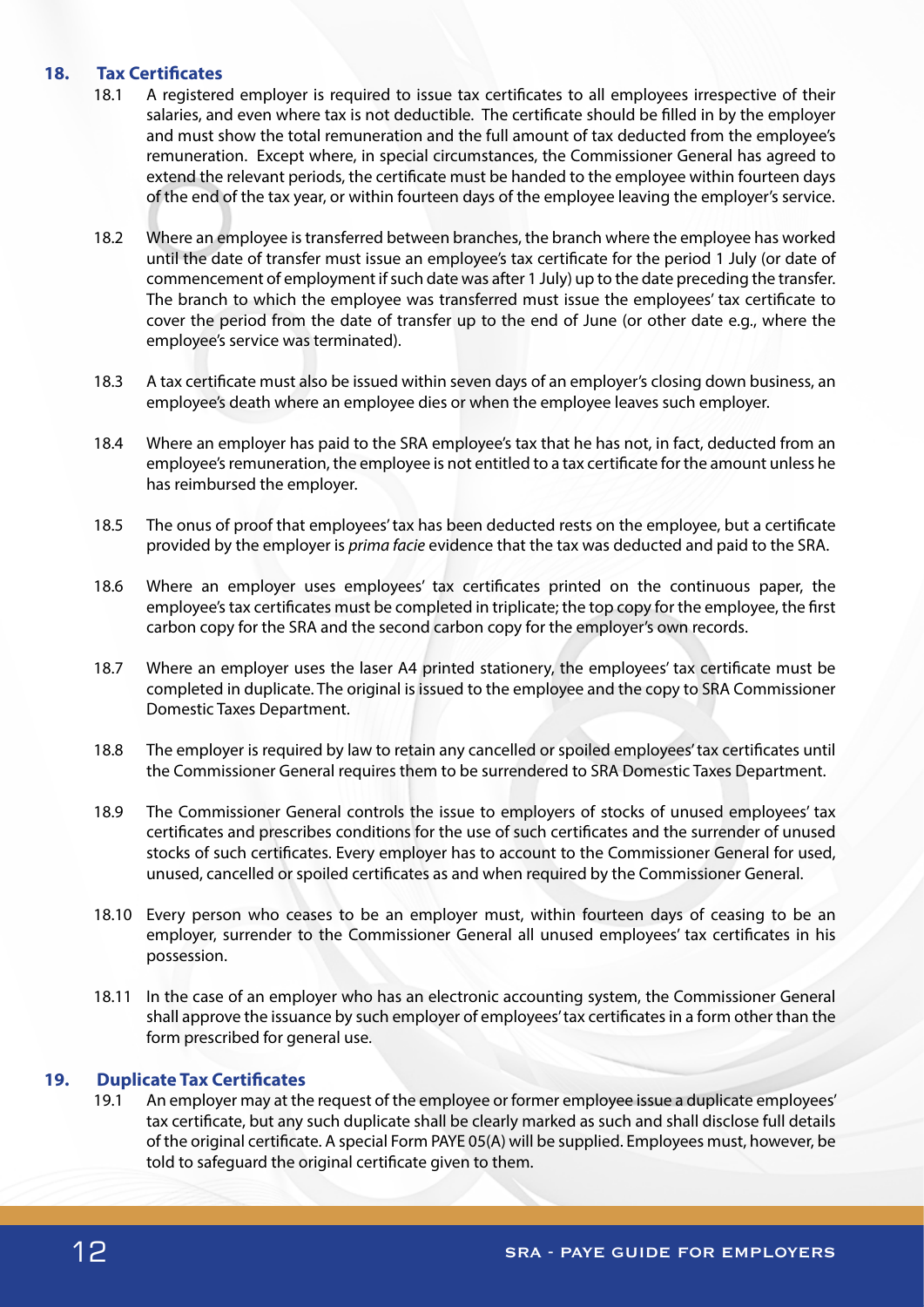19.2 Unless permitted by the Commissioner General, no duplicate employees' tax certificate may be issued by an employer other than in the instance of an employee or former employee.

## **20. Year-End PAYE Reconciliation Statements**

- 20.1 In terms of section 37(1) as read with paragraph 14(3) of the Second Schedule, every employer is required to render to the Commissioner General a return after the end of the year of assessment, showing the names and addresses of all persons who, during the period of assessment, were employed by the employer and the total remuneration paid to or accrued to each employee in respect of such period and the total amount of employees' tax withheld from the remuneration of each employee during the year.
- 20.2 The employer is required to submit a reconciliation statement (using Form PAYE 16) to the SRA within fourteen (14) days of the end of the tax year. The statement must reconcile the total amount of tax paid to the SRA during the year, with the amounts of employee's tax reflected on certificates issued to employees.
- 20.3 The copies of the certificates must be submitted to the SRA together with the reconciliation statement.
- 20.4 Apart from reconciling amounts paid and certificates issued, the employer must also give account of certificates issued, cancelled and adjusted by him and of those in stock, on Form PAYE 16. When the SRA changes the colour of the tax certificate PAYE 05, all unused stocks must be returned to the SRA Domestic Taxes Department.

## **21. Final Deduction System (FDS)**

- 21.1 The FDS applies only to employees who are in continuous employment with a single employer in any year of assessment, regardless of temporary breaks in employment. The expression "continuous employment" is not defined in the Order, but for the purposes of the Final Deduction System it means a period of unbroken service with the same employer, including a period of unbroken service as a temporary employee with a single employer, in any year of assessment.
- 21.2 The FDS constitutes a final liability to tax. Under the FDS the employer deducts employees' tax (PAYE) as final tax, but the Commissioner General is empowered to make changes in certain specified circumstances.
- 21.3 Under FDS employers are charged with the final responsibility of deducting and recovering of income tax due from the employees having only employment income. They have the duty not only to determine the correct taxable income but also allow all deductions/rebates permitted under the Income Tax Order. An Annual Salaries Return Form PAYE 15 has been prescribed to help employers discharge this responsibility effectively. All employers are required to submit the Annual Salaries Return to the SRA on or before 30 September of each year.
- 21.4 Where, during the course of the tax year, a new employee joins or an employee leaves the service, appropriate mention should be made in the "REMARKS" column to this effect. A certificate of remuneration paid and tax deducted should be issued to the employee within 14 days of leaving employment.
- 21.5 Employees receiving remuneration of over E41 000 will have the employees' tax deducted by their employers from payments due to them. These deductions will constitute a final tax for those employees receiving employment income only (refer to the rules on Final Deduction System (FDS)).
- 21.6 Under FDS an employee has an obligation to furnish accurate information as required by the employer, and has the right to: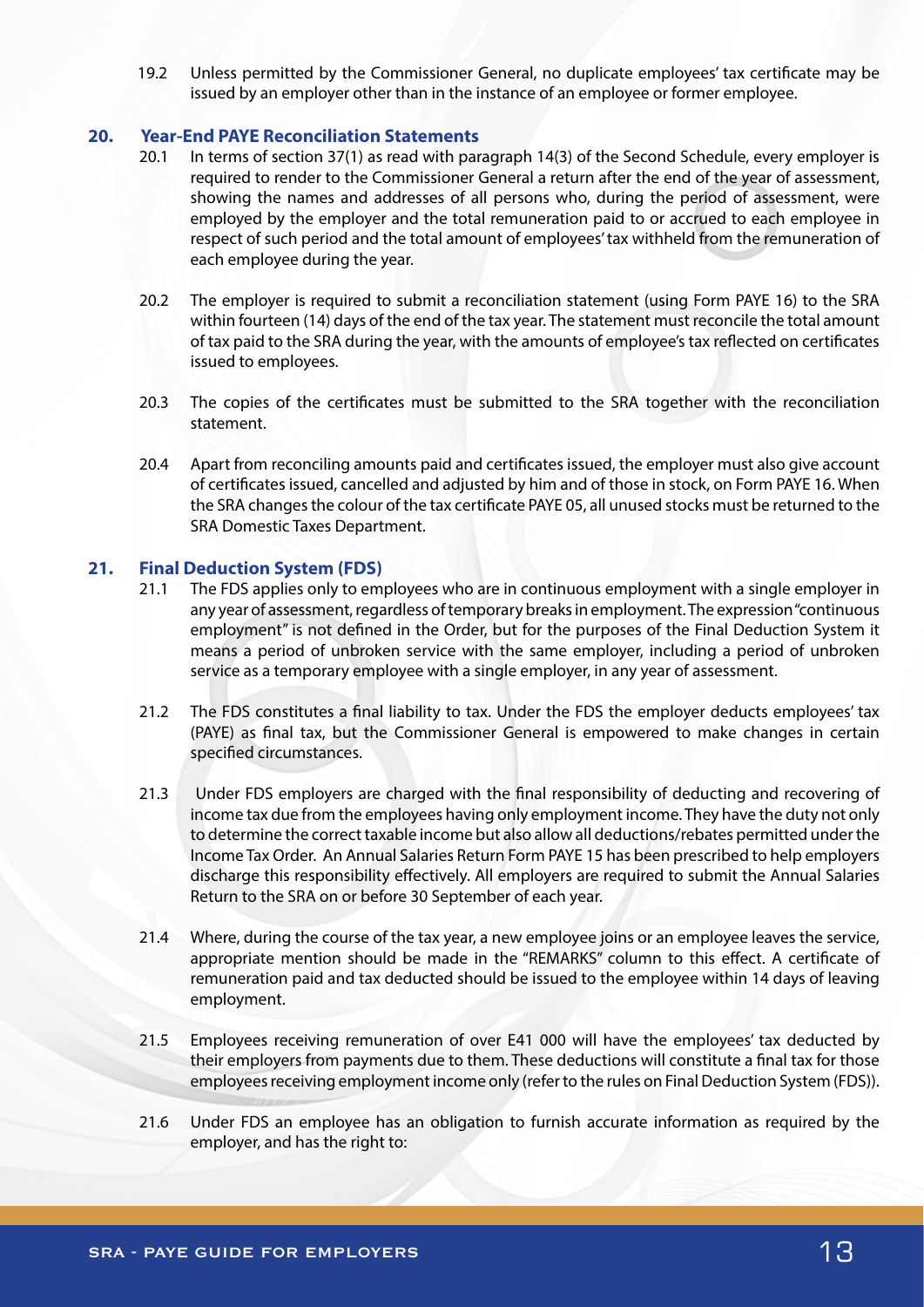- (a) Be issued with an employees' tax certificate (PAYE 05) after the end of the year of assessment;
- (b) Have employees' tax (PAYE) correctly calculated;
- (c) Be refunded any excess employees' tax (PAYE) after year-end adjustment.
- 21.7 The employee must supply the following particulars to his employer to ensure that the employees' tax calculations are correct:
	- (a) Surname and full names of employee;
	- (b) Address (both postal and physical) of the employee;
	- (c) The Personal Identification Number (PIN) of the employee;
	- (d) Employee's date of birth;
	- (e) Employee's Taxpayer Identification Number (TIN), if registered with the SRA;
	- (f) Proof of age.
- 21.8 The obligations of the employer under FDS are to:
	- (a) Deduct correct employees' tax (PAYE) on employees' remuneration;
	- (b) Remit employees' tax (PAYE) to the SRA by the  $7<sup>th</sup>$  of the month following the month for which the PAYE is withheld together with the monthly P.A.Y.E Return Form;
	- (c) Make monthly and final end of year adjustments to PAYE;
	- (d) Keep employees' payroll records, employment contracts and produce them to the Tax Auditors;
	- (e) Make good any shortfalls or refunds at the end of the year of assessment.
- 21.9 The employer must issue to the employees certificates showing the total amount of taxes deducted, within fourteen days of the end of tax year – (the last day of June) and within fourteen days of an employee's leaving his job,. The employee must demand his certificate where it is not handed to him in the time provided.
- 21.10 After the close of the tax year, employees receiving income from other sources must submit to the SRA a completed **RETURN OF INCOME FORM** together with the Employees' Tax Certificate and proof of other income received (see rules on the operation of FDS).

## **22. Refunds**

22.1 In the case of employees receiving income from other sources, tax assessments will be made in the normal way. If the total amount of the tax deducted by the employer as shown on the certificate exceeds the tax due as assessed, the SRA will issue a refund for the difference when sending out the assessment notice. Refunds of tax by the SRA are paid through the employees' bank account. It is therefore important that the correct bank account details are provided to the SRA.

## **23. Employees outside Swaziland**

- 23.1 Employees' tax need not be deducted from remuneration paid to the full time representatives of Swaziland companies in countries outside Swaziland. The tax must, however, be deducted where the representative is only absent from Swaziland for brief periods at a time.
- 23.2 Employees of the Government, who are permanently stationed outside Swaziland, are liable to Swaziland taxes.

#### **24. Special Cases**

24.1 Tax deductions are made on the basis that the amount of remuneration from which the taxes are deducted, is being earned for the full year. Where a person who has been unemployed for a lengthy period resumes working, it is possible that deductions in accordance with the tables will cause hardship. In such cases the Commissioner General may issue a directive to the employer to deduct less tax than shown in the tables.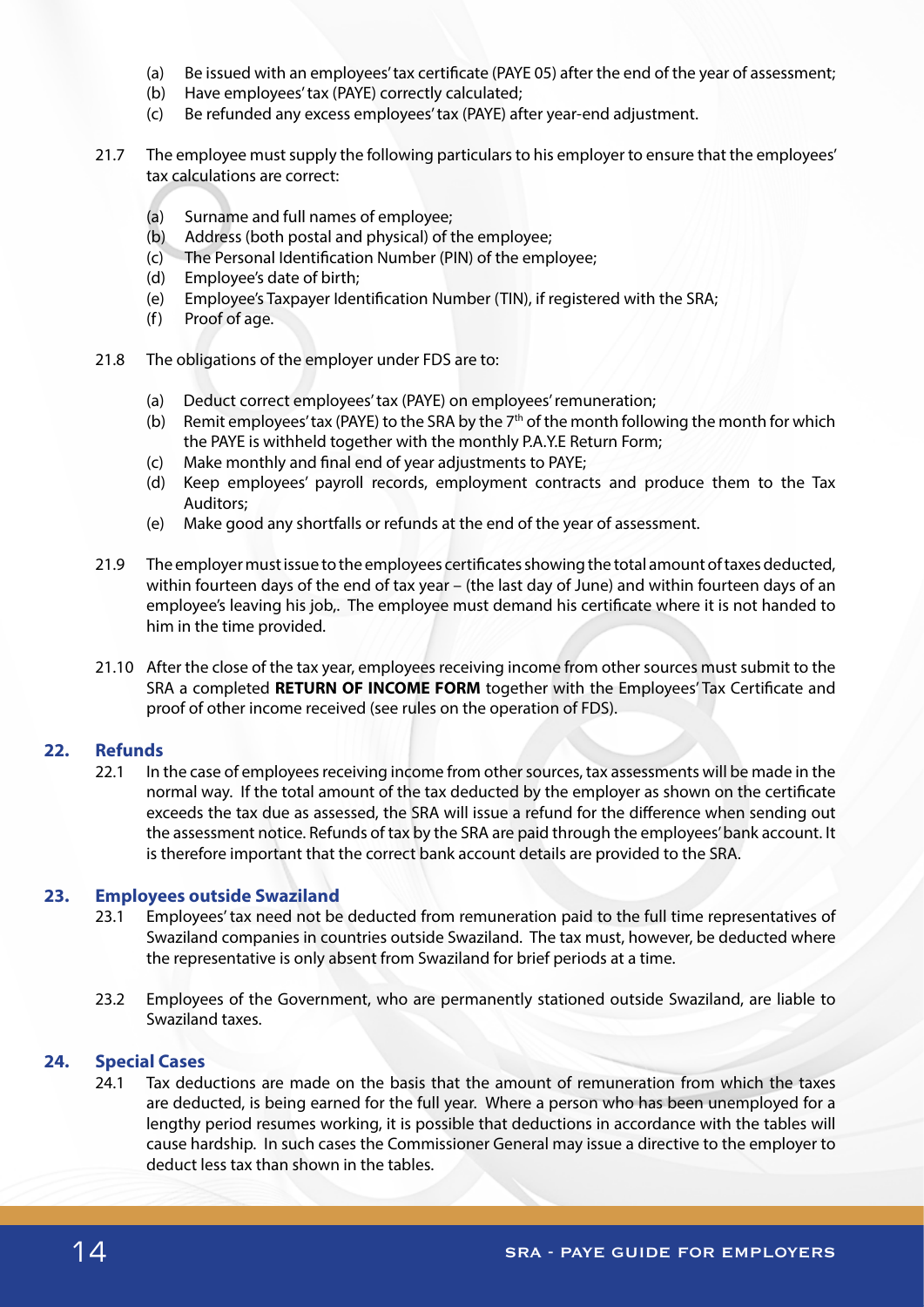- 24.2 *Voluntary employees' tax deduction:* Some employees who have other sources of income may find that they have to pay large amounts of tax at the end of the year. To reduce the amount payable at year-end, employees may request their employers to deduct additional employees' tax from their remuneration (i.e. an amount over that prescribed in the tables). A tax deduction directive is not required in such circumstances but the request to the employer should be in writing.
- 24.3 *Variation of circumstances:* where the Commissioner General is satisfied that circumstances warrant a variation of the basis for the determination of employees' tax to be deducted from remuneration of an employee, he may agree with the employer as to the basis of determination of the amounts to be applied by such employer.
- 24.4 *Hardship due to illness or other circumstances:* The Commissioner General may, having regard for the circumstances of the case, issue a directive authorising the employer to refrain from deducting any employees' tax or to deduct a specified amount or specified rate to alleviate hardship due to illness or other circumstances or to correct an error in the calculation of an employees' tax. The employer must comply with such directive.

## **25. Companies**

- 25.1 All companies, whether they have people in their employ or not, are regarded as employers and must register as such. Companies, which pay remuneration that is below the taxable threshold (less than E41 000 per annum) will have to submit "NIL" returns to the SRA at monthly intervals.
- 25.2 Companies are not regarded as employees and therefore, no employees' tax is deductible from any income accruing to a company.

## **26. Offences and Penalties**

- 26.1 A person who contravenes the provisions of the Income Tax Order governing the PAYE system is liable, on conviction, to a fine of up to E10 000 or imprisonment for up to a year, or both. For more serious offences the fine is up to E50 000 or imprisonment for up to five years, or both. Penalties are imposed for the following offences:
	- (a) Failure to deduct employees' tax from the remuneration paid to employees, failure to remit the employees' tax to the SRA or using the employees' tax deducted for any other purpose than paying it to the Commissioner General;
	- (b) Failure to implement a directive from the Commissioner General without just cause;
	- (c) Not issuing an employee or former employee with a tax certificate to which such employee is entitled;
	- (d) Failure to register as an employer when you qualify to do so;
	- (e) Failure to notify the SRA of a change of address or other relevant information;
	- (f) Failure to keep records of employee's tax deductions and remuneration or to keep such records for a period of five years after the last entry has been made;
	- (g) Failure to adhere to the conditions governing the use of employees' tax certificates, to surrender the unused stocks of tax certificates on ceasing to be an employer, or failing to account for used, unused or spoiled tax certificates;
	- (h) Altering an employee's tax certificate or obtaining any credit on the strength of a tax certificate.

Interest and penalty payments levied on incorrect or late payments of employees' tax are detailed in another chapter below.

26.2 An employer, who fails to make a deduction or withhold the full amount of employees' tax, shall be personally liable for the payment of the amount that he failed to deduct or withhold in terms of paragraph 5(1), Part II of the Second Schedule to the Order.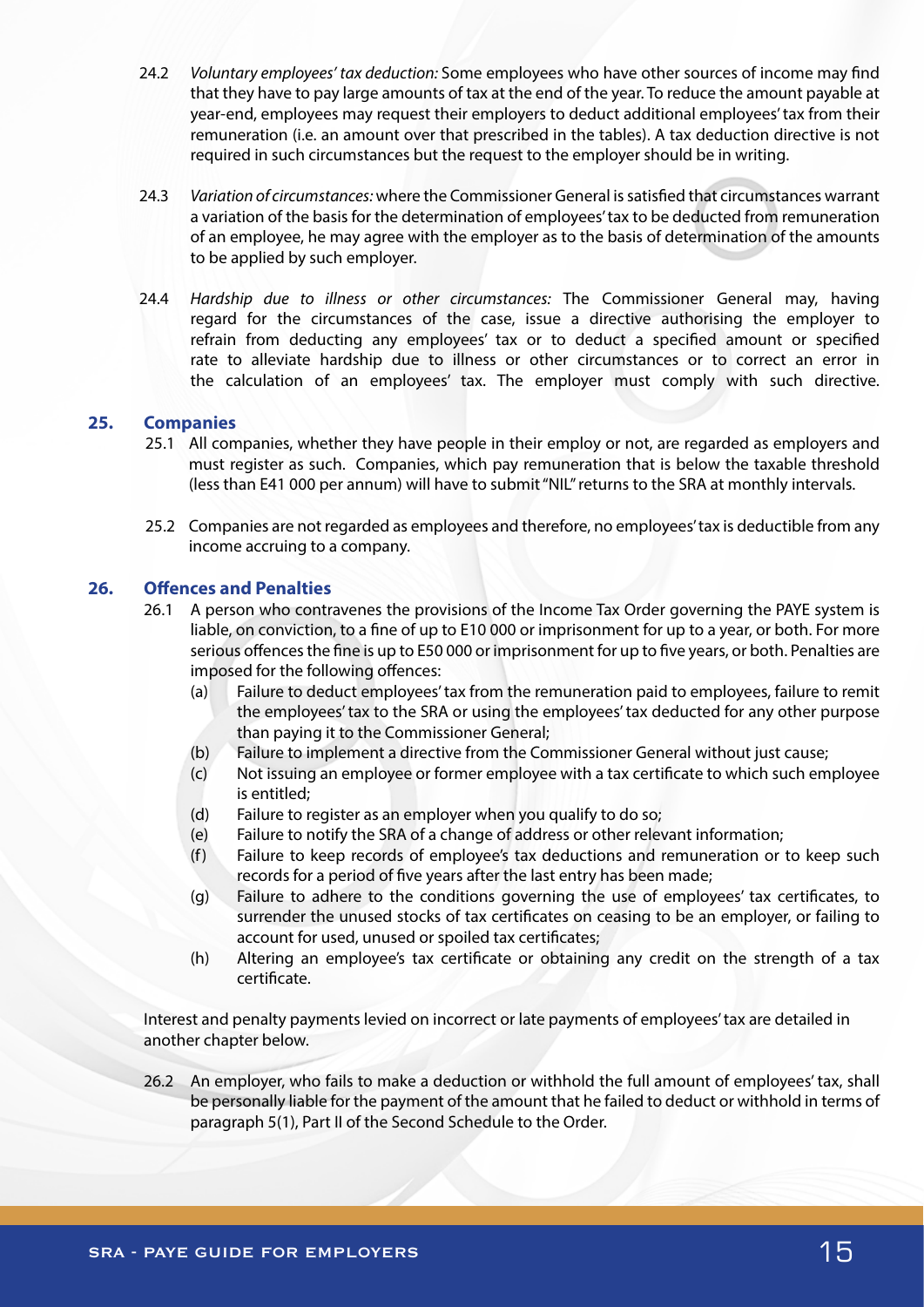## **27. Forms required to be completed by Employers**

- (a) Registration form
- (b) P.A.Y.E monthly Return Form
- (c) Employees' Tax Certificate
- (d) Duplicate Employees' Tax Certificate
- (e) Request for a Tax Deduction Directive Terminal Benefits
- (f) Annual Return of Salaries
- (g) Reconciliation of Tax Deductions made and a stock of Employees' Tax Certificates

## **28. Documents available from the SRA**

- (a) Employees' Tax Deduction Directive
- (b) Employees' Tax Deduction Tables
- (c) Advice of Employees' Tax Certificates Issued

## **29. How to read the tables**

29.1 **The first column:** Daily, weekly or monthly remuneration as defined above less current contributions to a pension fund established by law (e.g. PSPF and SNPF) or a pension fund duly approved by the Commissioner General subject to a maximum of 10% of such employee's pensionable salary in any year of assessment.

The first and last amount shown in this column are both included in the respective income block. In the case of monthly and weekly **remuneration**, any cents appearing in the amount of the remuneration must be ignored and in the case of the **Daily Table** the amount of remuneration must be taken to the nearest 10c.

29.2 The other column represents the tax deductible from the employees' remuneration.

## **Example**

To determine the monthly tax to be deducted from an employee whose monthly remuneration after deduction of pension contribution is E8 702.

| <b>Monthly Remuneration</b> | <b>Tax Deductible</b> |  |  |  |
|-----------------------------|-----------------------|--|--|--|
| E8 701 - E8 702             | E1075.38              |  |  |  |
| E8 702 - E8 703             | E1075.63              |  |  |  |
| E8 703 - E8 704             | E1075.88              |  |  |  |

Read off tax deduction from Table (C)

The amount shown in the block opposite the monthly remuneration of E8 702 – E8 703 is the amount that has to be deducted (i.e. E1075.63).

# **30. How to apply the Tax Deduction Tables**

**A.** Use the Daily, Weekly or Monthly Tables, depending on whether the employee is paid daily, weekly or monthly.

## **Example**

An employee's remuneration is calculated at E300.00 per day but he is paid weekly; in his case the **Weekly Table** must be used. Another employee's wages are calculated at the rate of E300.00 per day, in respect of each day worked, and he receives his remuneration at the end of each day. In such a case the **Daily Table** must be used.

**B.** The Daily Table must also be used where a weekly or monthly paid employee has only worked part of the week or month.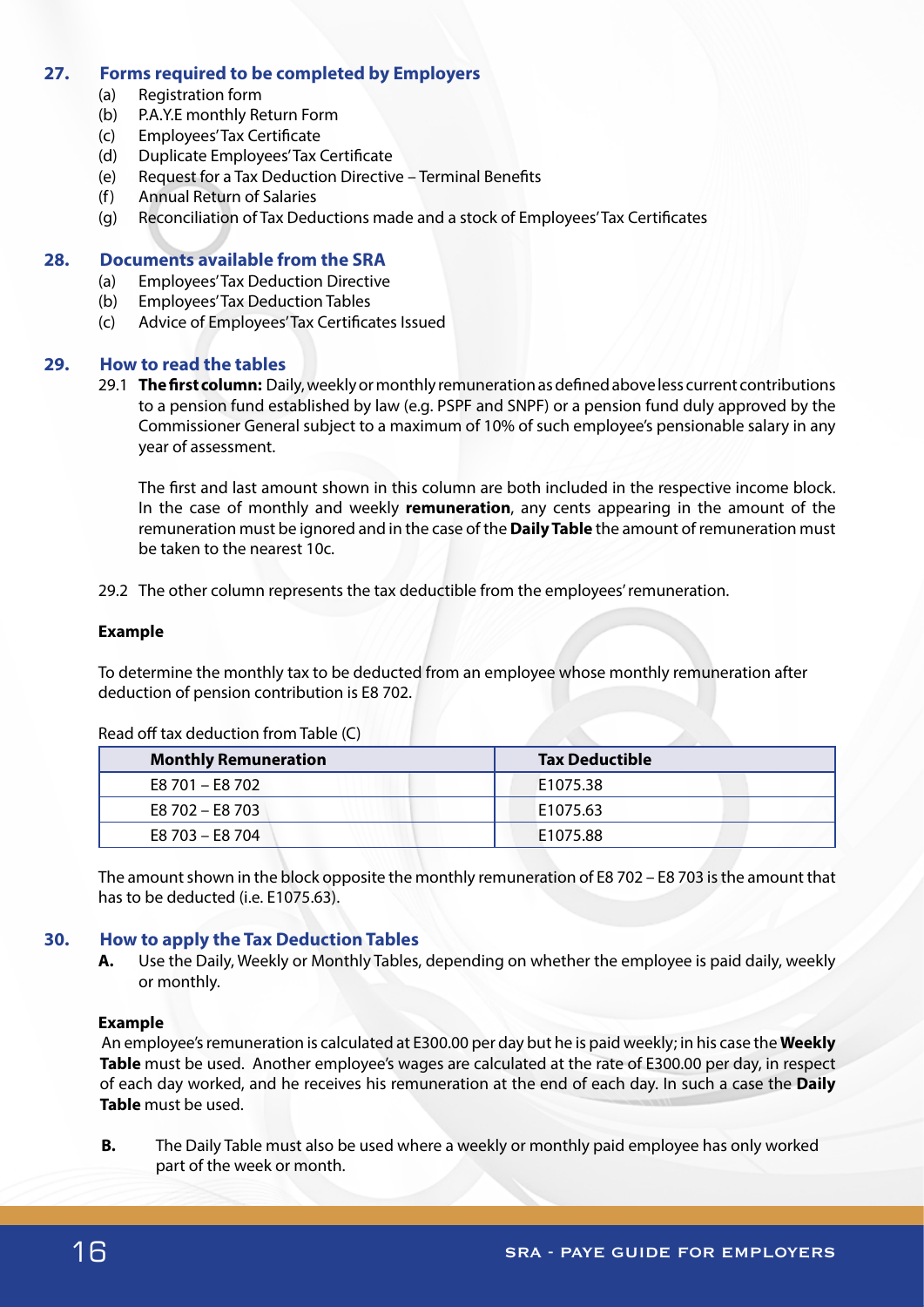#### **Example 1**

After working 3 days, a weekly-paid employee is paid E900.00 for the three days, the daily equivalent is  $E900.00 \div 3 = E300.00$ 

The **Daily Table** (Table "A") must be used to determine the tax amount, read from the income block of E300.00. The tax thereon will be E38.84.

The tax on E900.00 will therefore be  $3 \times 38.84 =$  E116.52.

The same applies in the case of a monthly paid employee who resigns or is appointed during the month. The remuneration payable to him for the portion of the month is divided by the number of days worked during the month. The result is used to read off from the Daily Table the tax applicable to one day. The amount thus read from the daily table is multiplied by the number of days worked.

#### **Example 2**

A monthly paid employee leaves your employ on the 15th of the month, and is paid E6 000 for the portion of the month. The daily equivalent is

$$
E6\ 000 \div 15 = E400.00
$$

Read off the **Daily Table** the tax on E400.00 and multiply by 15 to arrive at the tax on E6 000. Tax thereon would be  $E63.84 \times 15 = E957.60$ 

**C. Alternative methods of determining the tax deduction where a monthly or weekly paid employee is appointed or has his services terminated during the month or week.** A person whose fixed remuneration is E6 000 per month works for only 15 days during the month either as the result of being appointed or his services being terminated during the month. Read off the Monthly table (Table C) the tax on E6 000. Tax on 15 days is therefores

$$
\frac{15}{30} \times E516.77 = E258.39
$$

## **31. How to calculate tax deductions on annual bonuses/periodic payments**

#### **Example 1**

An annual bonus of E39 380 is received in addition to a monthly salary of E 32 817. Assuming bonus is calculated at 10% of the annual salary.

| (a) | Find annual equivalent to E32 817 by multiplying by 12 |     | E393 804              |
|-----|--------------------------------------------------------|-----|-----------------------|
| (b) | Add the annual bonus                                   |     | E 39 380              |
|     |                                                        |     | E433 184              |
| (c) | Read off from the normal tax rates;                    |     |                       |
|     | First the tax on E433 184                              |     | <b>Tax Deductible</b> |
|     | (see computation below)<br>(a)                         |     | E116 250.72           |
|     | and then the tax on E393 804                           |     |                       |
|     | (see computation below)                                | (b) | E103 255.32           |
|     | Therefore tax on bonus is $(a) - (b)$                  |     | E 12 995.40           |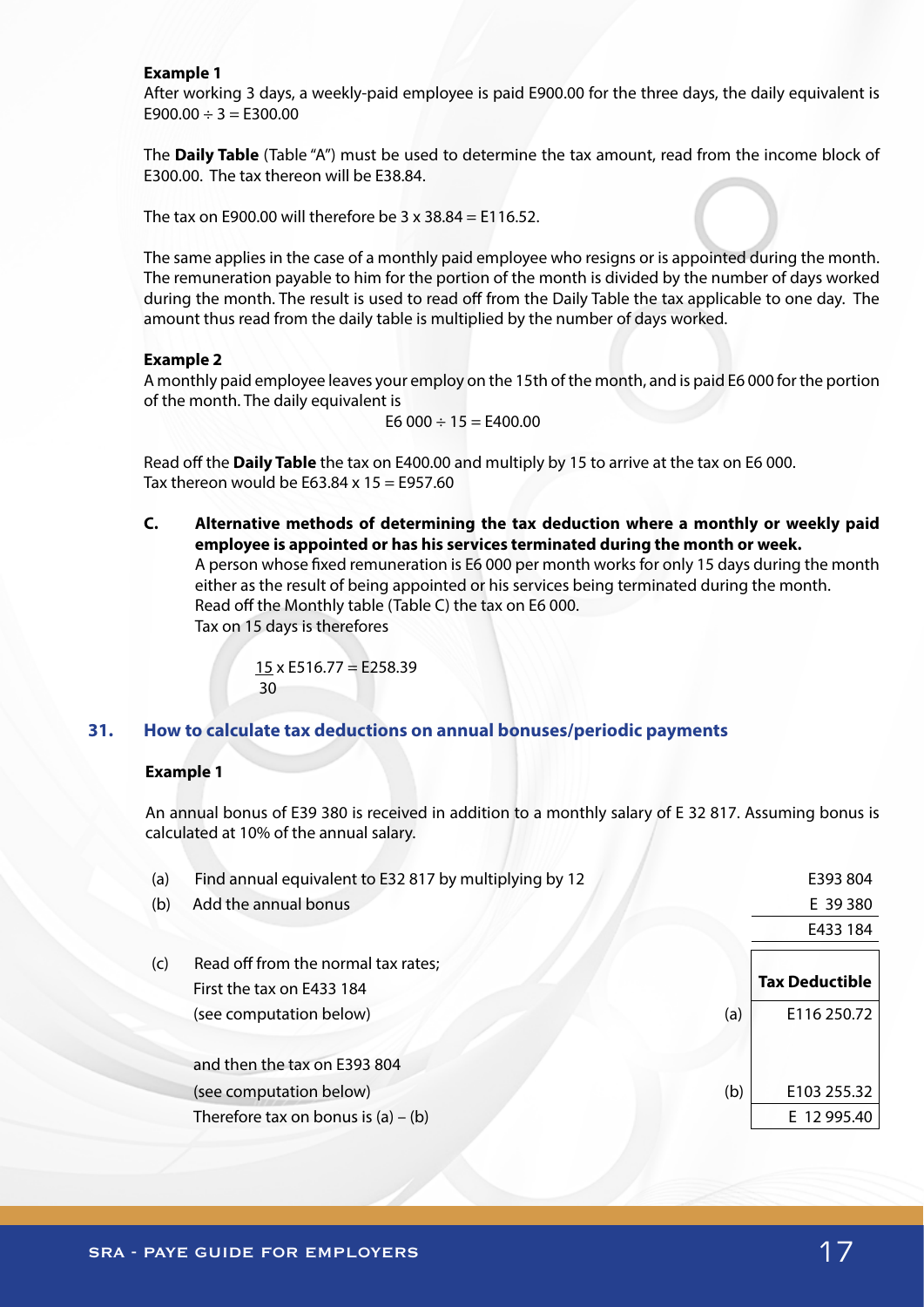## **31.1 Tax computation**

| (a) | Annual Salary including the bonus          |                |
|-----|--------------------------------------------|----------------|
|     | Tax on the first E200 000                  | E 47 500.00    |
|     | Tax on the balance of 233 184 $\omega$ 33% | E 76 950.72    |
|     |                                            | E124 450.72    |
|     | <b>Less:</b> tax rebate                    | 8 200.00<br>E. |
|     |                                            | E116 250.72    |
| (b) | Annual Salary excluding the bonus          |                |
|     | Tax on the first E200 000                  | E 47 500.00    |
|     | Tax on balance of 193 804 @ 33%            | E 63 955.32    |
|     |                                            | E111 455.32    |
|     | Less: tax rebate                           | 8 200.00<br>E. |
|     |                                            | E103 255.32    |
|     |                                            |                |

## **Example 2**

Monthly Production Bonus Paid to weekly paid employees

| (a) |             | Employee receives the following weekly wages and monthly bonuses: |              |                                                                                          |
|-----|-------------|-------------------------------------------------------------------|--------------|------------------------------------------------------------------------------------------|
|     | <b>Week</b> | <b>Wages</b>                                                      | <b>Bonus</b> |                                                                                          |
|     |             | E1 000.00                                                         |              |                                                                                          |
|     |             | E1 000.00                                                         | E1 000.00    | (Earned during the previous<br>month only paid during<br>second week of following month) |
|     | 3           | E1 000.00                                                         |              |                                                                                          |
|     | 4           | E1 000.00                                                         |              |                                                                                          |
|     |             | E1 000.00                                                         |              |                                                                                          |

- (i) Read off the Table "B" the tax on wages for weeks 1,2,3,4 and 5.
- (ii) Divide the monthly bonus by the number of weeks during which it was earned, in this case 4 weeks,

 $E1,000 = E250.00$ 4

- (iii) Add the above (E250.00) to week 2 wage of E1,000.00 (i.e. E1,000.00 + E250.00 = E1,250.00)
- (iv) Read off from Table "B"

|                       | <b>Tax Deductible</b> |
|-----------------------|-----------------------|
| Tax on E1 250.00      | F92.41                |
| Less tax on E1 000.00 | F42.41                |
| <b>Difference</b>     | E50.00                |

(v) Multiply the difference by the number of weeks during which the bonus was earned (i.e. 4 weeks). Therefore tax to be deducted from bonus is 4 x E50.00 = E200.00.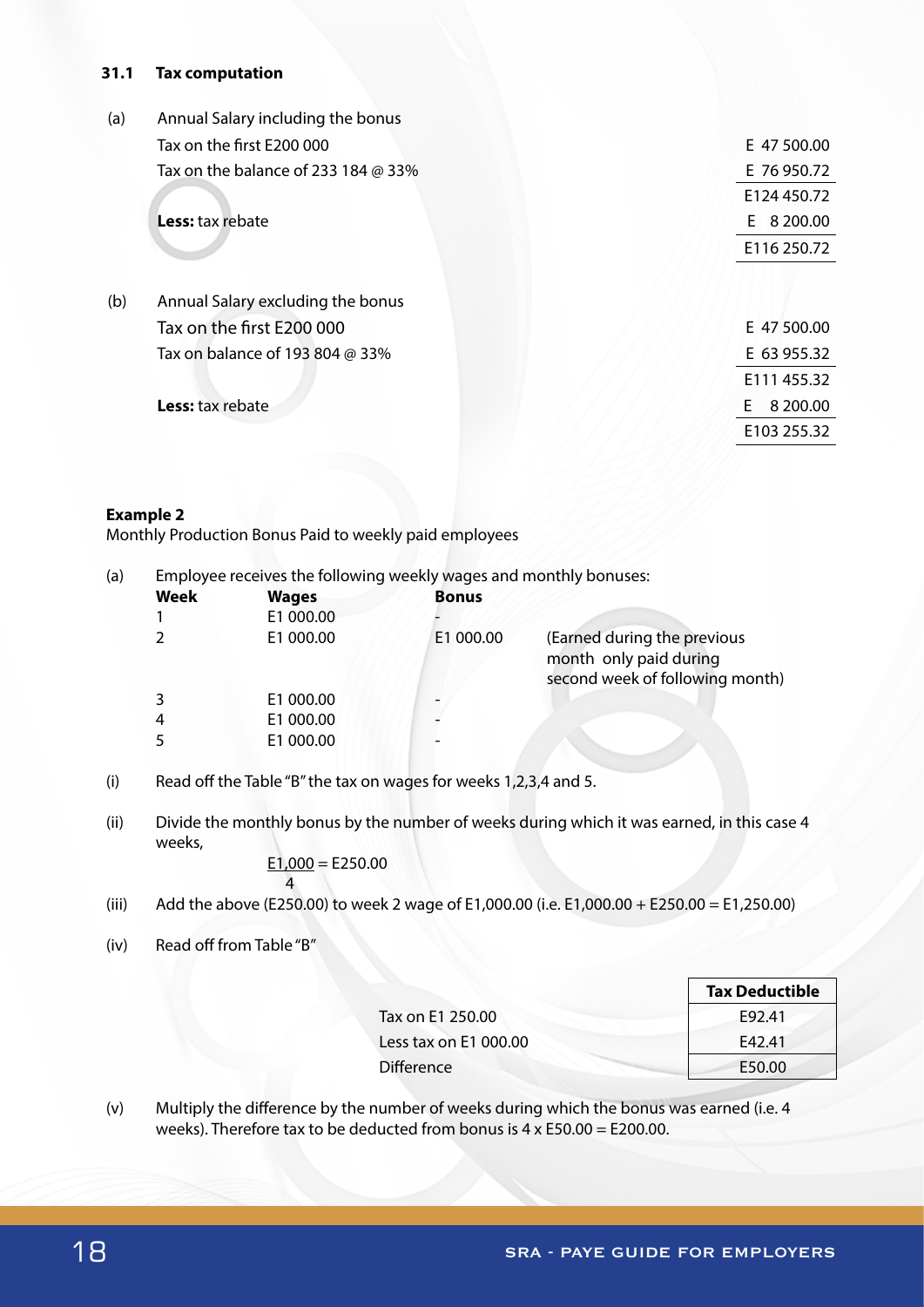(vi) In week 2 the following tax deduction should be made:

|                        | <b>Tax Deductible</b> |
|------------------------|-----------------------|
| Tax on wages E1 000.00 | E 42.41               |
| Tax on bonus E1 000    | E200.00               |
|                        | F <sub>241</sub> 41   |

(b) An alternative method that can be used especially where the bonus is paid with the last week's wage is:

| <b>Wage</b> | <b>Wage</b> | <b>Bonus</b> | <b>Total</b> | <b>Tax Deduction</b> |
|-------------|-------------|--------------|--------------|----------------------|
|             | E1 000      |              | E1 000       | E42.41               |
|             | E1 000      |              | E1 000       | E42.41               |
|             | E1 000      |              | E1 000       | E42.41               |
| 4.          | E1 000      | E1 000       | E2 000       |                      |
|             | E4000       | E1 000       | E 5000       | E127.23              |

The tax to be deducted in week 4 is calculated as follows:

|       |                                                           |         | <b>Tax Deductible</b> |
|-------|-----------------------------------------------------------|---------|-----------------------|
| (i)   | Read from Monthly Table "C"<br>Tax on an income of E5 000 | (a)     | E316.77               |
| (ii)  | Deduct aggregate of taxes for<br>weeks 1,2 and 3          | (b)     | E127.23               |
| (iii) | Tax to be deducted in week 4                              | (a)–(b) | E189.54               |

## **(c) Overtime/bonus earned in one month by monthly paid employees but only paid out during the following month**

An employee earns E7 500 in July and is paid E1 000 overtime on the 15<sup>th</sup> August for overtime worked in July.

| Add the overtime pay to the salary earned<br>in July i.e. E7 $500 + E1 000 = E8 500$ | <b>Tax Deductible</b> |
|--------------------------------------------------------------------------------------|-----------------------|
| Tax on E8 500 (Table C)                                                              | E1025.13              |
| Tax on E7 500                                                                        | E 816.77              |
| Therefore tax to be deducted from E1 000<br><b>Example 3</b>                         | E 208.36              |

## **Monthly salary plus Quarterly Commission**

An employee receives a monthly salary of E8 800 and depending on results, is paid commission every three months. Assume for the purpose of this example that the commission amounts to E2 200.

(i) Divide the commission by the number of months in respect of which it is paid

E2  $200 = E733.33$ 

3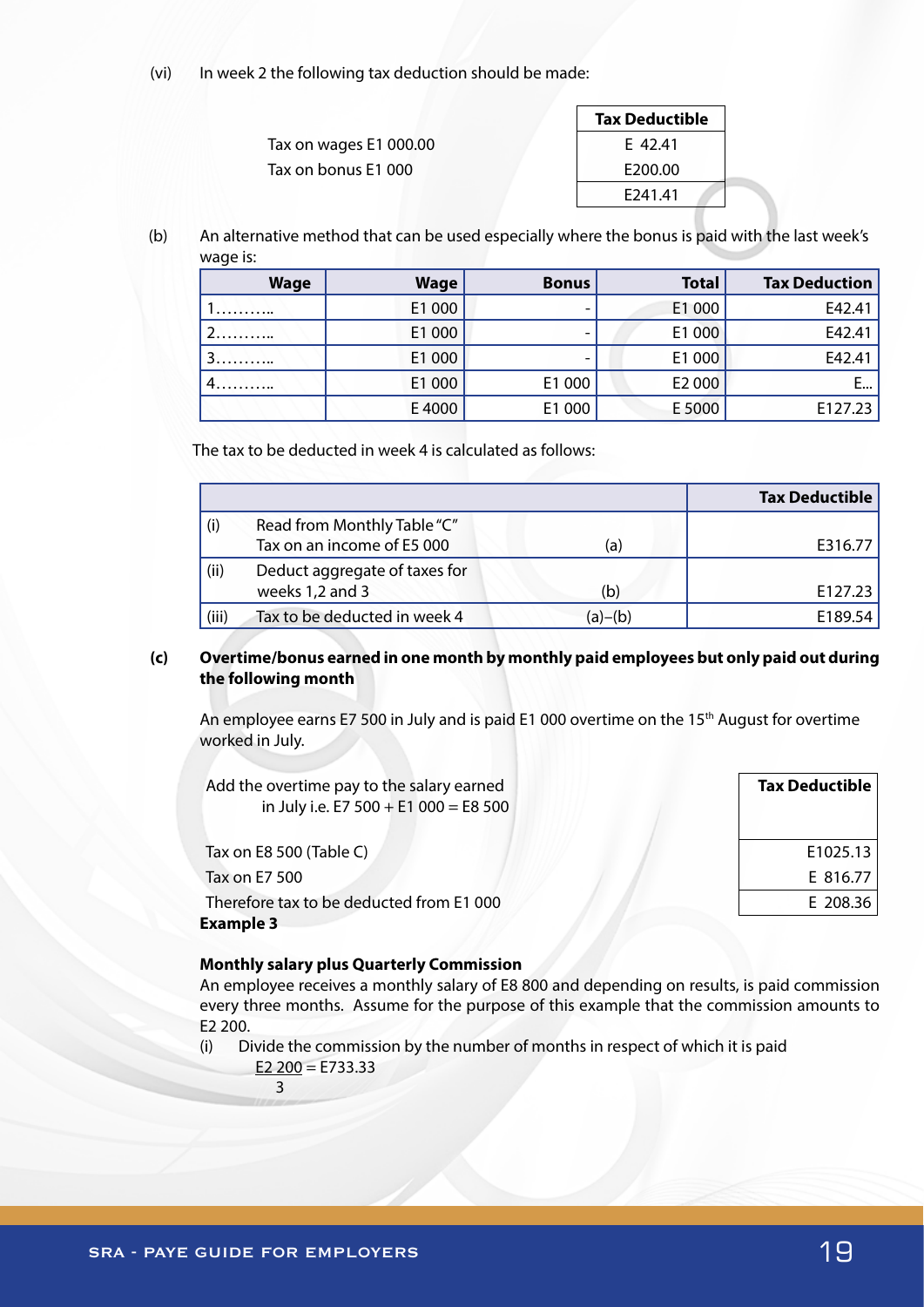- (ii) Then add the above (E733.30) to the E8 800 salary  $(i.e. E8 800 + E733.30 = E9 533.33)$
- (iii) Read off from the Table C

Tax on E9 533.33 Less tax on  $E8800.00$ Difference **E** 183.25

(iv) Multiply the difference by the number of months (3)

Therefore tax on Commission of E2 200 is E183.25 x 3 = E549.75

Tax deductible this month -

Tax on salary of E8 800 Tax on Commission of E2 200

Tax for this month

## **32. Exceptional Payments**

- 32.1 If any difficulty is experienced in the method of deducting tax from exceptional payments, the SRA Domestic Taxes Department must be consulted. Some of the more common types of exceptional payments and methods of determining tax deductions from these are set out below.
	- (a) Lump sum of payments on redundancy or retirement.
	- (b) Advance payment of salary when an employee goes on leave or payment of arrear wages in lump sum.
- 32.2 Where an employee is paid a lump sum in respect of future or arrear wages the following procedure must be applied

## **Example 1**

Mr A. is paid E5 000 when he goes on six months leave for the period  $1<sup>st</sup>$  April 2013 to 30<sup>th</sup> September 2013. This amount represents his remuneration for the period and is not a payment for accumulated leave on retirement.

This leave payment covers two tax years, that is; tax year ending  $30<sup>th</sup>$  June 2013 and tax year ending 30<sup>th</sup> June 2014 (1<sup>st</sup> April, 2013 to 30<sup>th</sup> September, 2013). The leave payment all received in the 2013 tax year is therefore taxable in its entirety in that tax year. Therefore in calculating tax deductible from the leave payment, this would be treated as you would annual bonuses (see Example1) under paragraph 31 above.

## **Example 2**

An employee receives E15 000 in September 2013 being unpaid remuneration which accrued to him during July, August and September 2013.

(i) Divide the amount payable by the number of months to which it applies –  $E15000 = E5000$ 

3

| <b>Tax Deductible</b> |            |  |  |
|-----------------------|------------|--|--|
|                       | E 1 283.38 |  |  |
|                       | E 1 100.13 |  |  |
| F.                    | 183.25     |  |  |

| <b>Tax Deductible</b> |  |  |  |
|-----------------------|--|--|--|
| E 1 100.13            |  |  |  |
| 549.75<br>F.          |  |  |  |
| E 1 649.88            |  |  |  |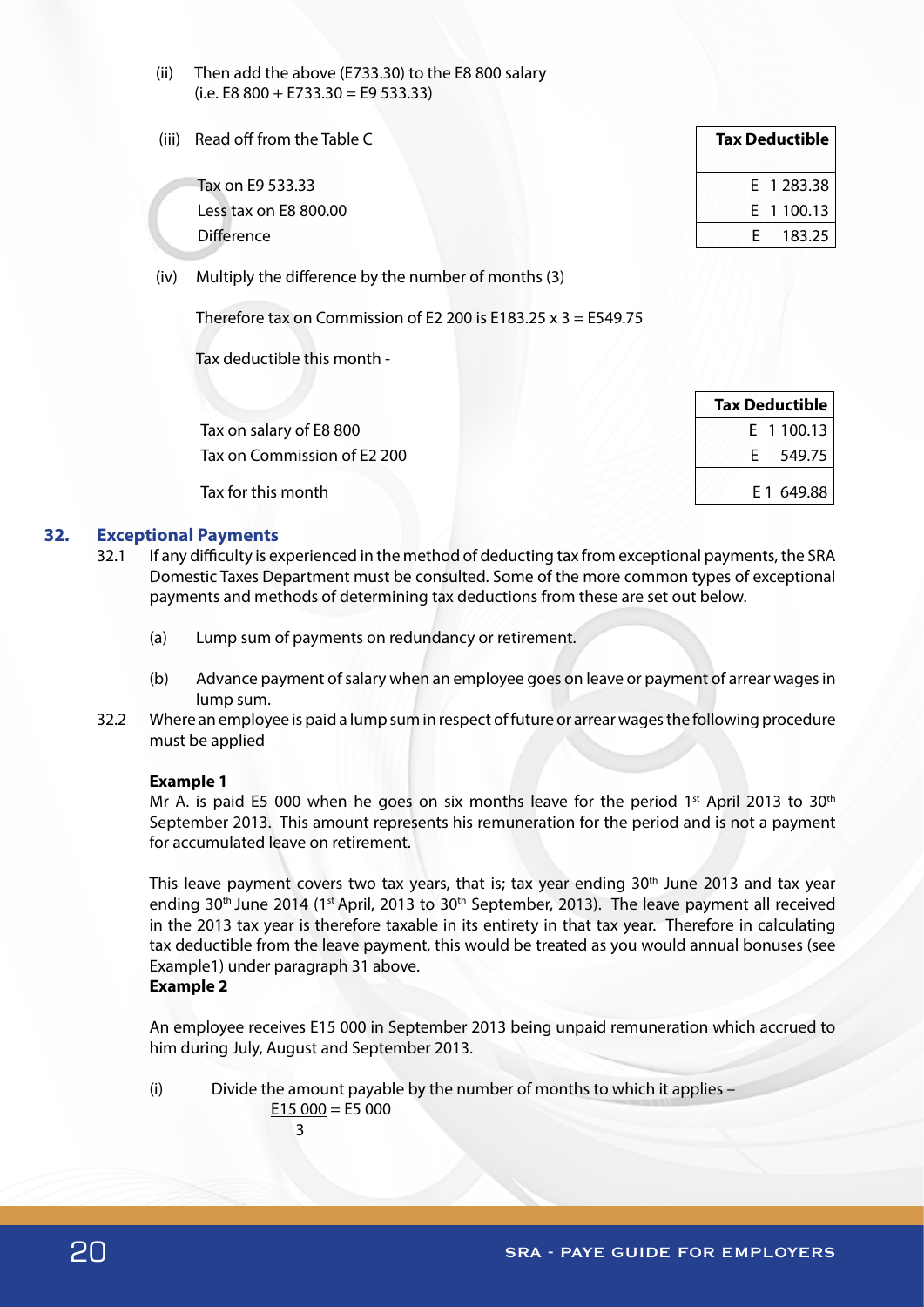|                  |                                  | <b>Tax Deductible</b> |
|------------------|----------------------------------|-----------------------|
| (ii)             | Read off from Table C            |                       |
|                  | The tax on E5 000                |                       |
|                  |                                  | E316.67               |
| (iii)            | Multiply by the number of months | x <sub>3</sub>        |
| (iv)             | Tax deductible from E15 000      | E950.01               |
|                  |                                  |                       |
| <b>Example 3</b> |                                  |                       |

An employee is paid a salary of E6 500 per month for the months of April 2013 to September 2013. In September 2013 an increase of E3 000 per month, is retrospectively paid to him from 1<sup>st</sup> April 2013.

| At the end of September, 2013                                | E 9500                |
|--------------------------------------------------------------|-----------------------|
| Arrear increase for months April to August 2013 (E3 000 x 5) | E15 000               |
| Total                                                        | E24 500               |
|                                                              |                       |
|                                                              | <b>Tax Deductible</b> |
| Read off Table C the tax on E9 500                           | E1 274.88             |
| Read off Table C the tax on E6 500                           | E 616.57              |
| Difference due to increase salary                            | E 658.31              |
| Amount to be deducted at the end of September 2013 from      |                       |
| E9 500 current salaries                                      | E1 274.88             |
| From E3 000 arrear increase in salaries (5 x 658.31)         | E3 291.55             |
| <b>Total Tax</b>                                             | E4 566.43             |
|                                                              |                       |

## **33. Tax Directives**

#### **33.1 Purpose of a Tax Directive**

In accordance with paragraph 9 (3) of the Second Schedule to the Income Tax Order, a tax directive is issued by the Commissioner General to instruct the employer to deduct employees' tax from certain payments where the prescribed tax tables do not cater for certain remuneration or other payments.

- 33.2 Tax calculations according to the tax directive should be regarded as a mere estimate as some employees may find that they still have to pay in substantial amounts or that a credit may be due to them once the final liability has been determined on assessment.
- 33.3 The following rules relate to a tax directive –
- (a) A tax directive is only valid for the tax year or period stated thereon;
- (b) The employer should only act upon the original copy of a directive;
- (c) Under no circumstances should the employer deviate from the instructions of the directive;
- (d) The employer must apply the percentage of employees' tax as indicated on the tax directive prior to taking into account allowable deductions for employees' tax purposes (e.g. pension contributions, SNPF contributions etc.).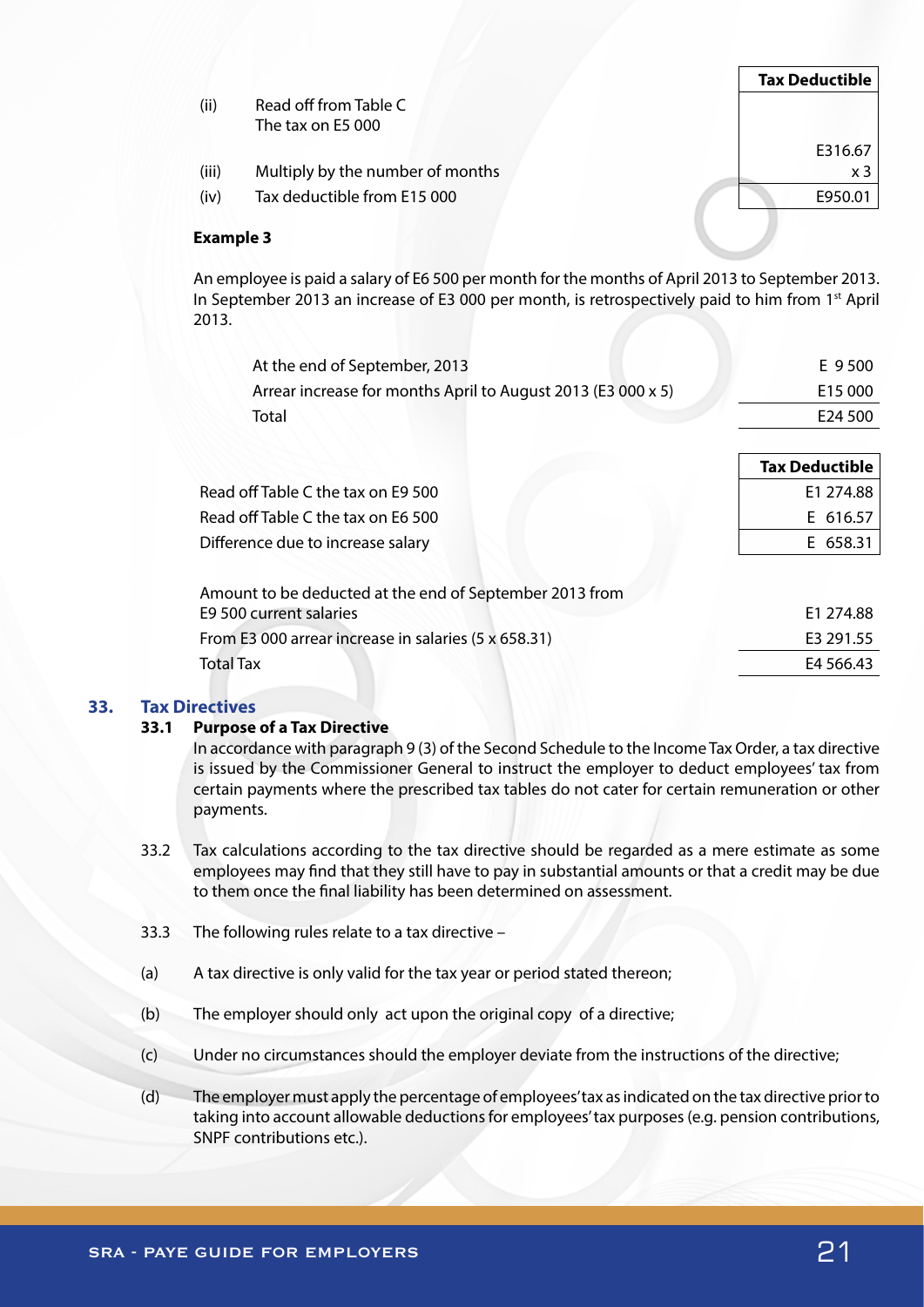- 33.4 When applying for a tax directive, the employer must ensure that the correct application form is used according to the reason for the exit from the employer's service / fund and nature of the amount payable to the employee/member of the fund.
- 33.5 A directive must be obtained from the SRA in each of the following cases before the amount is paid out to an employee:

Payment of gratuity, bonus, severance allowance, amount in commutation of pension on termination of employment, lump sum amounts from pension, provident and benefit funds, and all other lump sum amounts falling within paragraphs (b), (c), and (l) of the definition of "gross income" in the Income Tax Order.

## **34. Remuneration of Persons not in Full Time Employment**

#### **34.1 Scholars and full-time University Students**

Where a scholar or full-time student is employed during his vacation or in a part-time capacity, employees' tax must be deducted from his remuneration. Employers must obtain completed **PAYE 2 forms** from such students and endorse them "full-time students", employed during vacation or "part-time". If the aggregate remuneration will exceed E41 000 for the tax year concerned, the employer must deduct employees' tax.

#### **34.2 Non-resident Pensioners**

In the case of payments to non-resident pensioners, the minimum tax payable is 3% of the pensioner's taxable income. If the amount of tax shown in the tables is less than 3% of the taxable income, the deduction made by the employer must be increased to a figure equal to 3%.

#### **34.3 Part-time Employees**

For the purposes of employee's tax, *"part-time employee"* means a person who is not in your fulltime employ and who is not remunerated as a full-time employee for any services rendered. The expression excludes unskilled labourers whose remuneration does not exceed E3 416.67 on a monthly basis.

(a) The rates of withholding tax prescribed hereunder shall apply in the determination of employees' tax to be deducted on any amount payable by way of remuneration to a parttime employee in any year of assessment:

| Remuneration   |                 | <b>Rate of withholding tax</b> |  |
|----------------|-----------------|--------------------------------|--|
| <b>Exceeds</b> | <b>But does</b> |                                |  |
|                | Not exceed      |                                |  |
| Е              | E.              |                                |  |
| O              | 8333            | 20%                            |  |
| 8 3 3 3        | 12 500          | 25%                            |  |
| 12500          | 16 6 6 6        | 30%                            |  |
| 16 6 66        |                 | 33%                            |  |

(b) Note that when applying these rates the rebates should not be taken into account. Parttime employees are still required to file returns of income at the end of a year of assessment, the Final Deduction System notwithstanding. Tax rebates will be granted on assessment in these cases. Employees' tax certificates (PAYE 5) must be issued to such employees within the stipulated period in accordance with the requirements of paragraph 13 of the Second Schedule.

#### **34.4 What constitutes part-time remuneration?**

Part-time remuneration includes the following -

- (a) Casual payments for irregular services rendered,
- (b) Fees paid to part-time lecturers,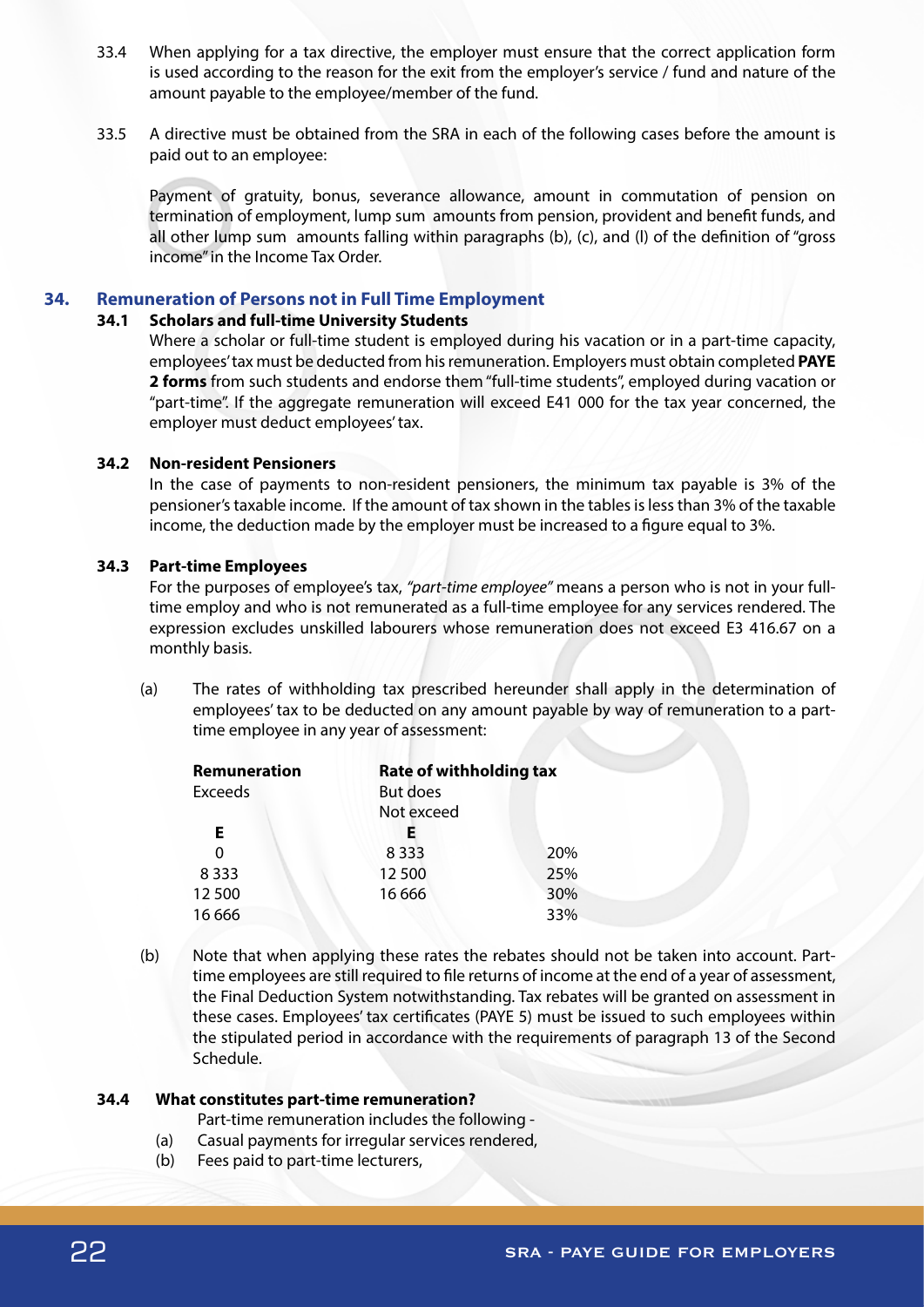- (c) Honoraria paid to office-bearers of bodies, clubs, societies etc,
- (d) Remuneration paid for occasional services rendered, and
- (e) Any payment that cannot be regarded as full-time remuneration.

#### **Examples**

- (i) Mr. A. works for **Firm B** during the day and acts as cashier for **Firm C** for a few hours in the evening. He is regarded as a part-time employee of **Firm C**.
- (ii) Mr. Z. is a clerk at an insurance company and receives a fixed monthly salary. In his sparetime he canvasses business for his company and is paid separately for such work. The commission he receives for spare-time work is regarded as – "part-time remuneration" and tax should be deducted therefrom according to the withholding rates prescribed in paragraph 37.1 above.

If the commission is paid with his regular monthly salary, it forms part of his monthly remuneration and tax should be deducted according to the monthly table.

#### **34.5 What does not constitute part-time remuneration?**

- (a) Notwithstanding paragraph 39.1 above, the part-time remuneration of an employee does not include:
	- (i) Fees paid to professional persons such as medical practitioners, attorneys, advocates, accountants, auditors, architects, and quantity surveyors etc., that is, fees paid to a person for services rendered by him in the course of any trade conducted by him.
	- (ii) Remuneration paid to a person whose contract of employment requires that person to work during either the morning or afternoon only of each working day.
- (b) Pensions are not regarded as part-time remuneration irrespective of whether or not the pensioner receives any other remuneration.
- (c) Where there is doubt as to whether a payment should be regarded as part-time or full-time remuneration, the SRA should be consulted.

#### **34.6 Fees/allowances payable to non-executive directors/members of statutory boards**

(a) Payments made to non-executive directors/members of statutory boards are classified as remuneration and are subject to the deduction of employees' tax.

For purposes of this guide, *"employee"* means any person who receives remuneration from an employer or to whom remuneration accrues.

- (b) Employers are directed to deduct employees' tax (PAYE) on allowances, fees and any other remuneration payable to such non-executive directors or Members of Statutory or other similar Boards (including Members of Executive Committee of NGO's or Councils of similar bodies or entities). The withholding rate of tax that must be applied on the amounts payable to such persons is 33%, which is the top marginal rate applicable to individuals. The withholding rate takes into account that such persons may have other sources of income in addition to the fees/allowances etc. being paid.
- (c) Since the amounts payable to the members of board of directors or similar entities are subject to the deduction of employees' tax, employees' tax certificates must be issued to such employees within the stipulated period in accordance with the requirements of paragraph 13 of the Second Schedule.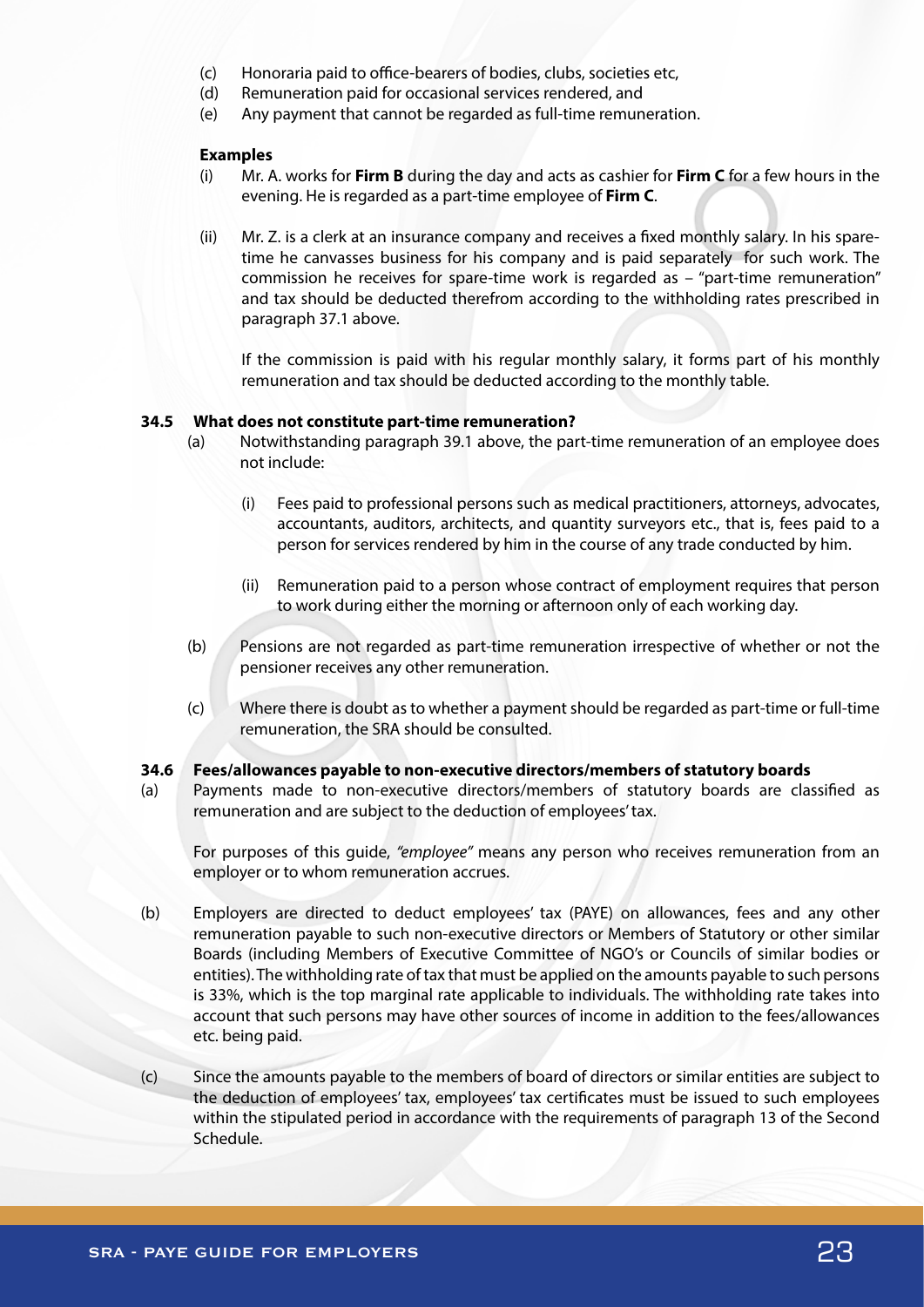# **35. Withholding Tax For Non-Residents**

- 35.1 In the case of a Non-resident entertainer, such as a theatre, motion picture, radio, or television Artiste, or a Musician, or a Sportsperson, the income derived from that person's activities performed or rendered in Swaziland is taxable in Swaziland, and is subject to the withholding tax of 15% on the gross remuneration or gross receipts accrued to or payable to such persons (refer to section 32A).
- 35.2 In the case of income derived by a Non-resident Professional in respect of professional services or other activities of an independent character performed or rendered in Swaziland such income is taxable in Swaziland and is subject to a withholding tax of **15%** on the gross amount in accordance with the provisions of section 59A of the Order.
- 35.3 For the purposes of subparagraph (2), the term *"professional services"* includes independent scientific, literary, artistic, educational or teaching activities as well as the independent activities of physicians, lawyers (attorneys and advocates), engineers, quantity surveyors, architects, dentists, accountants and auditors etc.
- 35.4 The income or remuneration paid to such persons (mentioned in subparagraphs (1) and (2)) is not subject to a tax directive or the provisions of the Second Schedule with regard to the withholding of employees' tax from remuneration.

# **36. Arbitration Awards**

- 36.1 An employer must ascertain from the SRA the amount of employees' tax to be deducted from an amount awarded in respect of a settlement agreement or a court order before such amount is paid to the employee or former employee.
- 36.2 An application form must be submitted to the SRA by the employer for the amount awarded to an employee or former employee in respect of CMAC and Industrial Court awards. A copy of the court order or settlement agreement must accompany the application form.
- 36.3 The Industrial Court or CMAC awards can be classified into three categories:
	- (a) *Unfair Dismissals:* amounts awarded in respect of unfair dismissals (including voluntary payments) are remuneration as defined in the Second Schedule and are therefore subject to the deduction of employees' tax. Such amounts come within the purview of section 7(c) of the definition of gross income.
	- (b) *Termination of contract of service prior to its expiry date:* amounts awarded in respect of termination of an employment contract prior to its expiry date are remuneration as defined and therefore subject to the deduction of employees' tax as such amounts fall within the ambit of section 7(c) – definition of gross income.
	- (c) *Unfair labour practices:* amounts paid accrued as a result of unfair labour practice, may be included in remuneration as defined. The Commissioner will examine the facts of the case and the nature of amounts awarded when application for a tax directive is received from the employer.
	- 36.4 Awards (Industrial Court and CMAC awards) are remuneration as defined (see definition of remuneration) if it can be established that the award is actually in respect of services rendered.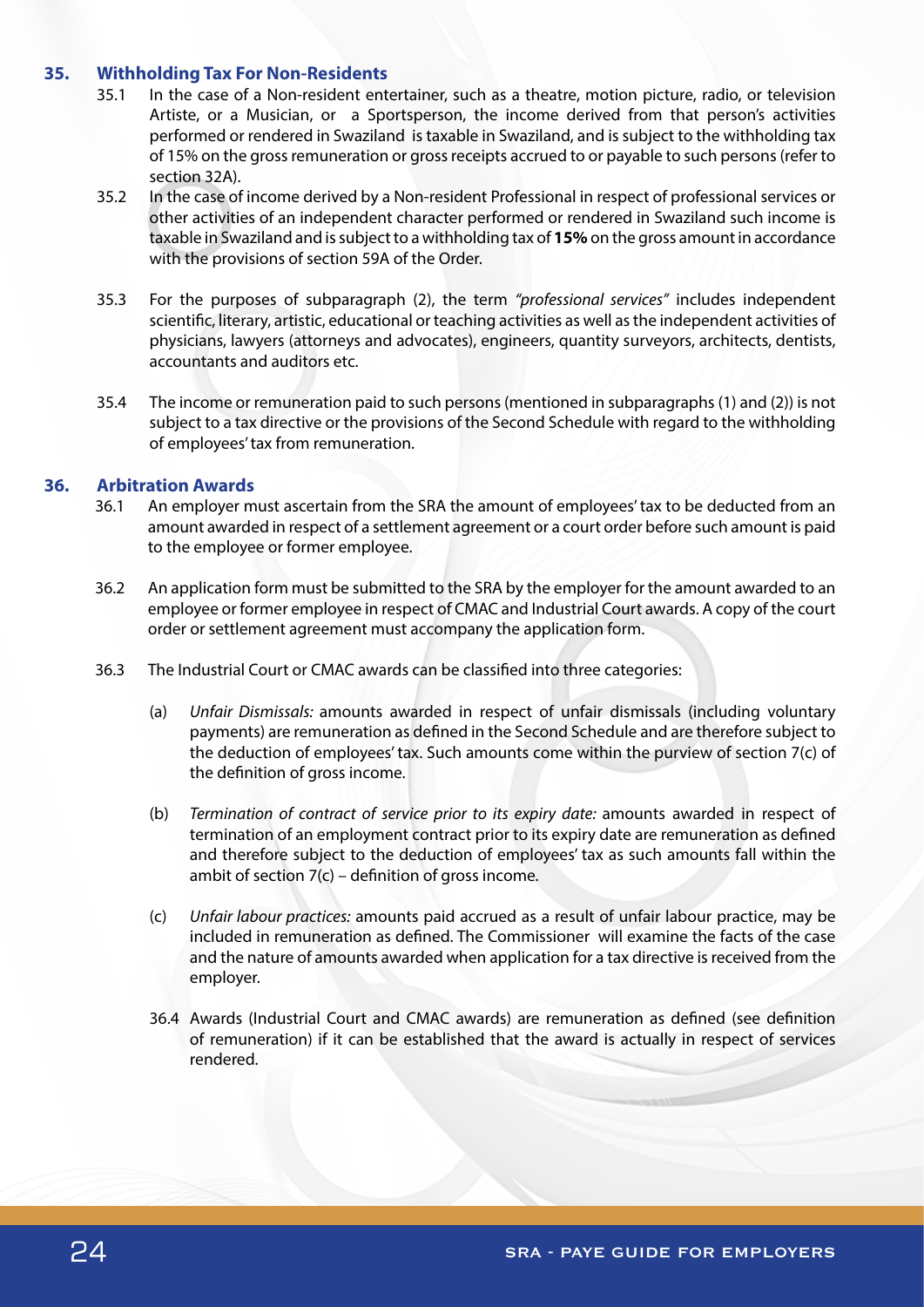#### LEGAL NOTICE NO.4 OF 2007

THE INCOME TAX ORDER, 1975 (Order No. 21 of 1975)

# **INCOME TAX: TAXATION OF BENEFITS IN KIND AND CERTAIN ALLOWANCES NOTICE, 2007**

In exercise of the powers conferred by section 5 of the Income Tax (Amendment) Act, 1988 the Commissioner of Taxes hereby issues the following notice.

#### **Citation and commencement**

This notice may be cited as Practice Note No. 157, Taxation of Benefits in Kind and Certain Allowances Arising from Employment Notice, 2007 and shall come into effect on 1 July 2007.

# **PART A PRELIMINARY**

#### **Interpretation**

1. For the purposes of this Practice Note, unless the context otherwise indicates – *"Domestic assistant"* includes a chauffeur, cook, domestic servant, gardener, housekeeper, housemaid, nursemaid, security guard, body guard, or other domestic assistant;

*"Educational assistance"* means a contribution or financial aid or subsidy granted to the children of the employee by the employer to enable or assist such children to study at a recognized educational institution, and including school fees, boarding fees and other educational expenses paid by the employer on account of the education of the employee's children;

*"Employee"* means any person who is an employee as defined in paragraph 1 of the Second Schedule;

*"Employer"* means any person who is an employer as defined in paragraph 1 of the Second Schedule;

*"Medical expenses"* includes a premium or other amount paid for medical insurance and a contribution to a medical aid fund.

*"Official rate of interest",* in relation to a year of assessment, means the Central Bank of Swaziland discount rate as at the commencement of the year of assessment;"

*"Utilities expenditure"* means any expenditure for fuel, power, water, sewerage, or telephone in respect of an employee's place of residence.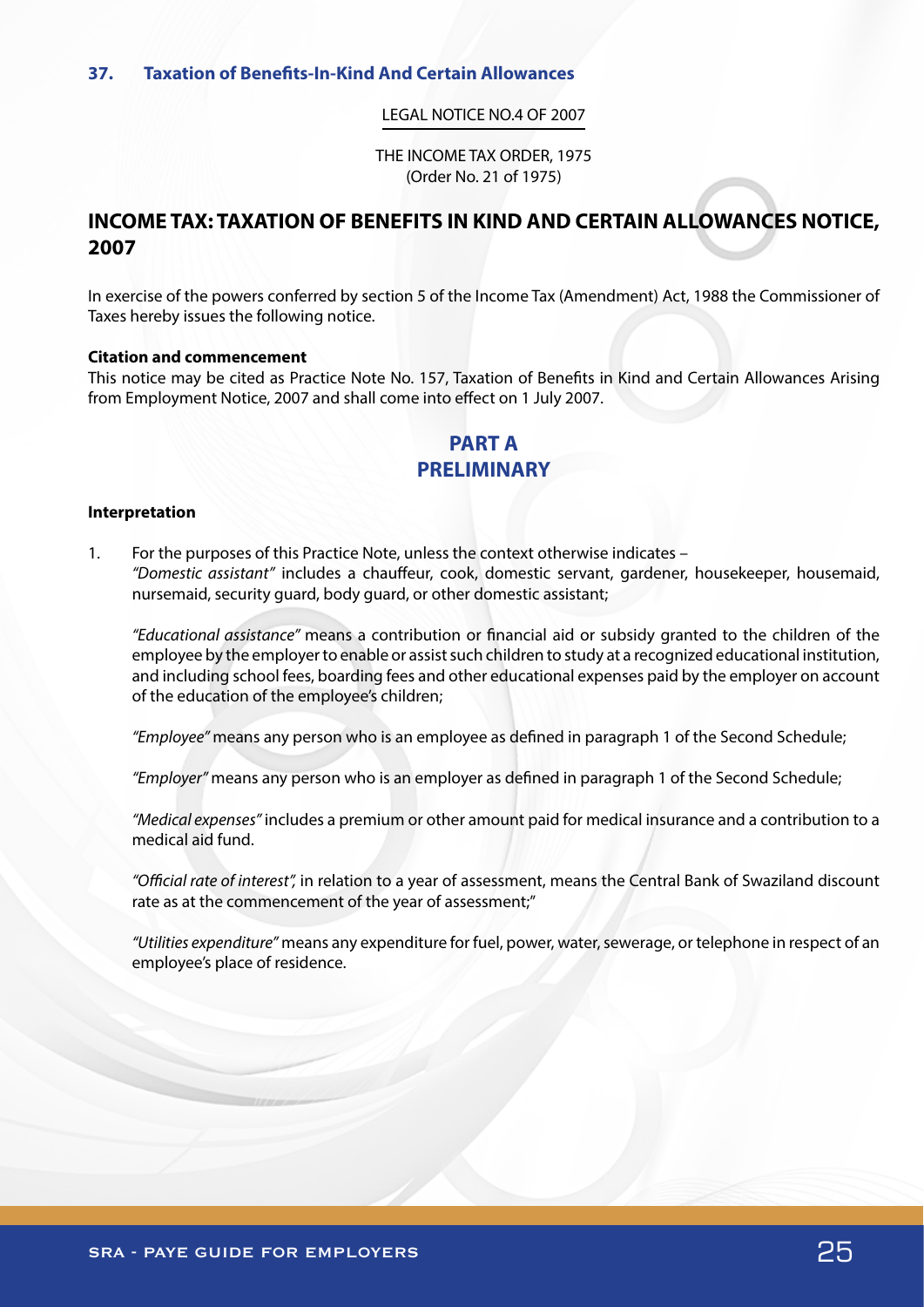# **PART B THE LAW**

# **2. Requirements of section 7(f)**

- 2.1 The annual value of any benefit or advantage accruing by way of employment (including that of any quarters, board or residence) is part of gross income of an employee, in terms of section 7(f) of the Income Tax Order 1975, as amended.
- 2.2 The Second Schedule to the Income Tax Order 1975, as amended, makes it compulsory for employers to deduct PAYE on such benefits in kind bestowed on employees.
- 2.3 A benefit provided by an employer to an employee means a benefit that:
	- (a) is provided by an employer, by an associate of the employer, or by a third party under an arrangement with the employer or associate of the employer; and
	- (b) is provided to an employee or to an associate of the employee.

# **3. Valuation**

- 3.1 The valuation of benefits for the purposes of section 7 (f) of the Order shall be determined in accordance with this practice note.
- 3.2 The value of a benefit in kind is the market value of the benefit on the date the benefit is taken into account for tax purposes.
- 3.3 The market value of a benefit is determined without regard to any restriction on transfer or to the fact that it is not otherwise convertible to cash.
- 3.4 Disagreements over the valuations placed, shall be subject to objection and appeal in terms of the relevant provisions of the Income Tax Order 1975, as amended. A directive may be requested in respect of the determination of any benefit value.
- 3.5 In all cases where it appears to the Commissioner that benefits in kind are given as a part of a tax avoidance scheme or as part of a remuneration package which confers property on any person either directly or through a company controlled either by or indirectly by that person then the full market value of the benefit(s) will be used in the assessment to tax of the employee.

# **4. Period of Assessment**

4.1 If the period assessed is less than twelve months, the income shall be the ratio such period bears to twelve months.

# **5. Those affected**

5.1 This notification will apply to all employees and company directors.

# **6. Validity of this Practice Note**

6.1 This Practice Note is of application with effect from 1 July 2007. It supersedes the contents of all other Practice Notes previously issued in respect of the same subject.

# **PART C TAXABLE BENEFITS**

# **1. Free and subsidised housing**

1.1 Where a benefit provided by an employer to an employee consists of accommodation or housing, the value of the benefit is the open market rent of the accommodation or housing, reduced by any payment made by the employee for the benefit.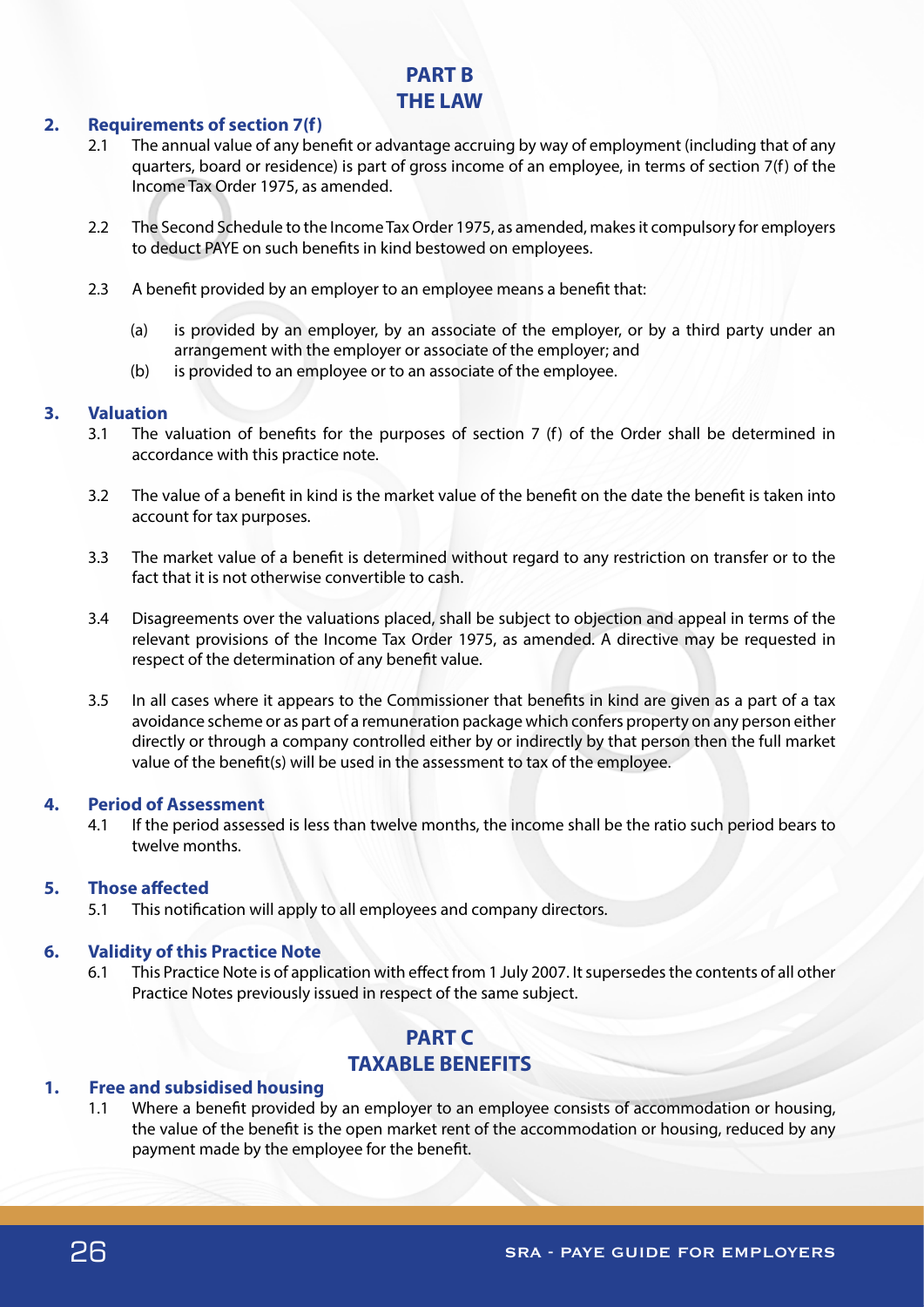Provided that where the employer owns the accommodation or housing, the value of the benefit is the rental benefit value of the accommodation or housing determined in accordance with the table in Schedule A, the valuations depend on the size and location of the house.

- 1.2 Where an employer rents from an employee the employee's private residence and then grants such employee free or cheap occupation thereof, the rental is deemed to be a taxable benefit, the value of the benefit to the employee is the rental received.
- 1.3 Where an employer provides accommodation or housing to employees on a sharing basis, the rental benefit value shall be determined *pro rata*.

## **2. Private use of motor vehicles (including any aircraft)**

2.1 Where a benefit provided by an employer to an employee consists of the use, or availability for use, of a motor vehicle (including any aircraft or helicopter) wholly or in partly for the private purposes of the employee, the value of the benefit is calculated according to the following formula:

## **(20% x A x B/C) - D**

Where:

- **A.** is the market value of the motor vehicle at the time when it was first provided for the private use of the employee;
- **B.** is the number of days in the year of assessment on which the motor vehicle was used or available for use for private purposes by the employee for all or a part of the day;
- **C.** is the number of days in the year of assessment;
- **D.** is any payment made by the employee for the benefit.
- 2.2 The market value of the car is the cost to the employer at the time it was first provided to the employee. The market value of second-hand cars is shown in the Auto Dealer's Guide<sup>1</sup>. For vehicles that were purchased in Swaziland, this value may be adjusted to 110/114(96.5%) or 112/114(98.25%) of the Guide value, depending on the rate of Value Added Tax in force in Swaziland at the time the vehicle was purchased.
- 2.3 Where an employee is provided with more than one vehicle, taxable benefits will be evaluated on an individual basis.

#### **3. Employee assisted with purchase of vehicle, as part of perks from employment**

3.1 Where an employee purchases a personal vehicle with assistance from the employer as part of a benefit or advantage accruing by way of employment, the fixed allowances given towards the costs of the vehicle are taxable benefits.

## **4. Employee using personal vehicle on employer's business**

4.1 Where an employee uses a personal vehicle on employer's business, the annual value of benefits attributable to such an employee for use of the vehicle for private purposes will be determined in accordance with the following formula:



1 Published by Mead & Mc Grouther (PTY) LTD P.O. Box 1240, Randburg 2125

 $\mathcal{L}$  , we can also the set of  $\mathcal{L}$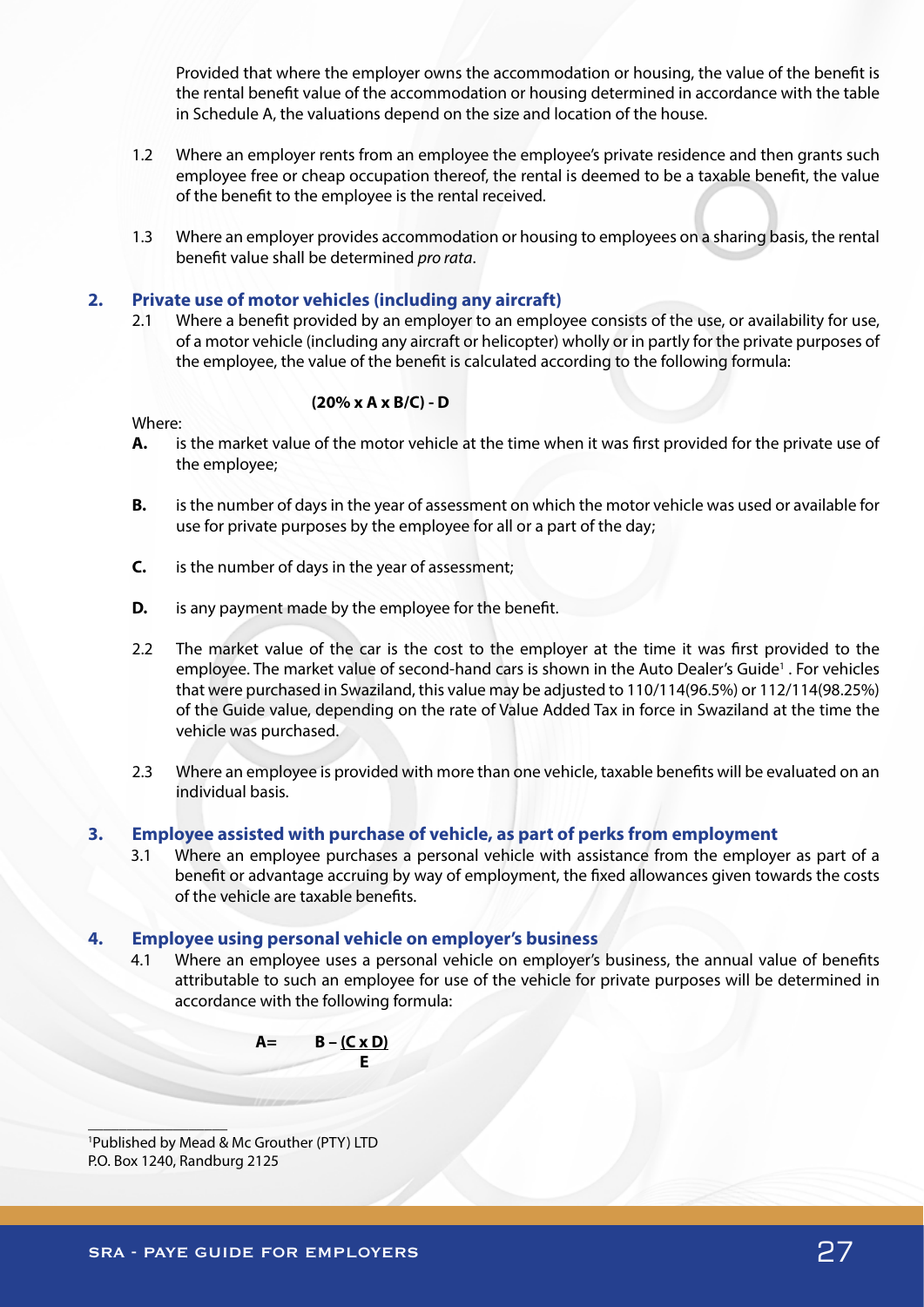#### Where,

- **A.** is the amount to be included in taxable income;
- **B.** is the car allowances received (car allowance defined as all cash allowances plus market value of any free benefit i.e. free fuel);
- **C.** is the actual expenditure on fixed and running costs (net of any recoupments); or is the deemed fixed and running costs, where accurate records are not kept;
- **D.** is the business mileage as recorded in a log book or number record; or the deemed business mileage of 6 000 kilometres where accurate records are not kept;
- **E.** is the total mileage; or deemed total mileage of 24 000 kilometres where accurate records are not kept.

Deemed expenditure is determined on the following basis:

**Fixed Costs:** 25 per cent of the original cost to the taxpayer of the vehicle in each year

| <b>Running Costs per kilometre:</b> | up to 1600cc     | 54c per km |
|-------------------------------------|------------------|------------|
|                                     | 1600cc to 2000cc | 76c per km |
|                                     | Over 2000cc      | 85c per km |

- 4.2 Monthly PAYE will be deducted on the basis of the formula using the deemed expenditure and mileage. However, since in terms of the subsequent subparagraph 4.3 (e) the employee is required to keep a record of the mileage in respect of business and private travel, at the year-end under FDS or periodically the actual figures can be used and the necessary adjustment made.
- 4.3 The rule in paragraph 4.1 above will only apply if:
	- (a) the employee is, in terms of the written contract of employment, required to have such a vehicle for the performance of employee's duties;
	- (b) the size and type of vehicle relates to the duties to be performed in terms of the written contract of employment;
	- (c) the employee is, in terms of the contract of employment, required to provide the employer with such details and evidence which would reasonably, in the circumstances, be expected of him as to the actual expenditure incurred in respect of fixed, capital and running costs;
	- (d) the employee uses the vehicle for the business of the employer;
	- (e) the employee is required to keep a record of the mileage in respect of business and private travel.
- 4.4 For the purposes of paragraphs 3 and 4, the costs of the vehicle means the costs of the vehicles, as quoted by the manufacturer or what the purchaser paid, and any additions and accessories such as air-conditioning, radio-tape, burglar alarm *et cetera*, excluding finance charges."
- 4.5 Where an employee owns or leases a motor vehicle and rents it to the employer, the rental paid by the employer and any expenses borne by employer in respect of the vehicle are deemed to be an allowance in respect of travelling expenses which has been paid to the employee.

# **5. Provision of Domestic Assistants**

- 5.1 Where a benefit provided by an employer to an employee consists of the provision of a domestic assistant, the value of the benefit is the remuneration paid to the domestic assistant in respect of the services rendered to the employee.
- 5.2 It is expected that the value of this benefit will not be less than the minimum wages as set out in the Wages Act<sup>2</sup> or Legal Notice issued in terms thereof for the regulation of wages.

2 Act No. 16 of 1964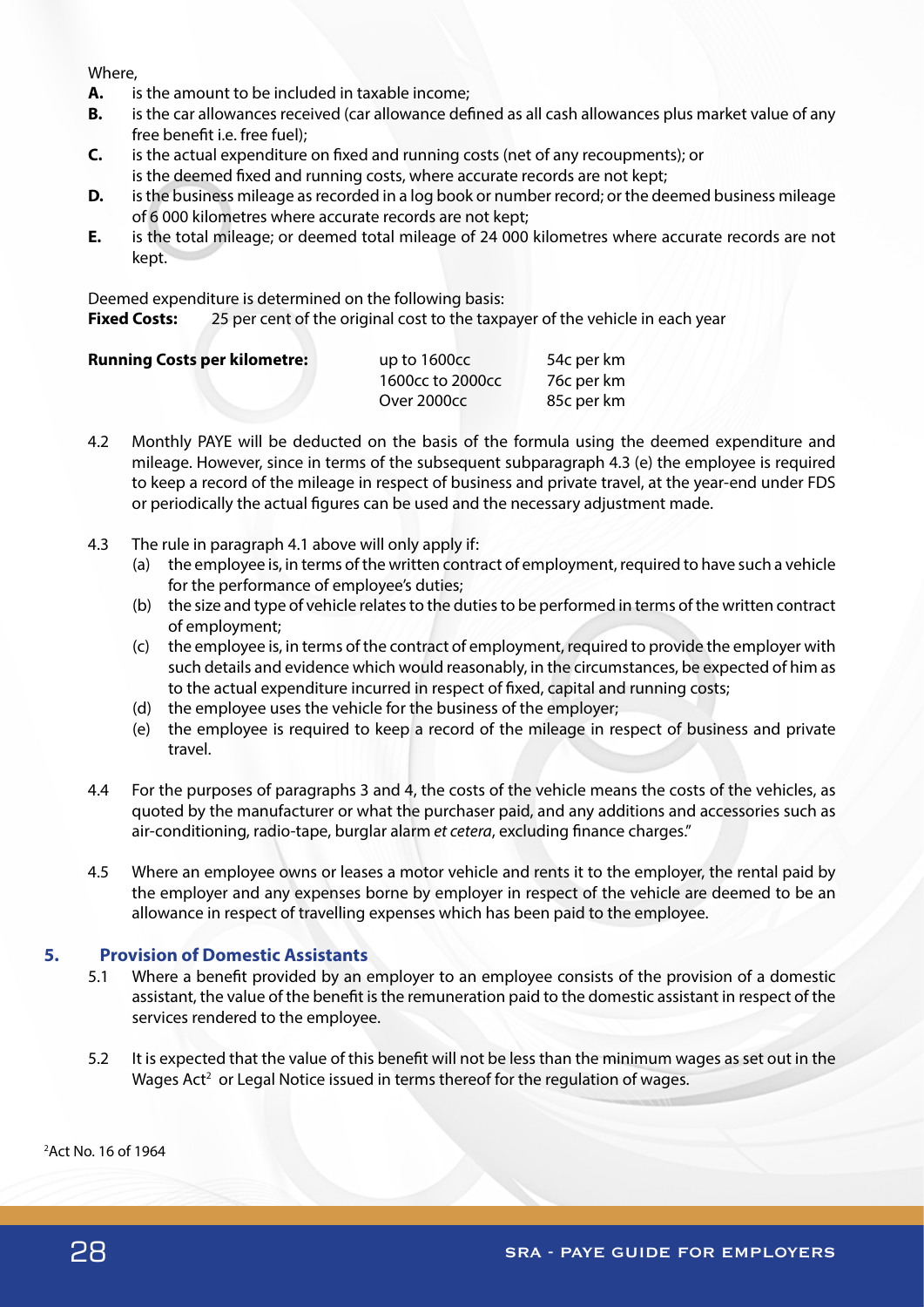## **6. Utilities**

- 6.1 Where a benefit provided by an employer to an employee consists of the reimbursement or discharge by an employer of an employee's utilities expenditure, the value of the benefit is the amount of the reimbursement or discharge, if separately metered.
- 6.2 Where the utilities are not metered and paid separately, 10% of the housing benefit value for each service.

# **7. Children's Educational Assistance Benefits**

- 7.1 Where a benefit provided by an employer to an employee consists of the provision of educational assistance in connection with the education of an employee's children, the value of the benefit is the cost of the benefit to the employer for providing such educational assistance.
- 7.2 In many instances, the children's educational assistance benefits are paid by employers on a lump sum basis and at irregular intervals, for example, at the end of each academic year. Employers are permitted to use their discretion and to operate PAYE provisions in relation to such payments, after consultation with the employees concerned so as not to cause undue hardship to such employees.
- 7.3 Employers should ensure, however, that the full amount of PAYE due on the children's educational benefits paid to each employee is deducted within the year of assessment.

# **8. Soft Loans**

- 8.1 A taxable benefit accrues to an employee where:
	- (a) a loan is granted to an employee and either the employee pays no interest on the loan or pays interest at less than the official rate of interest;
	- (b) an employer has paid a subsidy in respect of capital repayment or interest on a loan; or
	- (c) an employer pays a lender a subsidy in respect of capital repayment or interest on a loan to an employee.
- 8.2 For the purposes of subparagraph 8.1:
	- (a) In respect of any other loan, the value of the taxable benefit for any year of assessment shall be the interest on the loan calculated at the official rate less the amount of interest (if any) that the employee actually incurred during the year of assessment.
	- (b) In respect of a loan whose duration is two years or more and in respect of which the repayment amount is a fixed periodic or monthly installment calculated to amortize the loan over a future period, the value of the benefit for the year of assessment shall be the difference between the redemption amount actually incurred or paid by the employee and the redemption amount that would have been payable if the redemption amount had been determined over the same future period using the official rate of interest.

# **9. Meals, Refreshment or Entertainment**

9.1 Where a benefit provided by an employer to an employee consists of the provision of any meal, refreshment, or entertainment, the value of the benefit is the cost to the employer of providing the meal, refreshment, or entertainment.

## **10. Debt Waivers**

10.1 Where a benefit provided by an employer to an employee consists of waiver by the employer of an obligation of the employee to pay or to repay an amount owing to the employer or to any other person, the value of the benefit is the amount of the payment or repayment waived.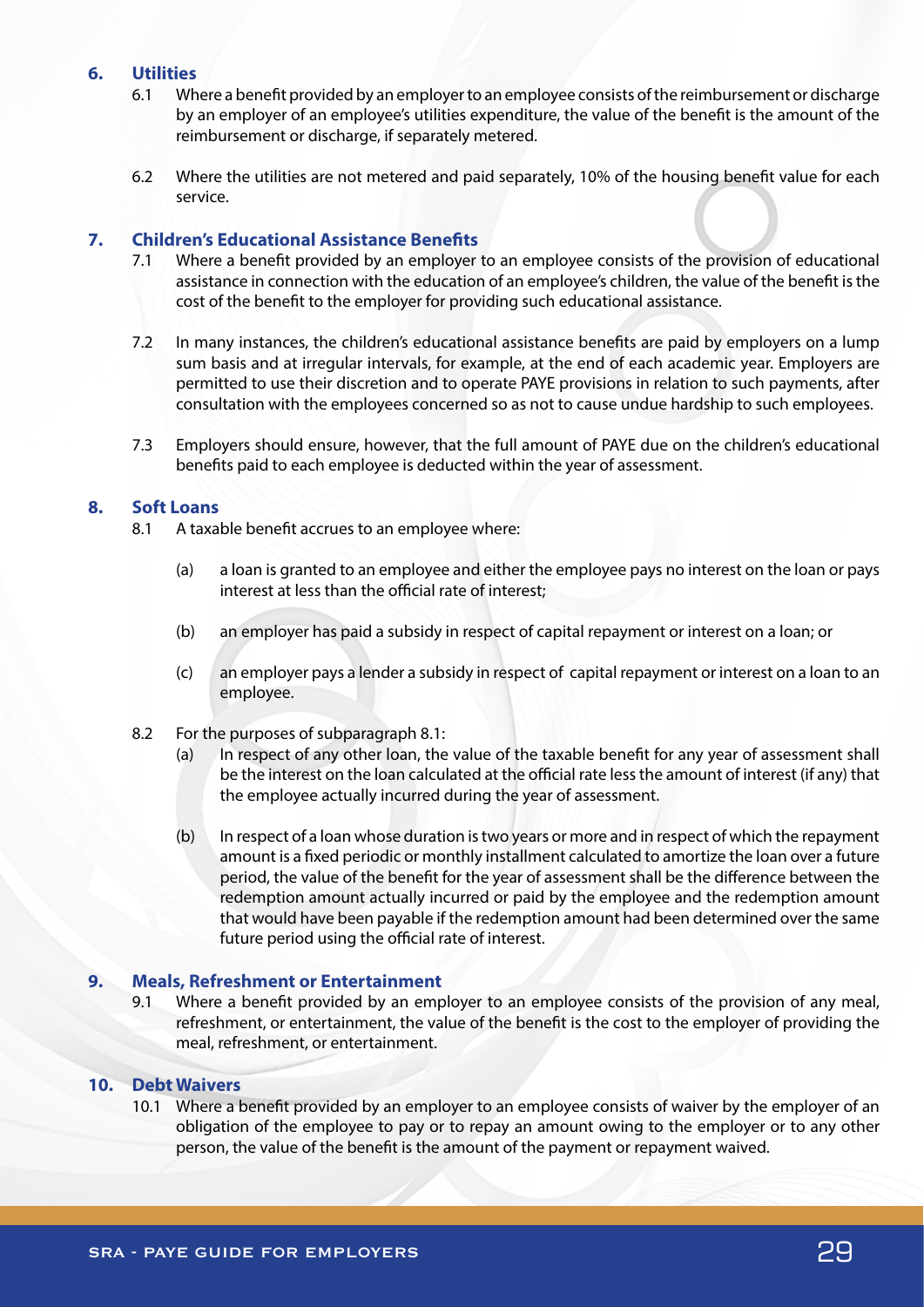## **11. Property Transfers**

11.1 Where a benefit provided by an employer consists of the transfer or use of property or the provision of services, the value of the benefit is the market value of the benefit, reduced by any payment made by the employee for the benefit.

## **12. Employer Contribution to a medical benefit fund on behalf of employees**

12.1 Where an employer makes a contribution to a medical benefit fund on behalf of an employee, any such amount that has been paid by the employer during any year of assessment, directly or indirectly, by way of contribution or payment to such fund for the benefit of any employee or the dependents of any such employee, which exceeds two thirds of the total contribution or payment in relation to such employee or dependents during such period, shall be deemed to be part of the taxable income of such employee for that year of assessment.

## **13. Miscellaneous benefits**

- 13.1 The value of any benefit provided by an employer to an employee that is not covered in the previous paragraphs is the market value of the benefit, reduced by any payment made by the employee for the benefit.
- 13.2 Note paragraph 13.1 above, would include inter alia, the following:
	- (a) Free medical attention or allowance, or any reimbursement of an employee's medical expenses not exempt in terms of section 7 (f) (i).
	- (b) The value of free passages by rail, steamer or air for an employee if not exempt under section 7 (f) (ii) and (iii).

# **PART D ALLOWANCES**

## **14. Allowances**

- 14.1 Any amount paid by an employer to an employee, as an allowance, is a taxable benefit; such allowance is income in the hands of the employee as it forms part of what the employee is paid for services rendered
- 14.2 **Reimbursement allowance:** where an allowance or advance is paid by the employer to an employee in respect of expenses for travelling, entertainment or other service, as is not actually expended for official purposes, will be regarded as taxable benefits in the hands of the employee. The value of the benefit is determined according to the following formula:

## $A = (B - C)$

Where:

- **A** is the taxable benefit;
- **B** is the actual amount paid by the employer to the employee;
- **C** is the justifiable official expense incurred by the employee.
- 14.3 Where an employee incurs expenditure on travel, entertainment or other service while on the employer's business and the latter reimburses such employee the precise amount of his expenditure and where the employer pays an allowance in respect of the use of the employee's private vehicle for the employer's business at fixed rates per kilometre (which rates approximate the rates published by AA of South Africa), the amount so received is not income in the hands of the employee but merely a reimbursement of expenses, which the employee incurred on behalf of his employer.

Provided that if an employee receives a fixed allowance towards the running costs of a vehicle and also receives a 'distance traveled allowance' as contemplated in this paragraph, then such fixed allowance shall be taxable in full.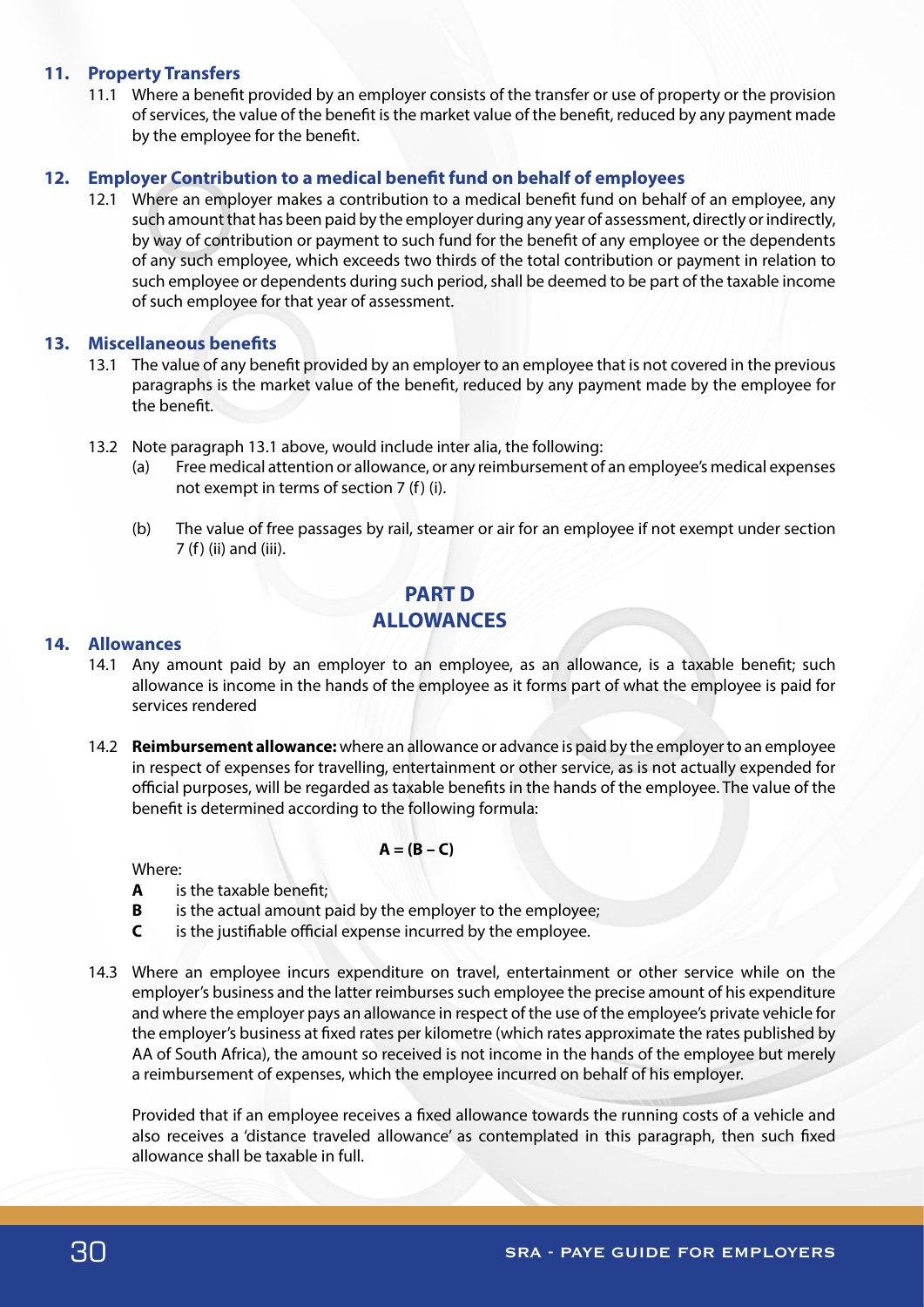14.4 Note that since in terms of the law, there must be clear evidence that the allowance was paid to meet or reimburse expenses incurred by the employee in the performance of employee's duties. The employee must provide such details and evidence that would, reasonably such circumstances, be expected of such employee. This requires the employee to produce proof to the employer that such expenditure was actually incurred and has been accounted for.

# **PART E EXEMPT BENEFITS**

## **15. Benefits not forming part of gross income**

- 15.1 Notwithstanding the previous paragraphs the following benefits are exempt from tax and do not form part of the remuneration of an employee:
	- A. The value of any free medical attention or any allowance, or any reimbursement of, an employee's medical expenses where the free medical attention, allowance or reimbursement is available to all non-casual employees on equal terms.

Provided that where a reimbursement or cash allowance is provided for or paid to an employee in respect of medical expenses, the employee must produce proof to the employer that such expenditure was actually incurred and has been accounted for.

- B. The value of any free passage by rail, road, steamer or air provided for an employee or the holder of an office or appointment:
	- (a) at the commencement of such employment if the duration of such employment is two years or more; or where it is less than two years, if such employment is not subject to renewal; and
	- (b) on termination of such employment where the employee or holder of an office or appointment permanently returns to his place of recruitment.
- C. The value of any meal or refreshment provided in a canteen, cafeteria, or dining room operated by, or on behalf of an employer solely for the benefit of employees and which is available to all non-casual employees on equal terms.
- D. A benefit, the value of which (after taking into account the frequency with which similar benefits are provided by the employer) is so small as to make accounting for it unreasonable or administratively impracticable.
- E. For the purposes of paragraph (7), the value of any transportation of employee's children provided by the employer solely for the benefit of employees and which is available to all non-casual employees on equal terms.
- F. In cases of benefits falling under paragraph 8.1 (a), the benefit of low interest or no interest on loan granted to an employee is excluded from gross income in respect of any casual loan not exceeding in aggregate E3 000 at any one time during the year of assessment.

## *NOTE:*

- (a) In terms of paragraph 5 (1), Part II of the Second Schedule to the Income Tax Order 1975, as amended, any employer, who fails to make deduction or withhold the full amount of employees' tax, shall be personally liable for the payment of the amount which he fails to deduct or withhold.
- (b) In all cases where you are uncertain as to the tax treatment of any benefit subject to this practice note, or where the value determined is considered unrealistic, you should request a directive from the Commissioner General.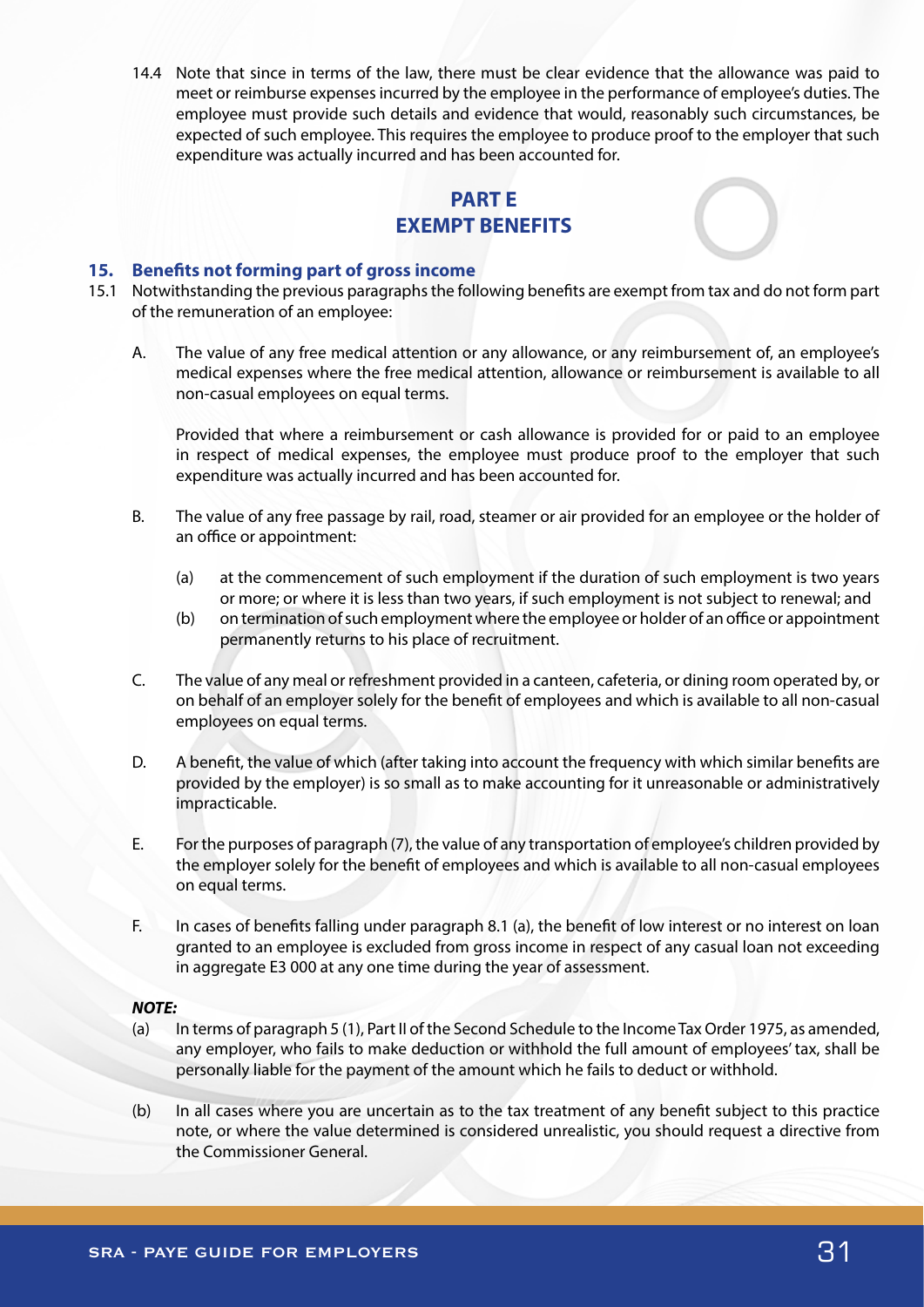# **Revocation of legal Notice No. 20 of 2003**

The taxation of benefits in kind and certain allowances Notice 2003 is revoked.

# **SCHEDULE A**

| <b>Rental category</b>                                                                                                                         | <b>Floor area</b>  | <b>Area A</b><br><b>Taxable benefit</b><br>Per month<br>E | <b>Area B</b><br><b>Taxable benefit</b><br>Per month<br>E | Area C<br><b>Taxable benefit</b><br>Per month<br>E |
|------------------------------------------------------------------------------------------------------------------------------------------------|--------------------|-----------------------------------------------------------|-----------------------------------------------------------|----------------------------------------------------|
| <b>Prime location</b><br>3-5 bedrooms<br>2-3 bathrooms<br>Double garage<br>Servant quarters<br>Secure perimeter<br>1 500 sq.m and<br>above lot | 250 sq.m and above | 4607                                                      | 3915                                                      | 2740                                               |
| As above, but<br>smaller                                                                                                                       | 200 sq.m and above | 4 1 4 5                                                   | 3 5 2 4                                                   | 2 4 6 5                                            |
| 3 bedrooms<br>2 bathrooms<br>a garage<br>servants quarters<br>secure perimeter<br>700 sq.m and<br>above lot                                    | 150sq.m and above  | 3686                                                      | 3 1 3 3                                                   | 2 1 9 3                                            |
| <b>Lesser than prime</b><br><b>location</b><br>3 bedrooms<br>1-2 bathrooms<br>700sq.m and<br>above lot                                         | 120sq.m and above  | 3 1 9 0                                                   | 2710                                                      | 1899                                               |
| 2-3 bedrooms<br>1 bathroom or<br>shower                                                                                                        | 100 sq.m and above | 2 3 9 3                                                   | 2033                                                      | 1422                                               |
| 2-3 bedrooms<br>1 bathroom or<br>shower                                                                                                        | 70-100sq.m         | 1612                                                      | 1370                                                      | 960                                                |
| 2-3 bedrooms<br>1 bathroom or<br>shower                                                                                                        | 40-70sq.m          | 1 3 3 0                                                   | 1 1 2 9                                                   | 790                                                |
| 1 bedroom                                                                                                                                      | 70sq.m and above   | 910                                                       | 773                                                       | 542                                                |
| 1 bedroom                                                                                                                                      | Under 70sq.m       | 761                                                       | 648                                                       | 452                                                |
| <b>Bedsitters</b>                                                                                                                              | Under 70sq. m      | 531                                                       | 452                                                       | 317                                                |
| Quarters                                                                                                                                       | Under 70sq.m       | 213                                                       | 180                                                       | 110                                                |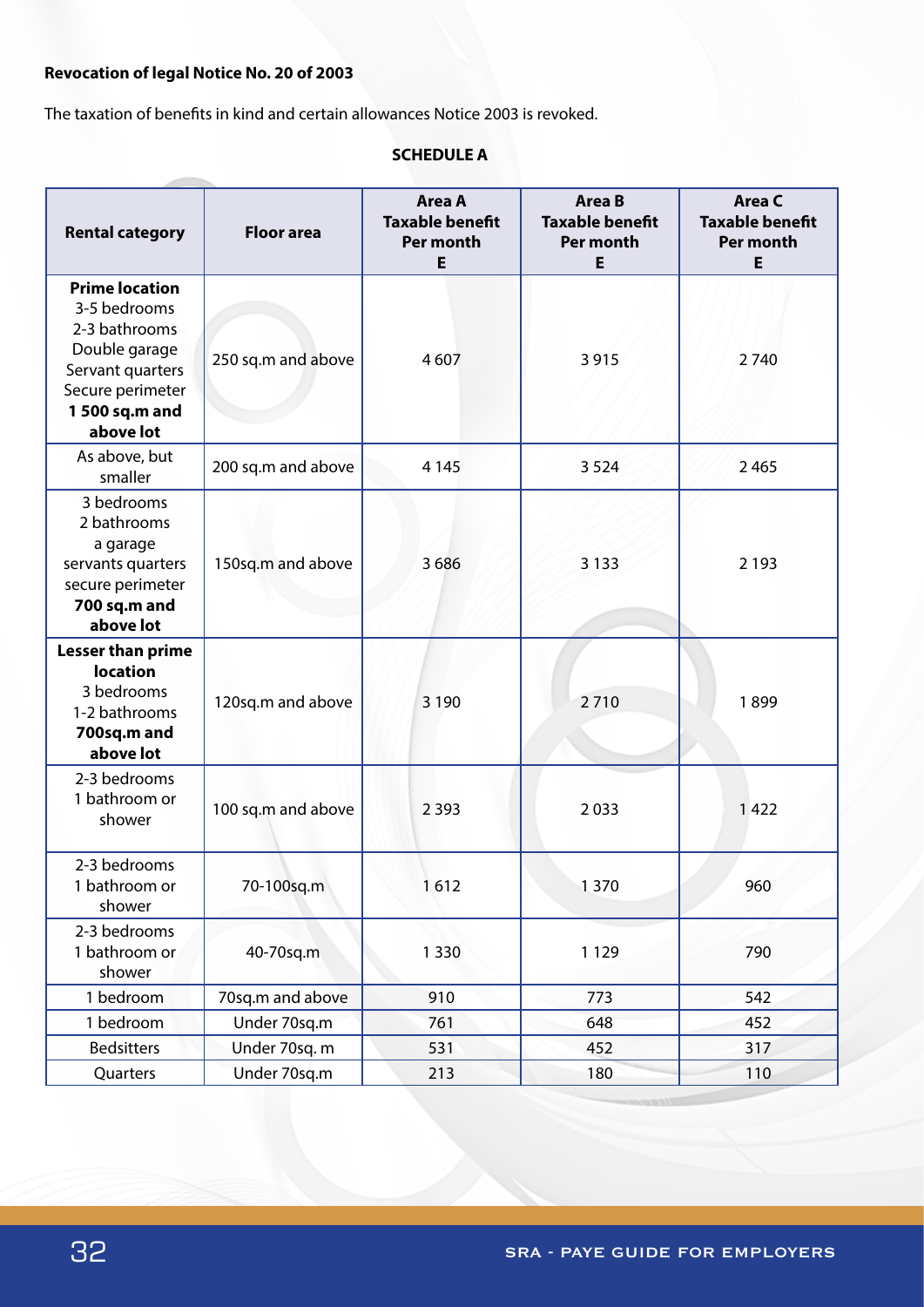In this schedule, the locations are designated in categories A, B, C, and are detailed as follows:

- **Area A:** is accommodation or housing situated in the residential areas of Mbabane Municipal area, Waterford, Pine Valley, Coates Valley, Extension 6, Madonsa Township, Thomasdale and within ten kilometers from the old Mbabane/Manzini road.
- **Area B:** is accommodation or housing situated in the residential areas of Manzini and surrounds; except Coates Valley, Extension 6, Madonsa Township and Thomasdale.
- **Area C:** is accommodation or housing situated in the major agricultural and industrial sectors and other towns.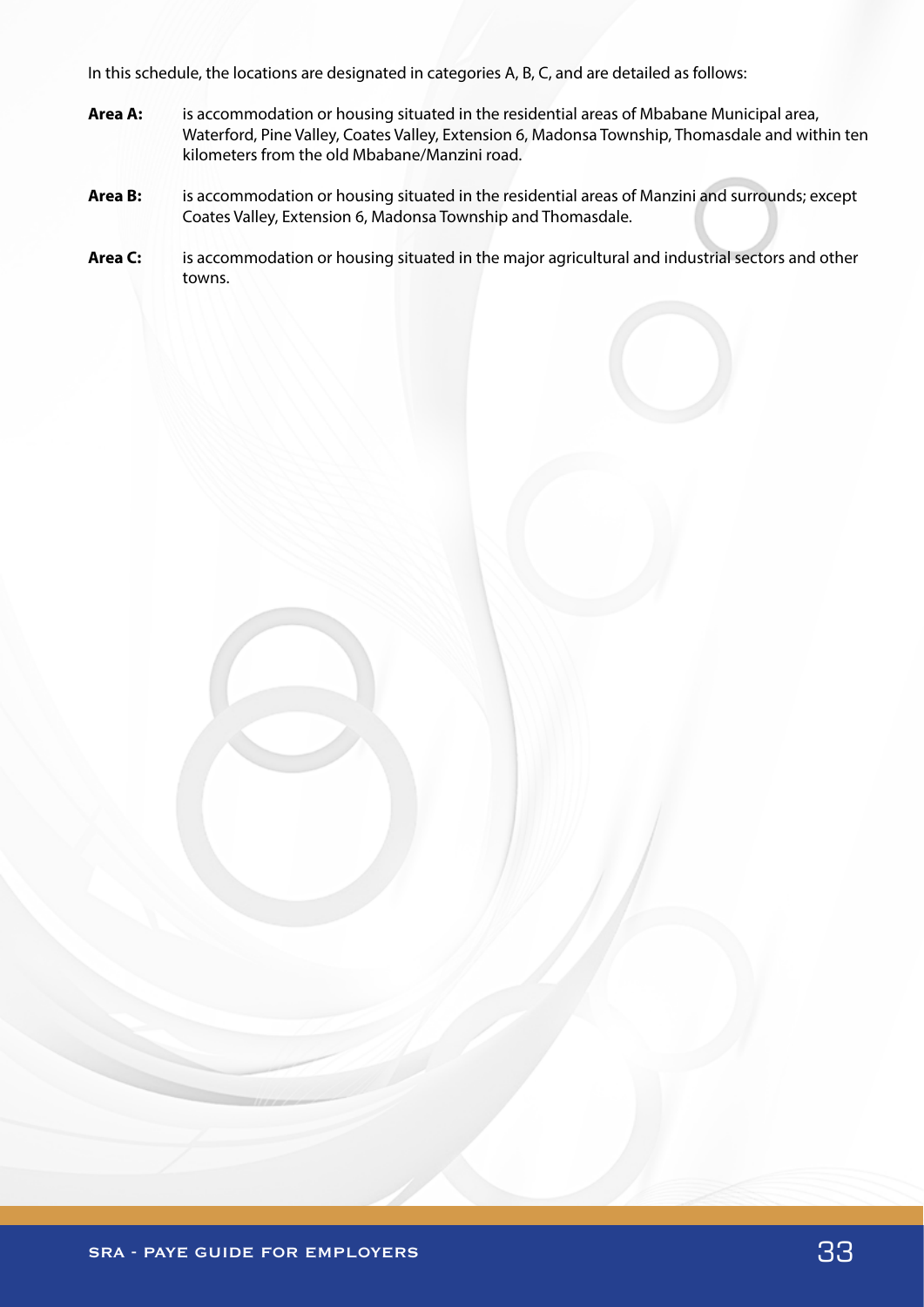# **EXPLANATORY NOTES PART A PRELIMINARY**

## **Interpretation**

## **Paragraph 1**

The term "employee" for the purposes of this practice note has the meaning assigned to it in the Second Schedule to the Order. The term employee is defined in the Second Schedule to mean "any person (other than a company) who in respect of employment, office or appointment, receives remuneration from an employer or to whom remuneration accrues; the term includes a former employee who receives remuneration which accrued before the termination of the contract of employment".

For the purposes of the practice note, the term employer has the meaning assigned to it in the Second Schedule to the Order. The definition of employer, in the context of the Second Schedule, means any authority or company or any person who pays or is liable to pay to any person other than a company any amount by way of remuneration. The word employer has an extended meaning for the purposes of the Second Schedule; it includes any person, acting in a fiduciary capacity, as a trustee of an insolvent estate, an executor or administrator of a pension fund, provident fund, benefit fund, retirement annuity fund, or any other fund.

# **PART B**

## **THE LAW**

#### **Paragraph 2**

In paragraph 2.1, the intention of sections 7 (f) and (ff) of the Order is to tax, in addition to the income earned by an employee, all the benefits or advantages afforded to an employee from employment.

In paragraph 2.2, the definition of "remuneration", has an extended meaning in the Second Schedule to include the annual value of such benefit or benefits referred to in section 7 (f) of the Income Tax Order. The inclusion of benefits in the definition of remuneration makes it compulsory for employers to deduct PAYE on such benefits.

In paragraph 2.3 (a), the definition of benefit refers to benefits provided by an employer or an associate of the employer. The inclusion of an associate of the employer (for example, a related company) is to ensure that benefits provided by an associate of the employer to an employee of the employer are subject to tax in the hands of the employee. This rule is only relevant where the benefit provided by the associate is not a reward for services rendered by the employee to the associate.

In paragraph 2.3 (b), a benefit is defined to include a benefit provided to an associate of the employee. The inclusion of associate ensures that benefits provided by an employer, directly to, for example, the spouse, children, or family company or trust of an employee is subject to tax.

#### **Practice**

#### **Paragraph 3**

*Valuations of benefits or advantages:* Although the valuations placed on the benefits are not specified in the Income Tax Order 1975, section 5 of the Income Tax (Amendment) Act No. 5 of 1988 empowers the Commissioner to determine the basis for valuations of such benefits. The definition of "remuneration" as embodied in the Second Schedule contains the wording "…. or the annual value of such benefits or benefits referred to in section 7 (f) as the Commissioner may, from time to time, determine in respect of a year of assessment, …" The foregoing wording makes it clear that the Commissioner is vested with the powers to set the basis for valuations of benefits in kind.

In accordance with the provisions of paragraph 3.2, with effect from 1 July 2003 benefits in kind coming within the purview of section 7 (f) of the Order are taxed at their market values. However, the move to market value was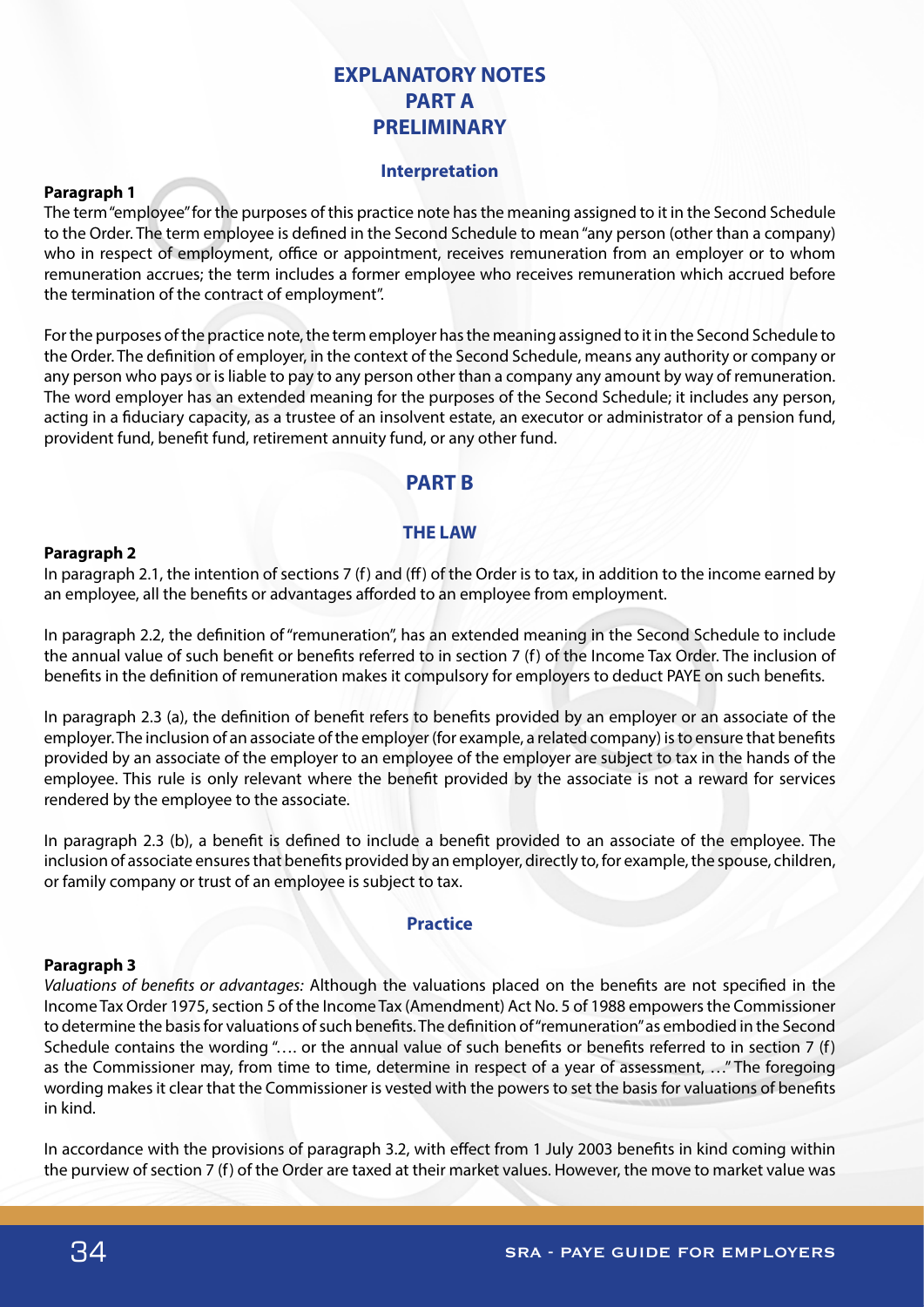introduced on a phased-in basis over a period of five years, the 2008-year of assessment being the fifth year. The taxation of such benefits on a phased in basis was to prevent the levying of tax on the taxable portions of the values of other benefits; especially in those cases where tax had not been levied in the past, from imposing an unduly increased burden on those concerned.

**Valuation:** the value of a benefit in kind is the market value of the benefit on the date the benefit is taken into account for tax purposes, and the market value of a benefit is determined without regard to any restriction on transfer or to the fact that it is not otherwise convertible to cash.

# **Those Affected**

#### **Paragraph 5**

*Scope of the Practice Note:* The practice note applies to employees and holder of office or appointment (for example, a company director, member of board of directors, a public servant, a member of parliament, a cabinet minister etc.).

# **PART C TAXABLE BENEFITS**

## **Free and subsidized housing or accommodation**

#### **Paragraph 1**

*Housing fringe benefit:* Under paragraph 1.1, the provision of accommodation or housing by an employer to an employee is a housing fringe benefit. This is intended to cover a lease or licence granted by an employer to an employee to occupy or use a house, flat, unit, caravan, mobile home, bunkhouse or living quarters. It also includes the payment or reimbursement by an employer of hotel, guesthouse, or hostel accommodation for an employee. The taxable value of a housing or accommodation fringe benefit is provided in paragraph 1.1 as the open market rent of the accommodation or housing, In the case of hotel or similar accommodation, the tariff charged by the hotel for the room occupied by the employee would normally be treated as the open market rent of the accommodation.

In accordance with the proviso to paragraph 1.1, where the employer owns the accommodation or housing, the value of the benefit is the rental benefit value determined on the basis of the monetary values prescribed in Schedule A.

*The basis for the use of the monetary values:* The monetary values prescribed in Schedule A are based on the Government's report on valuation of Government houses for taxation purposes of 13 February 1998. The figures have been adjusted over the years using a rate of 10 per cent to make them more realistic. With effect from 1 July 2004, the formula for determining the rental value where the housing or accommodation is owned by the employer is substituted for the monetary values as determined by the Government. These monetary values form the basis of values to be attached to housing benefits.

The values are what is considered to be open market rental values of the Government owned houses throughout the country. The values determined by the Government are used as a benchmark in setting taxable values in respect of housing or accommodation owned by an employer.

*Employer rents housing from employee:* Under paragraph 1.2, where an employer rents from an employee the employee's private residence and then grants such employee free or cheap occupation thereof. The situation would arise where the nature of the employer's trade is such that he would normally provide his employees with official housing. Although the transaction takes the form of a rental, the rent paid by the employer to the employee is in effect nothing more than a housing allowance. In this instance, the benefit to the employee is the rental he receives. Accordingly the rental received by the employee will not be taxable under the ordinary provisions of the law [see paragraph 3.5 on anti-avoidance schemes].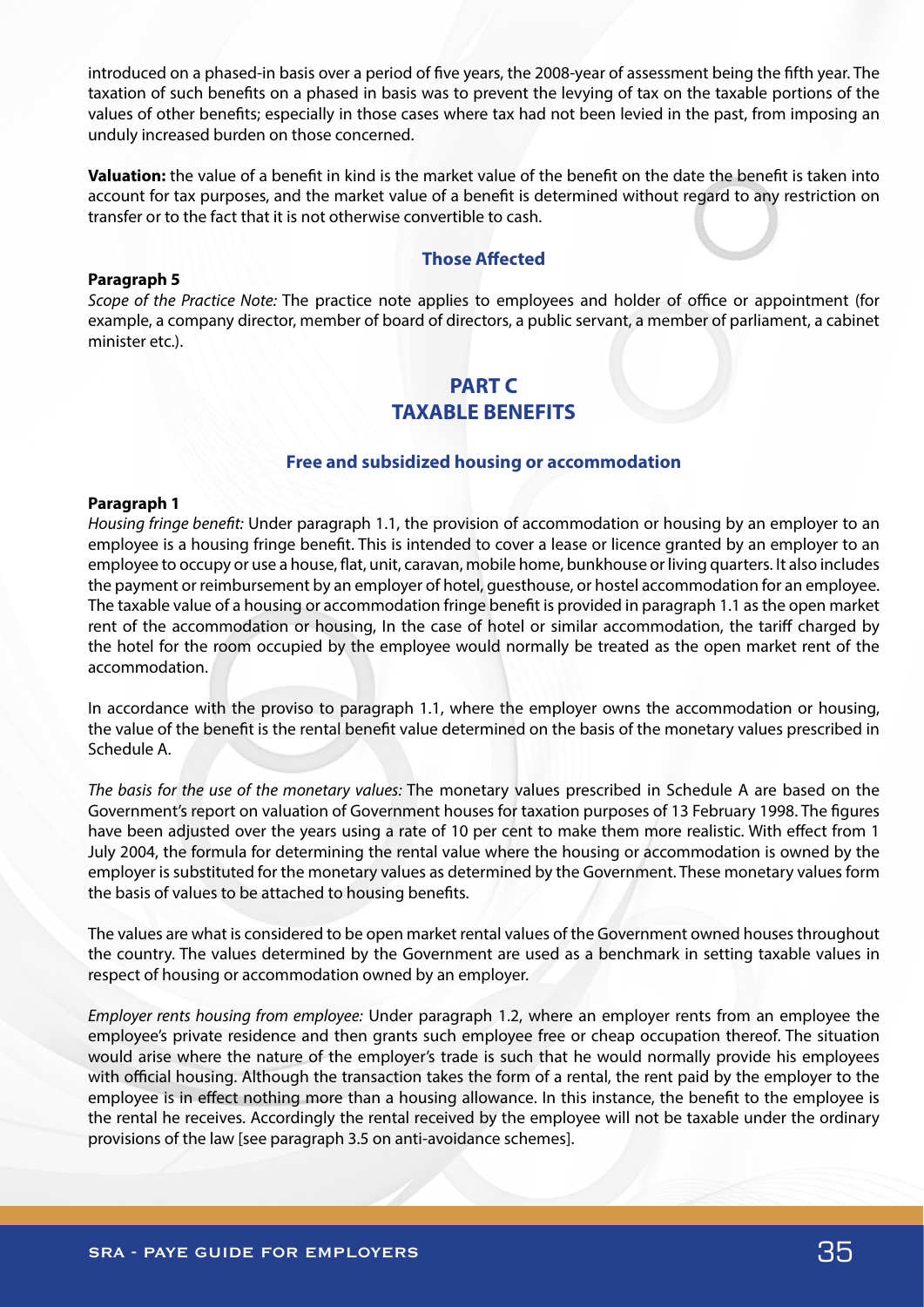# **Private use of motor vehicles (including any aircraft)**

## **Paragraph 2**

*Private use of employer's vehicles under paragraph 2.1*, a motor vehicle which is provided by an employer for the private use of an employee or which is available to the employee for private use is a taxable benefit. The private use by an employee, of an employer's motor vehicle will include travelling between his place of residence and his place of employment. The reference to "motor vehicle" is intended to cover a motor car, station wagon, panel van, utility, or similar vehicle. Private use includes any use that is not exclusively for the business purposes of the employer. For example, the use of a motor vehicle to travel to and from the employee's place of work would be regarded as private use. An employee does not actually have to use the motor vehicle for private purposes for there to be a taxable benefit, the availability of the vehicle for private use being enough. A motor vehicle is considered to be available for private use:

- (a) if the employee is entitled to use the vehicle for private use; or
- (b) it is kept or garaged at or near the employee's place of residence; or
- (c) the employee has custody or control of the vehicle while not performing his or her duties of employment; or
- (d) where an employer places a prohibition on an employee's private use of a motor vehicle but that prohibition is not consistently enforced by the employer; the vehicle may still be treated as being used for private purposes despite the prohibition.

However, the private use of a vehicle is deemed to have no value if:

- (a) the vehicle is also used by other employees ("pool vehicles"); or
- (b) the private use thereof is infrequent or merely incidental to its business use; or
- (c) it is not kept at or near the employee's residence when not in use outside business hours; or
- (d) the employee's duties are such that he frequently uses the vehicle to perform such duties outside his normal hours of work and the private use thereof is restricted merely to travelling between his place of residence and his place of employment.

The taxable benefit value in respect of provision of a motor vehicle is determined in terms of the formula prescribed in paragraph 2.1 of Part C. The taxable value is 20% of the market value of the car at the date it was first provided for private use. This amount is pro-rated where the vehicle is not used for private purposes or available for such use on some part of every day of the year of assessment. For example, if a vehicle is only used or available for private use on weekends, the fraction for pro-ration is 104/365. If the motor vehicle is used or available for private use on some part of day, then the whole of the day counts as a day of private use.

*Market value:* In paragraph 2.2,:

- (a) where the vehicle has been acquired by the employer under a bona fide agreement of sale or exchange, the market value of the car is the cost to the employer at the time it was first provided to the employee, excluding finance charges; or
- (b) where the vehicle is held by the employer under a lease or ownership thereof was acquired by him on the termination of a lease, the retail market value thereof at the time when the right of use was first obtained by the employer; or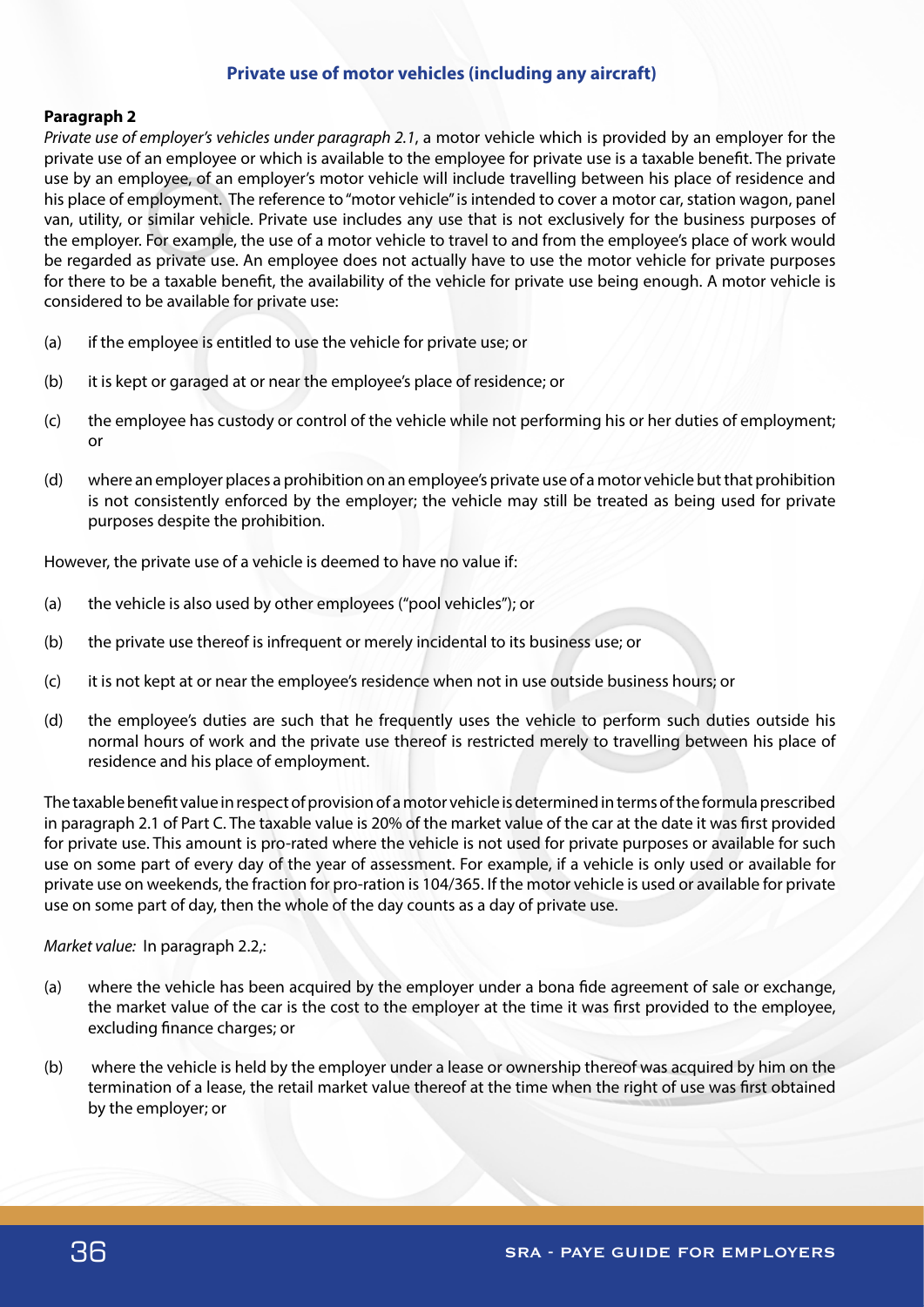(c) in any other case, the market value of the vehicle at the time when the vehicle or the right to use it, was first obtained by the employer.

*Meaning of cost:* Paragraph 2.2 defines the market value of the car as the cost to the employer at the time it was first provided to the employee. It should be noted that no distinction must be drawn between (i) the variable costs (for example, fuel and garage requirements) and (ii) the basic non-variable costs (for example, licence, insurance, depreciation) relating to the vehicle. The principle is that, although paid by the employer, non-variable costs such as licence, insurance et cetera also inure to the benefit of the employee.

For the purposes of paragraph 2.1, the value of a benefit of this nature is to be determined by reference to the cost to the employer. This cost includes items such as insurance, licensing charges and depreciation – the latter, since the extent to which a vehicle is used will affect the extent to which it depreciates; and this is a cost to the employer whether it is represented by the agreed written-off portion of the purchase price in any particular year, or a genuine attempt to assess its diminished value.

The fixed or non-variable costs are equally an advantage or benefit to the employee, since he is spared having to incur them himself. It is clearly the intention of the legislature to include in the tax net all and any such benefits or advantages. Thus, the sums paid by an employer as insurance and licensing of a motor vehicle are clearly part of the cost to the employer of owning such motor vehicle, as well as whatever wastage or reduction in value flowing from depreciation.

# **Employee using personal vehicle on employer's business**

## **Paragraph 4**

*Employee using personal vehicle for employer's business:* It is common practice amongst employers to encourage employees to purchase their own vehicles for the purpose of caring for the vehicle, as well as providing a fixed allowance in respect of running of such vehicle. The ostensible advantages to the company are that –

- 1. Capital is not utilized in financing vehicles and can be better utilized for business purposes; and
- 2. Savings is made in operating costs as employees tend to look after their own vehicles better than company vehicles.

Prior to 1 July 2003, car allowances paid to employees were taxed on the same basis as the provision of a company car, in that the employee was taxed the free benefit value attributable to the company vehicle or the free benefit value attributable to the vehicle used by the employee and funded by the allowance received. Consequently, many companies introduced a car allowance scheme for employees, even when no significant business mileage was required from the employee, by reason of the significant tax savings that could be achieved consequent thereto as the allowance could be considerably greater than the taxable value attributed in terms of the Departmental practice prior to 1 July 2003.

With effect from 1 July 2003 the Department changed the departmental practice and required that vehicle allowances be taxed in full or in certain circumstances be taxed at 30% of the allowance in terms of a directive issued on 29 March 2004. The 30% rule was only applicable relative to the year of assessment ending 30 June 2004.

Commencing on 1 July 2004, the annual value of benefits attributable to employees, for use of the vehicles for private purposes is determined in terms of the formula prescribed in paragraph 4.1. An illustration is provided hereunder:

**Example:** Original cost of vehicle E200 000. Vehicle is 2000cc engine capacity. Monthly car allowance E5 000. Calculation on annual basis using deemed expenditure and mileage: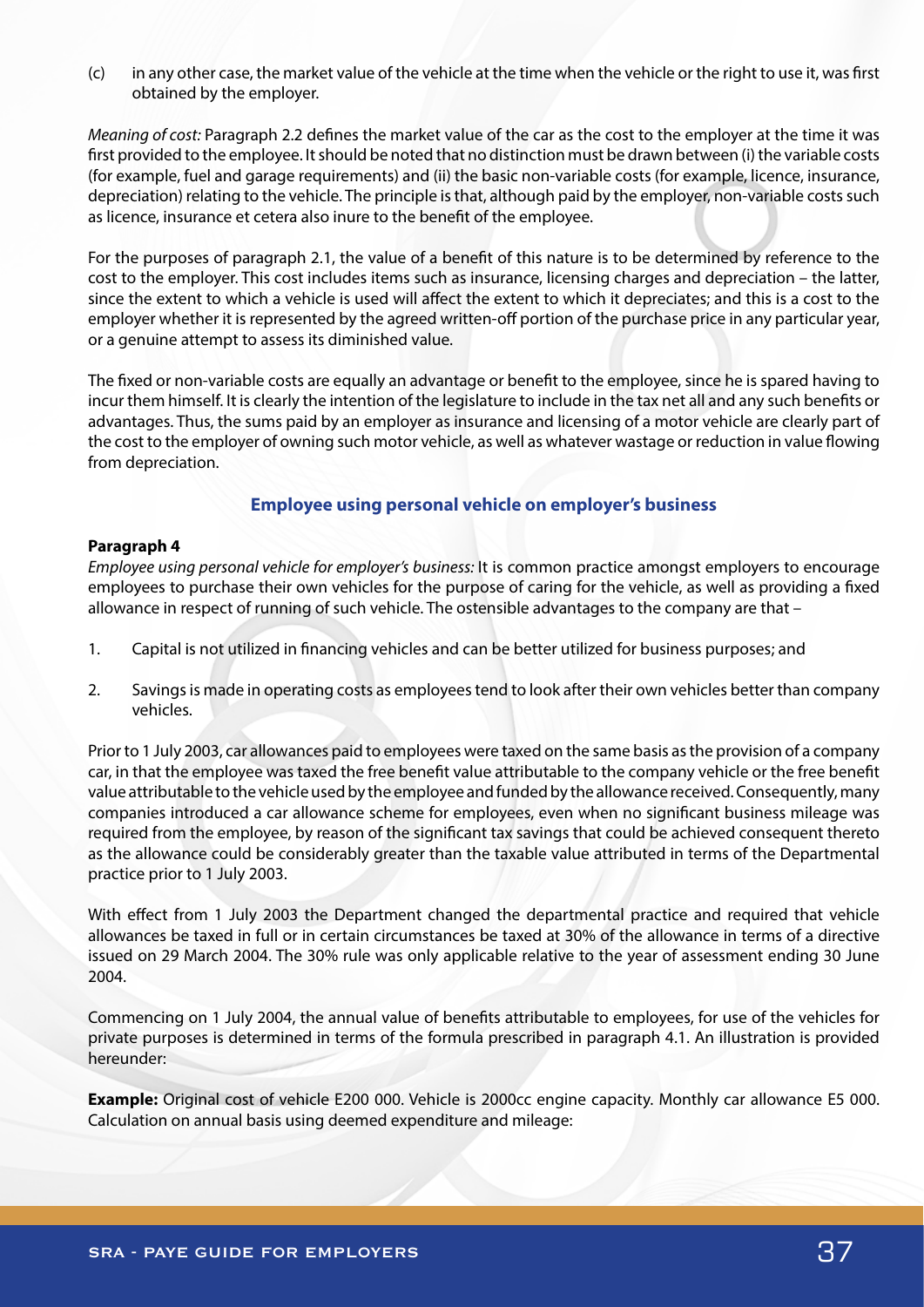| Allowance                                        |        | 60 000 |
|--------------------------------------------------|--------|--------|
| Fixed costs (25% of E200 000)                    | 50 000 |        |
| Running costs (24 000) @ 76c                     | 18 240 |        |
|                                                  | 68 240 |        |
| Deemed business usage (E68 240 x 6000km/24000km) |        | 17060  |
| Taxable portion                                  |        | 42 940 |

*Employee rents his vehicle to his employer:* Where an employee owns or leases his own motor vehicle and rents it to his employer, the rental paid by the employer and any expenses borne by him in respect of the vehicle are deemed to be an allowance in respect of travelling expenses, which has been paid to the employee.

#### **Paragraph 5**

## **Domestic assistance**

Under paragraph 5, the provision by an employer to an employee, of a housekeeper, chauffeur, gardener, or other domestic assistant is a deemed benefit. An employer may provide such benefit either by meeting the cost of the domestic assistant directly or reimbursing the employee for such cost. The taxable value of a domestic assistant benefit is the total remuneration paid to the domestic assistant for services rendered to the employee.

## **Utilities**

## **Paragraph 6**

Under paragraph 6.1, the reimbursement or discharge by the employer of an employee's utilities expenditure is a benefit. Utilities expenditure is defined in paragraph 1. The taxable value of a utilities benefit as provided for in paragraph 6.1 is the amount of such expenditure that is reimbursed or discharged by the employer.

## **Educational assistance**

#### **Paragraph 7**

*Educational assistance:* The educational assistance given to an employee in connection with the education of such employee's children is a taxable benefit. This is not only in keeping with the statutory provisions, but also accords with the case law position, that such payments prima facie meant the settlement, by the employer, of a personal liability of the employee. Paragraph 1 [of Part A] defines educational assistance to mean a contribution or financial aid or subsidy granted to the children of the employee by the employer to enable or assist such children to study at a recognized educational institution. And it covers school fees and other educational expenses paid by the employer on account of the education of the employee's children.

Excluded from the scope of paragraph 7, is the value of any transportation of employee's children provided by the employer solely for the benefit of employees where such benefit is made available to all non-casual employees on equal terms.

*Bursaries:* In terms of the provisions of section 12 (1) (f) of the Order, a bona fide bursary is not subjected to tax in the hands of the recipient thereof. A bursary granted to a relative of an employee is, however, deemed to be a taxable benefit which must be taxed in the hands of the employee notwithstanding the provisions of section 12 (1) (f); and as such must be taxed in accordance with the rule prescribed in paragraph 7.

#### **Paragraph 8**

#### **Soft loans**

*Soft loans:* The granting of any loan, whether interest free or at the payment of interest at a rate which is lower than the "official rate of interest" by an employer or an associated institution to an employee is, deemed a taxable benefit. This is a loan provided by an employer to an employee at an interest rate, which is below the Central Bank of Swaziland discount rate. "Loan" is intended to be interpreted broadly covering an advance of money, provision of credit or other financial accommodation, or any transaction that in substance effects a loan of money.

*Housing loans and mortgage subsidies:* The provisions of paragraph (ff) of section 7 as outlined in paragraph 7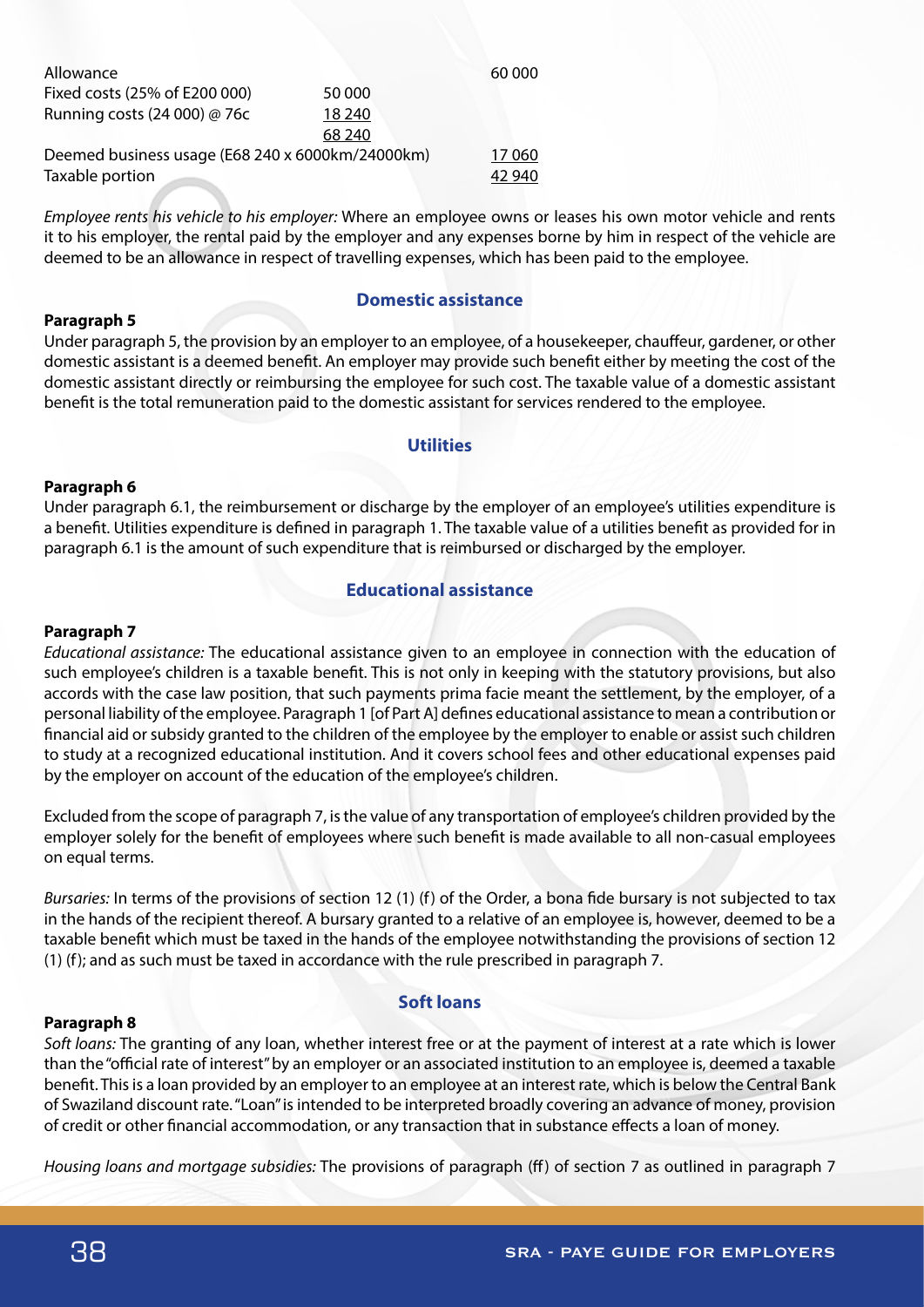of the practice note also apply to housing loans and mortgage subsidies. Paragraph 7 therefore extends to the acquisition, erection, extension or improvement of an employee's private residence or loan subsidies granted in terms of an approved housing scheme.

*In paragraph 8.1(a):* The taxable benefit is the difference between the interest at official rate and the interest paid by the employee (see section 7 (ff) paragraph (a).

*In paragraph 8.1(b):* A subsidy paid by an employer to an employee in terms of home ownership or house scheme in respect of amounts of interest or capital repayments payable by the employee is, deemed to be a taxable benefit (see section 7 (ff) paragraph (b). In accordance with section 7 (ff) (b) a benefit arises whenever an employer has paid any subsidy in respect of capital or interest on any loan.

*In paragraph 8.1(c):* Is applicable in a situation where the employer pays a subsidy in respect of a loan to an employee. If the amount paid by the employer together with the interest paid by the employee exceeds the official rate of interest on the loan, the full amount paid by the employer would be treated as a taxable benefit. Certain housing assistance schemes are structured in such way that an employer arranges with a third party, usually a financial institution, for a loan to be granted to his employee at a low rate of interest, subject to an additional payment by the employer which effectively provides the third party with a market related rate of interest on the loan. In terms of section 7 (ff) (c) where the interest paid by the employee and the additional payment by the employer under such a scheme together exceed the amount of interest which would be payable on the loan at the official rate of interest, the additional payment by the employer is deemed to be a subsidy. The provision will also apply to loans granted for purposes other than housing.

#### **Paragraph 9**

#### **Meals, refreshment or entertainment**

Under paragraph 9, the provision by an employer to an employee, of a meal or refreshment is a benefit. This is intended to cover a meal or refreshment provided either at the employee's place of work (for example, in an executive dining room), or at a restaurant or café. "*Refreshment*" is intended to be interpreted broadly and would include the provision of drinks. A meal or refreshment is provided by an employer where the employer meets the cost of the meal or refreshment, or reimburses an employee for costs incurred by the employee for a meal or refreshment.

# **Medical aid contribution**

#### **Paragraph 12**

An individual's contributions to a medical aid scheme are for the most part not deductible by an individual. The company can, however, contract with an employee in his employment contract to provide a non-contributory medical aid. This can be done on a "salary sacrifice" basis or as a benefit over and above the normal remuneration package. The effect of this is a tax saving in the hands of the employee in respect of the amount of the medical premiums. With effect from 1 July 2008, any amount which has been paid by an employer during any year of assessment directly or indirectly, by way of contribution or payment to any medical benefit fund for the benefit of any employee or dependants of any such employee, which exceeds two-thirds of the total contribution or payment in relation to such employee or dependants during such period, shall be deemed to be part of the taxable income of such employee for that year of assessment.

# **Miscellaneous benefits**

## **Free passage to employees or holders of office or appointment**

#### **Paragraph 13.2**

The exclusion of free passage from the provisions of section 7 (f) is premised on the notion that the provision of such outward passage though made under a term of the contract of employment is something antecedent to the employment per se. It is distinct from the employment as not to be a benefit or advantage granted or enjoyed in respect of the employment.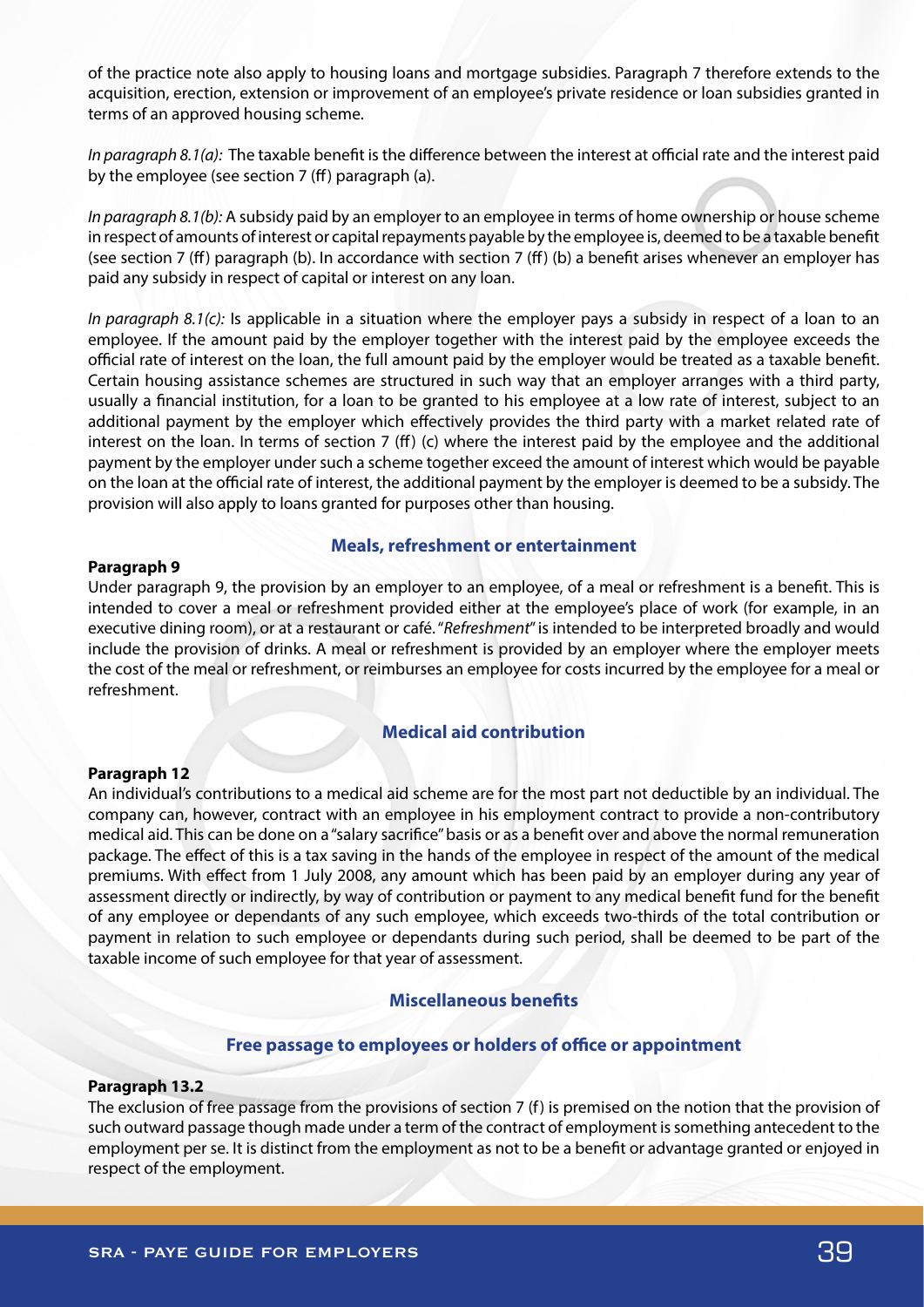In other words the free passage provided at the expense of the employer at commencement of employment is not a benefit or advantage to the employee. The employee is not better off as a result of it. The rationale being that the employee's remuneration starts when such an employee commences work at the place of employment. To have such a person as an employee, the employer has originally to take such person to the place of employment. All that the employee has enjoyed is that the employee has employment. The value of that is what the employee earns at it.

Please note that this differs from a case in which in the course of employment the employee is entitled to be taken to and from a place for the purpose of enjoying leave. Such situations are not excluded from the ambit of section 7 (f), as they do not fall within the wording of the proviso.

It is evident that in the absence of this particular proviso the free passage at the commencement of employment would not have constituted a benefit or advantage as envisaged in section 7(f). So the first part of the proviso seeks to enshrine this principle. But the free passage borne by the employer, at termination of the contract of service, would have come within the purview of the definition of gross income and therefore taxable. It is in this light that the exclusion of the free passage at termination is the only benefit that is being conferred by the Order. For the exemption to apply, the law requires that the duration of such employment, office or appointment should be two years or more. However, where the duration is less than two years such employment, office or appointment must not be subject to renewal.

## *EXAMPLE:*

I*f an employee was engaged in Nigeria to serve in Swaziland (for a period of two years); was taken to Swaziland at the start, at the expense of the employer and at the termination of the contract of service permanently returns to Nigeria where such employee was recruited then both the free passages at commencement and termination of such employment would not constitute a benefit or advantage as contemplated by section 7(f) as such benefit squarely comes within the proviso to paragraph (f) of section 7 of the Order.*

If the employee at the termination of the contract does not permanently return to the place of recruitment then such allowances or free passages provided at the expense of the employer would constitute a benefit or advantage to the employee and therefore taxable under section 7(f).

As pointed out before, this is aimed at counteracting the abuse that arises with regard to free passage at the termination of the contract of service. Thus, in view of the new proviso all free passages that are availed to an employee in terms of a contract of employment for the purposes of enjoying leave or in respect of a renewal contract would fall into the scope of section 7(f) save for the free passage provided at the expense of the employer where the termination of the contract is not subject to renewal and the employee returns permanently to his place of recruitment.

# *EXAMPLE:*

*If an employee was engaged in Nigeria to serve in Swaziland (for a period of two years); was taken to Swaziland at the start, at the expense of the employer and the contract of employment provides for free passage back to Nigeria for the enjoying of leave or anywhere else – such free passage(s) would fall into gross income and be taxable. This is so notwithstanding that both the free passages at commencement and termination of the contract of service (permanently returns to Nigeria where such employee was recruited) -would not constitute a benefit or advantage under section 7(f) of the Order.* 

# **Exemption of meals or refreshment provided in canteen or cafeteria**

## **Paragraph 13.3**

Paragraph 13.3 treats as an exempt fringe benefit, a meal or refreshment provided in a canteen, cafeteria, or dining room operated by or on behalf of an employer solely for the benefit of employees and which is available to all non-casual employees on equal terms. The expressions "canteen", cafeteria", and "dining room" are intended to have their ordinary meaning and, in particular, "canteen" is intended to include a bar operated by the employer. It is not necessary that the facility be on employer's business premises provided it is operated by or on behalf of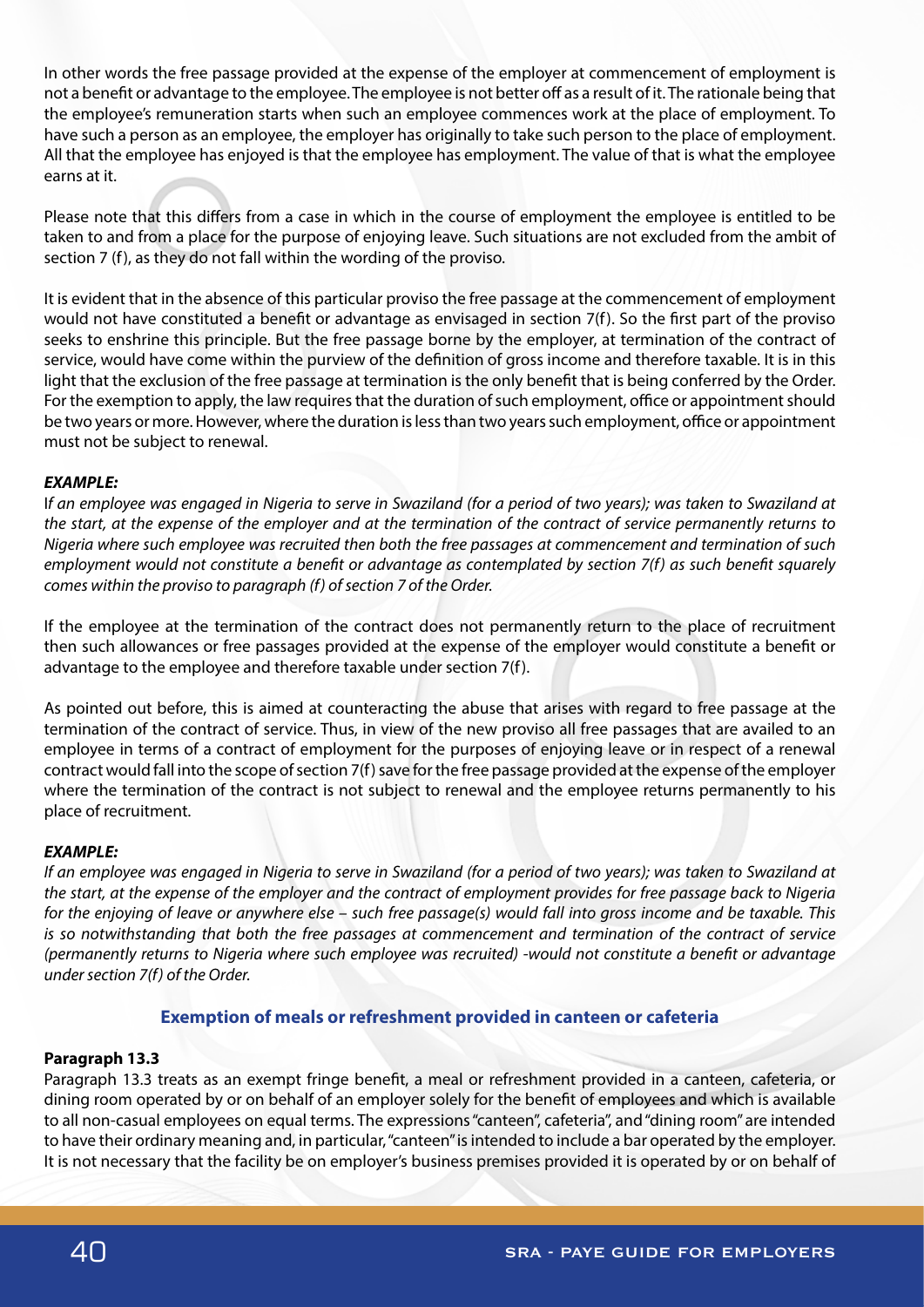the employer. The reference to "operated …on behalf of the employer" is intended to cover, for example, a facility operated by an associate company of the employer which is available to all employees of the corporate group. To qualify for the exemption, the facility must be available to all non-casual employees of the employer on equal terms. As a result, a facility which is only available to senior employees will not qualify for the exemption, nor will a facility available to all non-casual employees but with entitlements depending on seniority.

## **Exemption of** *de minimus* **benefits**

#### **Paragraph 13.4**

Paragraph 13.4 refers to benefits whose value is so small as to make it unreasonable or administratively impracticable to account for them for tax purposes. In determining whether it is unreasonable or impracticable to account for the benefit, regard must be had to the frequency with which the benefit is provided to the employee and to other employees. A small value fringe benefit provided to an employee regularly would not normally be considered an exempt fringe benefit, nor would a small value fringe benefit provided to a large number of employees (where it is not unreasonable to account for it). For example fringe benefits that may qualify for exemption under paragraph 12.4 include occasional departmental or celebratory lunches or dinners, occasional cocktail parties or firm picnics, birthday cakes for employees, or one-off private use of a car.

## **Allowances**

#### **Paragraph 14**

**Allowances:** The salary paid to an employee is usually a fixed basic amount, but the employer may supplement it by way of further allowance. These allowances whether paid on a voluntarily basis or in terms of a contract of employment are in fact nothing else but additional remuneration or extra earnings and must be included in the employee's taxable income. These allowances represent benefits attaching to the person's office or employment, and include inter alia, car allowance, commuted car allowance, climatic allowance, garden allowance, cost of living allowance, housing allowance, subsistence allowance, holiday bonus, cashier's allowance, household allowance, entertainment allowance, allowance for attendance at meetings, allowance in lieu of private practice, education allowance, uniform allowance, resettlement allowance, sitting allowances/fees etc.

The reimbursement of the income tax paid or payable by ministers; members of certain bodies like SNC or payment of an employee's income tax by employer is a taxable benefit, on the principle that if an employer pays and bears the income tax of an employee or holder of an office or appointment, this is a benefit derived from employment and the amount should be included as a bonus in the year in which the claim is made.

**Reimbursement allowances:** In terms of section 11 (8) of the Income Tax Order, if an employee fails to satisfy that he has expended the whole allowance paid to him by his employer in connection with travelling and entertainment expenses incurred by him in the furtherance of his employer's business, the amount not spent in the course of his duties must be included in his income and subject to tax.

The classes of cases to be dealt with may be divided into the following:

(a) Commercial travellers who receive salary and/or commission and pay their own expenses.

So as concerns the employer, portion of the claim may be disallowed only if it can be shown that the charge is from the point of view of the assessment of the employer excessive or unreasonable. The fact that the employee may make a profit out of the allowance is not itself sufficient grounds for disallowing any portion of the employer's claim. If, however, the employee is able to make a very large profit, there is prima facie evidence that the allowance has been calculated on a scale having little or no relation to actualities and if, the employee and the employer cannot be regarded as being at arm's length so much of the charges as is considered to be excessive should not be allowed as a deduction in terms of section 14 (1) (a) and 15 (g) of the Order.

(b) Employees whose expenses are paid by the firm on submission of vouchers or other evidence satisfactory to the employer.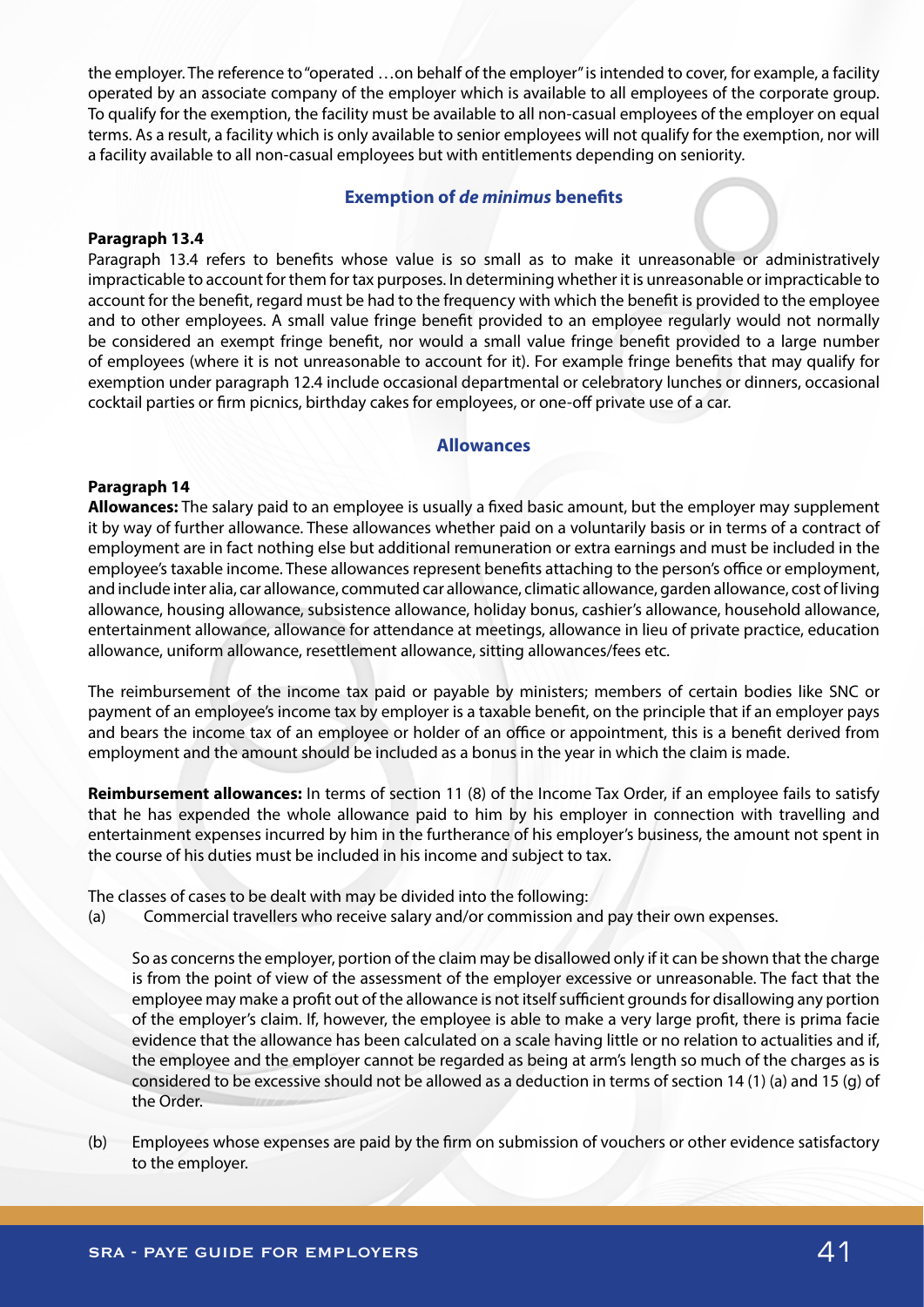In respect of cases falling within (b) a certificate from the employer to the effect that in his opinion the allowances paid cover reasonable expenses and do not admit of a profit being made by the employee, will be accepted as conclusive proof that no portion of the allowance should be included in taxable income in terms of section 11 (8).

(c) Employees who receive salary plus allowances.

In the generality of cases falling within (c) a certificate from the employer to the effect that in his opinion the allowances paid cover reasonable expenses and do not admit of a profit being made by the employee, would be accepted. Where, however, there is reason to believe that such a certificate may not be in accordance with facts, satisfactory proof should be obtained before excluding the whole or any portion of the allowances from taxable income.

(d) Directors or employees who are in a position to influence the amounts of travelling and entertainment allowances payable to themselves.

In respect of cases falling within (d) supporting evidence would be called for.

The travelling, entertainment or other service envisaged in section 11(8) must be travelling, entertainment or other services undertaken in connection with the particular business carried on by the employer. In other words, so much of an allowance or advance in respect of transport expenses as has been expended on private travelling, for instance, travelling between a person's place of residence and the place of employment or business and other travelling done in respect of private or domestic purposes, shall be deemed not to have been expended for business purposes.

**Luncheon vouchers:** The value of free meal coupons represents a benefit or advantage in respect of employment and is, therefore, taxable.

# **38. The Tax Treatment Of Free Passage To Employees**

# LEGAL NOTICE NO.171 OF 2004

THE INCOME TAX ORDER, 1975 (Order No. 21 of 1975)

# **INCOME TAX: THE TAX TREATMENT OF 'FREE PASSAGE' TO EMPLOYEES OR HOLDERS OF OFFICE OR APPOINTMENT**

In terms of the powers conferred by the Income Tax Order, 1975, as amended, the Commissioner of Taxes hereby issues the following notice:

#### **Citation and commencement**

This notice may be cited as Practice Note No. 157A on the tax treatment of free passage to employees or holders of office or appointment under section 7(f) of the Order notice, 2004 and shall be deemed to have come into effect on 1 July 2001.

#### **The tax treatment of 'free passage' to employees or holders of office or appointment**

- 1. In terms of the second proviso to section 7 (f) of the Income Tax order 1975, as amended, any free passage provided to employees or holders of office or appointment is excluded from the purview of section 7 (f) of the aforesaid Order. Section 7 (f) brings into gross income, the annual value of any benefit or advantage accruing by way of employment, including that of any quarters, board or residence.
- 2. This Practice Note seeks to clarify the application of the law consequent to the amendment brought into effect by the Income Tax (Amendment) Act, 2000 that came into operation on the 1 July 2001.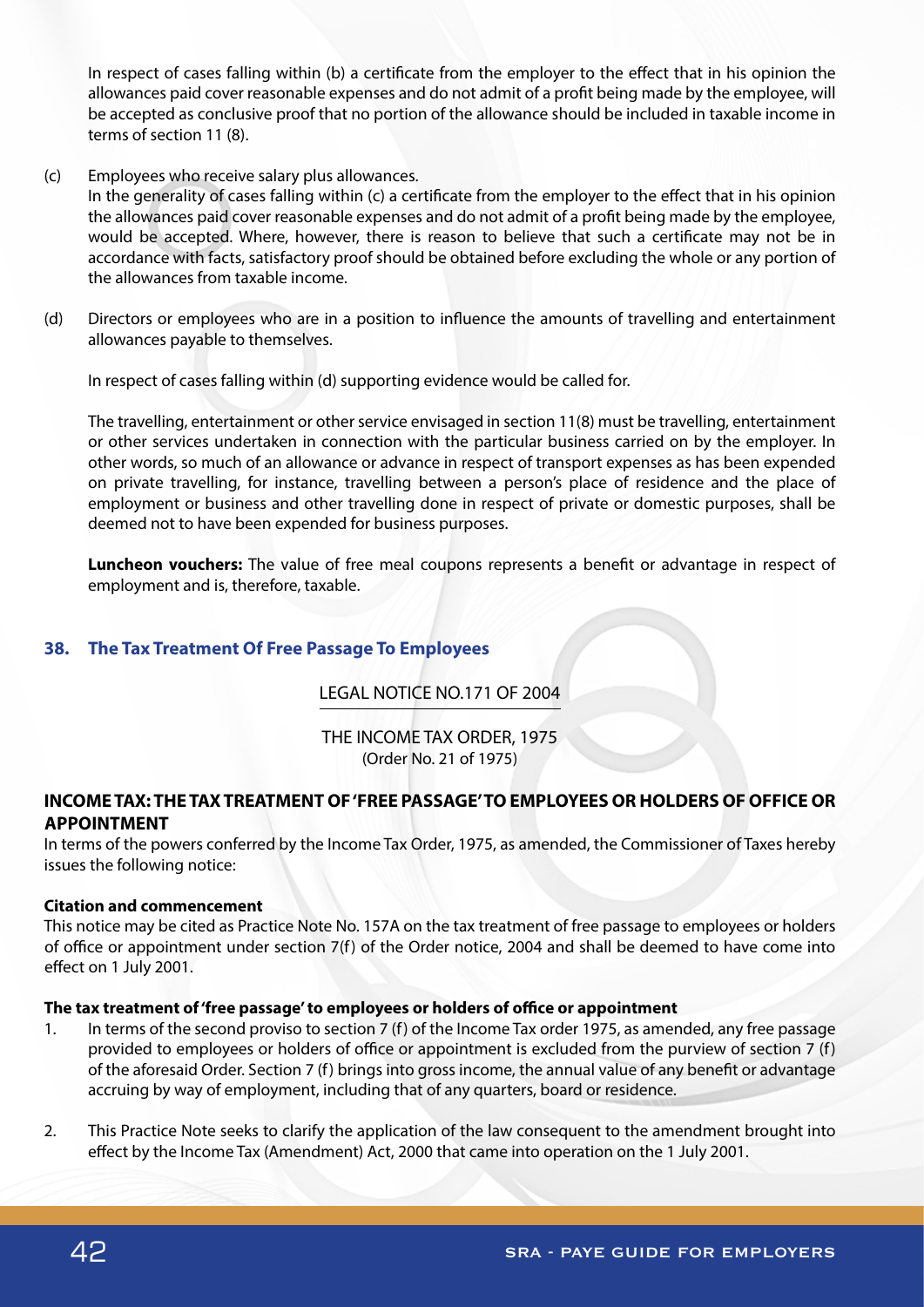#### **The Law**

- 3. Prior to 1 July 2001 the second proviso to section 7 (f) of the 1975 Order provided that: "any free passage by rail, steamer or air provided for an employee or the holder of an office or appointment at the commencement and termination of such employment, office or appointment shall not be included if the duration of such employment, office or appointment is two years or more or where it is less than two years, if such employment, office or appointment is not subject to renewal."
- 4. The aforesaid proviso was replaced by section 4 of the Income Tax (Amendment) Act, 2000 which provides:
	- "(ii) any free passage by rail, road, steamer or air provided for an employee or the holder of an office or appointment at the commencement of such employment, office or appointment shall not be included if the duration of such employment, office or appointment is two years or more or where it is less than two years, if such employment, office or appointment is not subject to renewal.
	- (iii) any free passage by rail, road, steamer or air provided for an employee or the holder of an office or appointment shall, on termination of such employment, office or appointment, not be included if the employee or holder of such an office or appointment permanently returns to his place of recruitment."

## **Application of the law**

- 5. The exclusion of free passage from the provisions of section 7 (f) is premised on the notion that the provision of such outward passages though made under a term of the contract of employment is something antecedent to the employment per se. It is distinct from the employment as not to be a benefit or advantage granted or enjoyed in respect of the employment. In other words the free passage provided at the expense of the employer at commencement of employment is not a benefit or advantage to the employee. The employee is not better off as a result of it.
- 6. The employee's remuneration starts when such an employee commences work at the place of employment. To have such a person as an employee, the employer, has originally to take him to the place of employment. All that the employee has enjoyed is that the employee has employment. The value of that is what the employee earns at it.
- 7. Note that this differs from a case in which in the course of employment the employee is entitled to be taken to and from a place for the purpose of enjoying leave. Such situations are not excluded from the ambit of section 7 (f), as they do not fall within the wording of the proviso.
- 8. It is evident that in the absence of this particular proviso the free passage at the commencement of employment would not have constituted a benefit or advantage as envisaged in section 7 (f). So the first part of the proviso seeks to enshrine this principle. But the free passage borne by the employer, at termination of the contract of service, would have come within the purview of the definition of gross income and therefore taxable. It is in this light that the exclusion of the free passage at termination is the only benefit that is being conferred by the Order.
- 9. The amendment embodied in section 4 of the Amending Act seeks to remove the potential abuse inherent in the old proviso to paragraph (f). It is now manifestly clear that the exclusion is only applicable at:
	- (a) the commencement of the contract; and
	- (b) termination of the contract where the employee or holder of such an office or appointment permanently returns to his place of retirement.
- 10. For the exemption to apply, the law requires that the duration of such employment, office or appointment should be two years or more. However, where the duration is less than two years such employment, office or appointment must not be subject to renewal.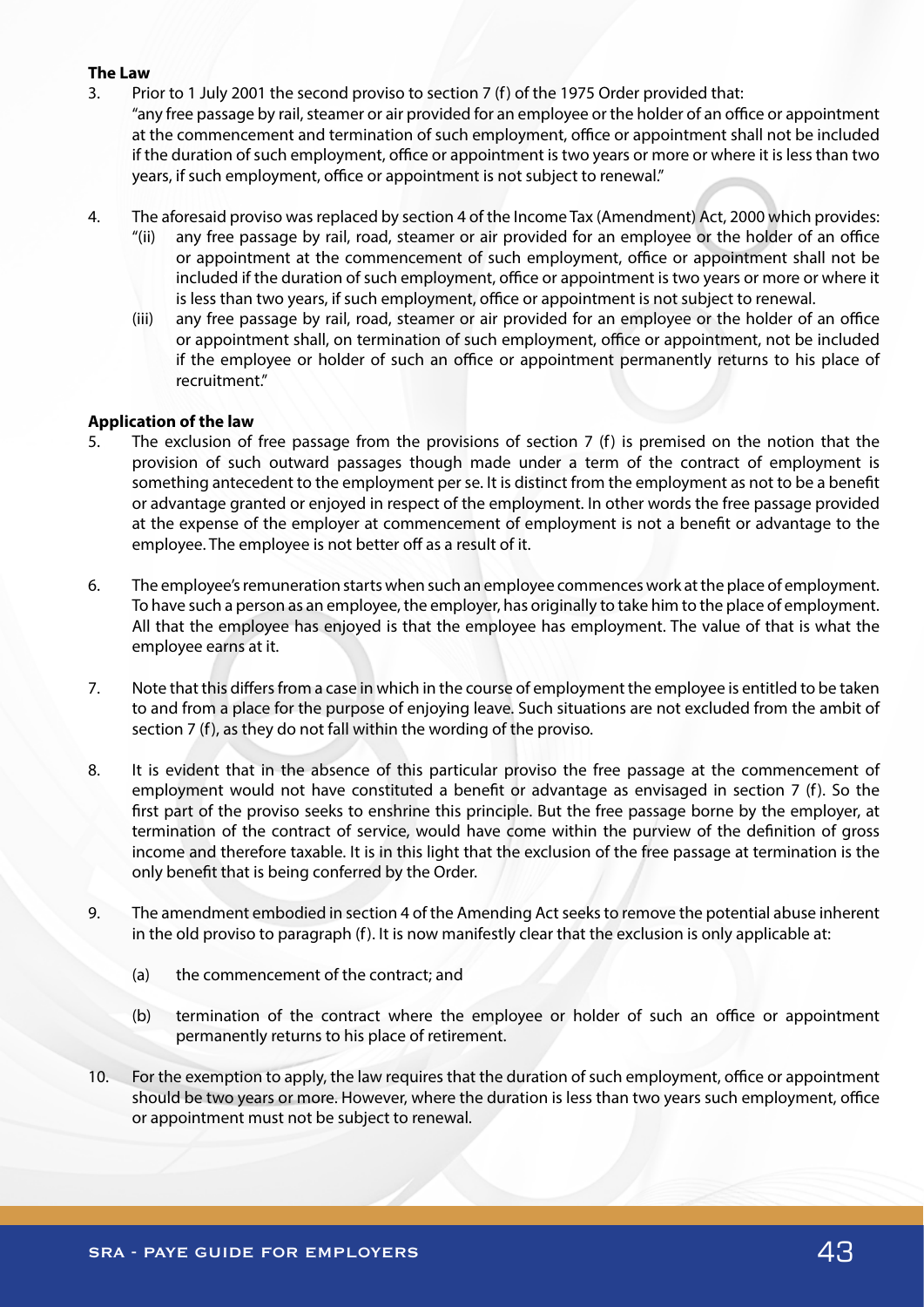## **EXAMPLE 1**

*If an employee was engaged in Nigeria to serve in Swaziland (for a period of two years); was taken to Swaziland at the start, at the expense of the employer and at the termination of the contract of service permanently returns to Nigeria where such employee was recruited, then both the free passages at commencement and termination of such employment would not constitute a benefit or advantage as contemplated by section 7(f) as such benefit squarely comes within the proviso to paragraph (f) of section 7 of the Order.*

- 11. If the employee at the termination of the contract does not permanently return to his place of recruitment then such allowances or free passages provided at the expense of the employer would constitute a benefit or advantage to the employee and therefore taxable under section 7 (f).
- 12. As pointed out before, this is aimed at counteracting the abuse that arises with regard to free passage at the termination of the contract of service. Thus, in view of the new proviso, all free passages that are availed to an employee in terms of a contract of employment for the purposes of enjoying leave or in respect of a renewal contract would fall into the scope of section 7 (f) save for the free passage provided at the expense of the employer where the termination of the contract is not subject to renewal and the employee returns permanently to his place of recruitment.

#### **EXAMPLE 2**

I*f an employee was engaged in Nigeria to serve in Swaziland (for a period of two years), was taken to Swaziland at the start, at the expense of the employer and the contract of employment provides for free passage back to Nigeria for the enjoying of leave or anywhere else –* **such free passage(s) would fall into gross income and be taxable***. This is so notwithstanding that both the free passages at commencement and termination of the contract of service (when the employee permanently returns to Nigeria where such employee was recruited) -would not constitute a benefit or advantage under section 7 (f) of the Order.* 

## **39. Determination Of Severance Allowance**

# LEGAL NOTICE NO.170 OF 2004

THE INCOME TAX ORDER 1975 (Order No. 21 of 1975)

# **INCOME TAX: DETERMINATION OF THE TAX-FREE ELEMENT IN THE PAYMENT OF SEVERANCE ALLOWANCE**

In exercise of the powers conferred by the Income Tax Order 1975, as amended, the Commissioner of Taxes hereby issues the following notice:

#### **Citation and commencement**

This notice may be cited as Practice Note No. 169 on determination of the tax-free element in the payment of severance allowance in terms of section 12 (1) (j) (iii) of the Income Tax Order notice, 2004 and shall come into effect on 1 July 2004.

## **Determination of the tax-free element in the payment of severance allowance**

#### **The law**

- 1. In terms of section 12 (1) (j) (iii) of the Income Tax Order, 1975, as amended, any amount received or accruing to any person on bona fide termination of employment in respect of an amount payable, as determined in terms of the provisions of the Employment Act, as severance allowance is exempt from normal tax.
	- 1.1 In terms of section 34 (1) of the Employment Act 1980 certain categories of persons, whose employment is terminated, shall be granted, as part of the benefits accruing under the contract of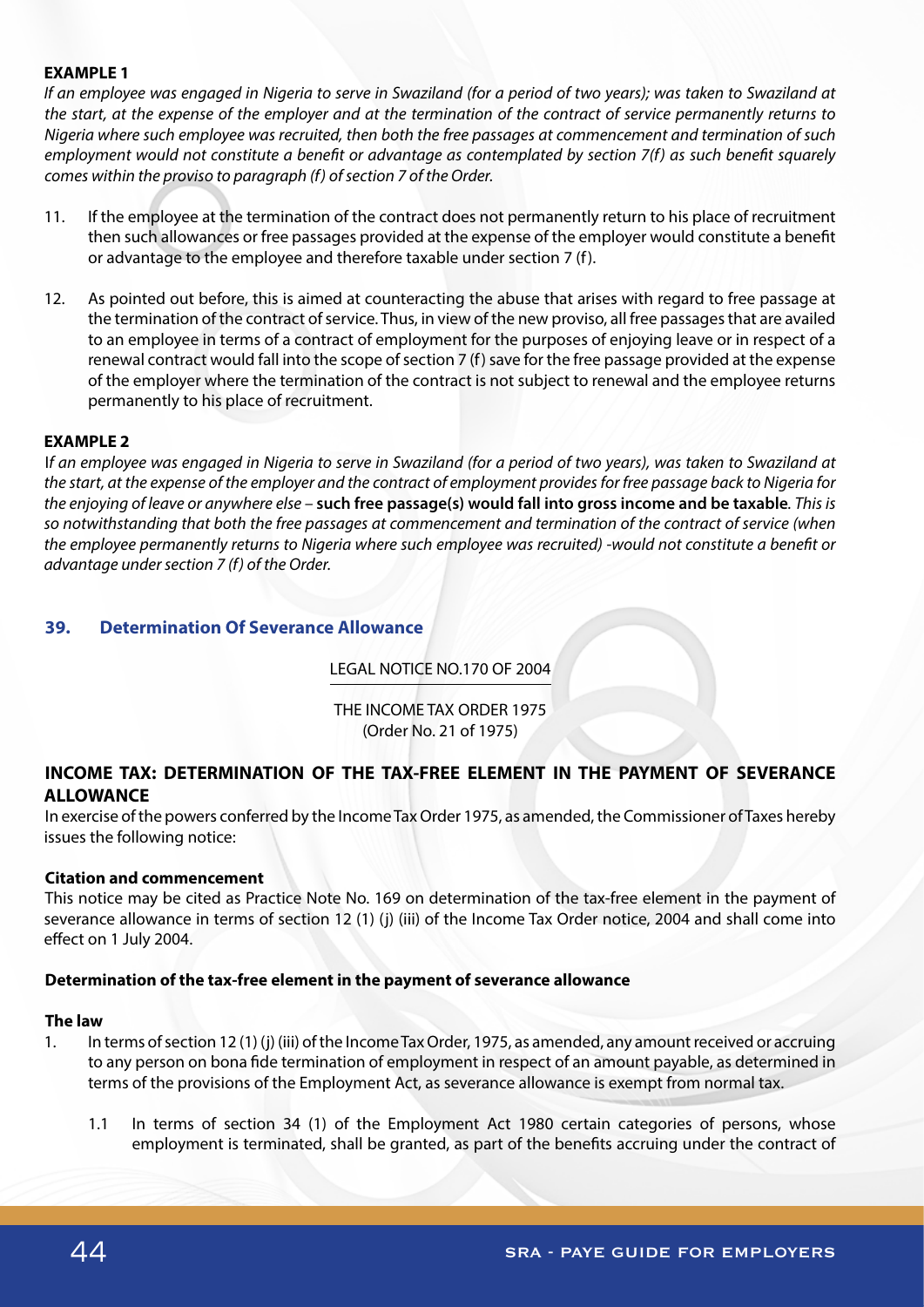service, a severance amounting to ten working days' wages for each completed year of service in excess of one year in respect of the period of continuous employment with the employer.

- 1.2 The categories of persons to whom severance shall be paid are as follows:
	- (a) Persons who are retired in terms of section 36 (k) of the Employment Act, having reached the normal age for retirement in the undertaking;
	- (b) Persons who are declared redundant in terms of section 36 (j) of the Employment Act;
	- (c) Severance allowance may also be paid to a person by award of the Industrial Court in terms of the Industrial Relations Act in respect of an employee whose services the court has held to have been terminated unfairly.
- 1.3 Severance allowance paid by award of the Industrial Court has the same consequence and attracts the same tax obligations as payment in terms of (a) and (b) above.
- 1.4 The following categories of persons are not entitled, by law, to be paid severance allowance:
	- (a) persons who resign their employment voluntarily; and
	- (b) persons whose employment has been terminated fairly.
- 1.5 An employer who elects, ex-gratia, to make any payment to either of the two categories mentioned in paragraph 1.4 shall treat all such payment as normal income for the purposes of taxation as it does not qualify as severance allowance.

#### **Practice**

- 2. Severance allowance payment is a lump sum payment payable at the termination of employment. Thus, a tax directive is required in terms of paragraph 9 (3) of the Second Schedule to the Income Tax Order, before the employer makes payment of this amount to the employee concerned.
	- 2.1 A request for a tax directive, which includes details of computation, should be completed by the employer and forwarded to the Commissioner. No directive would be issued without the submission of such a request and the employer must not make any payment of severance allowance without the receipt of the required tax directive from the Commissioner.
	- 2.2 The requests for tax directives submitted would be scrutinized by the department so as to ensure that payments for services rendered are not cloaked as "severance allowance" in order to obtain the tax benefit under section 12 (1) (j) (iii) of the Order.
	- 2.3 The following example provides a general guide-line in computing the tax-free element in the payment of severance allowance:

## **Example**

| <b>Years Qualifying for Severance Allowance</b>    |                   |
|----------------------------------------------------|-------------------|
| Date of commencement of employment                 | 01.05.1995        |
| Date of termination of employment                  | 28.02.2013        |
| Total period employed                              | 17 years 9 months |
| No. of completed years for severance allowance     |                   |
| purposes (note 1.1)                                | 17 years          |
| Less:                                              | 01 year           |
| Number of years qualifying for severance allowance | 16 years          |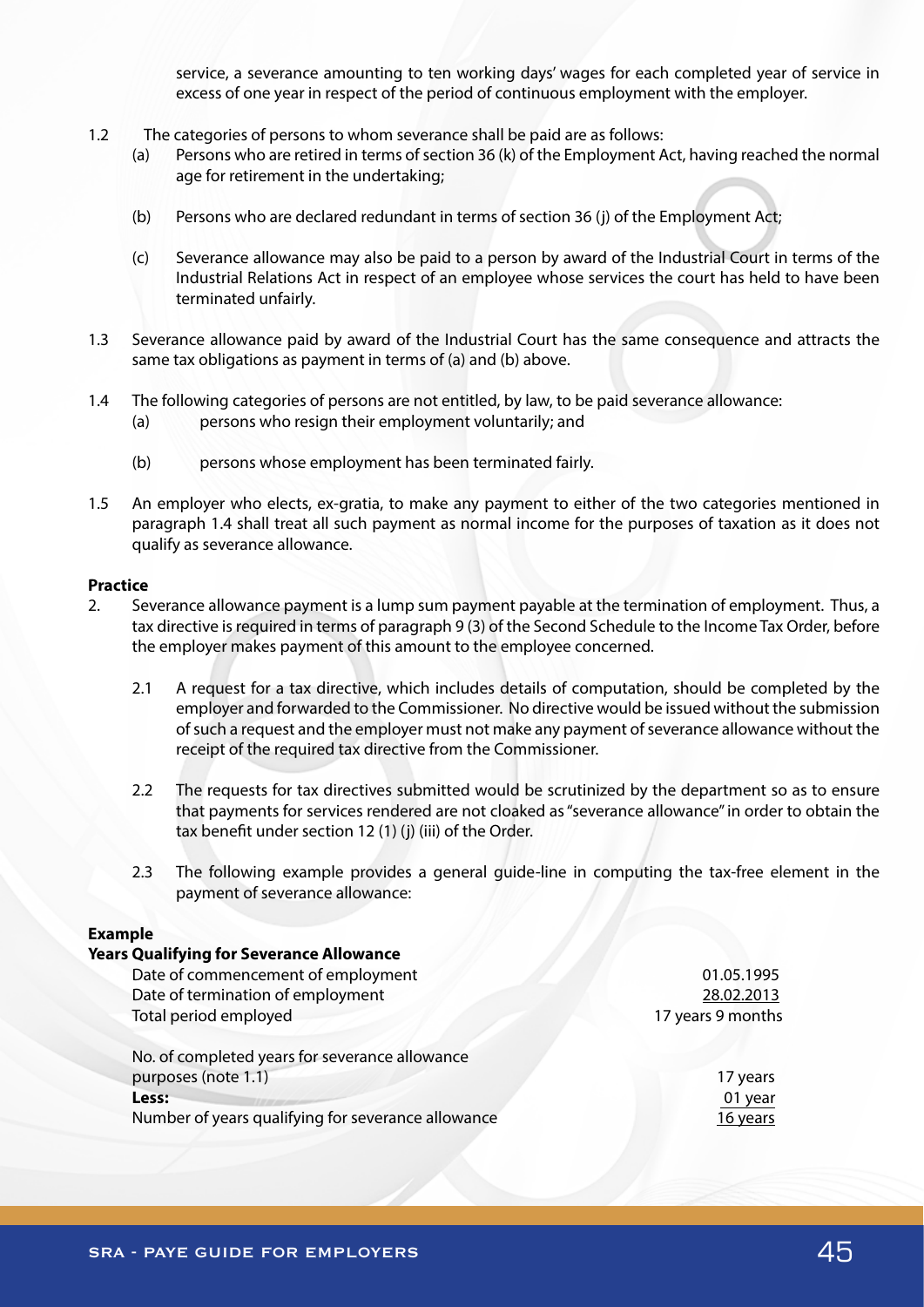#### **Computation of Severance Allowance**

| Daily wage at the date of termination                                  | $=$ E310.50 per day                  |
|------------------------------------------------------------------------|--------------------------------------|
| (Note (d); & para 2.5 below)                                           |                                      |
| 10 working day for each completed year in excess of one year           | $= 160$ working days                 |
| $(16 \text{ years} \times 10 \text{ days} = 160 \text{ working days})$ |                                      |
| Severance allowance payable                                            | $=$ No. of Working Days x Daily wage |
|                                                                        | $= 160 \times 310.50$                |
|                                                                        | $=$ E49 680.00                       |
| Amount qualifying for exemption                                        | $=$ E49 680.00                       |
|                                                                        |                                      |

## **NOTES:**

- (a) In terms of section 34 (1) of the Employment Act 1980, severance allowance is calculated for each completed year of service; periods not amounting to a completed year (calculated as from the date of commencement of employment) should not be taken into account when determining the severance allowance to be received by or accrued to an employee.
- (b) It may happen that, in certain instances, the employer may, of his own volition, decide to round off the completed years by the addition of a few months. In this case, 18 years. The additional payment, arising from such rounding off, is strictly not severance allowance payable in terms of section 34 (1) of the Employment Act and will attract normal tax.
- (c) The period qualifying for calculation should be in excess of one year.
- (d) Wages, for the purposes of severance allowance calculations, mean the wages payable to the employee at the time his services were terminated (section 34 (5), of the Employment Act). Where such wages are calculated other than on a daily basis, then such wages should be converted to a daily basis for the purposes of severance allowance calculations.
- 2.4 "Working day" there is no specific formula by which amounts payable in respect of "working day" may be determined; any reference to the Wages Regulations or Orders under the Wages Act could be misleading.
- 2.5 The concept of a "working day", however, is extracted from what is commonly called the "annual average". This method is generally accepted as being equitable and accurate; its use is widespread.

## **Example**:

| (a) |                             |                                                 |                                                                                                                                                                                                                                                |
|-----|-----------------------------|-------------------------------------------------|------------------------------------------------------------------------------------------------------------------------------------------------------------------------------------------------------------------------------------------------|
|     |                             |                                                 | 21.67                                                                                                                                                                                                                                          |
|     |                             |                                                 |                                                                                                                                                                                                                                                |
|     |                             |                                                 |                                                                                                                                                                                                                                                |
|     |                             |                                                 |                                                                                                                                                                                                                                                |
|     | 21.67: thus                 |                                                 |                                                                                                                                                                                                                                                |
|     |                             |                                                 |                                                                                                                                                                                                                                                |
|     | E3 000 per month            |                                                 | E138.44 per day                                                                                                                                                                                                                                |
|     | 21.67                       |                                                 |                                                                                                                                                                                                                                                |
|     |                             |                                                 |                                                                                                                                                                                                                                                |
| (b) | The Five and Half Day Week: |                                                 |                                                                                                                                                                                                                                                |
|     |                             |                                                 | 23.83                                                                                                                                                                                                                                          |
|     | 12 months per year          |                                                 |                                                                                                                                                                                                                                                |
|     |                             |                                                 |                                                                                                                                                                                                                                                |
|     |                             |                                                 |                                                                                                                                                                                                                                                |
|     | 23.83: thus                 |                                                 |                                                                                                                                                                                                                                                |
|     | E3 000 per month            |                                                 | E125.90 per day                                                                                                                                                                                                                                |
|     | 23.83                       |                                                 |                                                                                                                                                                                                                                                |
|     |                             | <b>The Five Day Week:</b><br>12 months per year | $5$ (day week) $\times$ 52 (weeks per annum) =<br>Amounts payable per working day = the monthly wage is divided by<br>$5\frac{1}{2}$ (day week) x 52 (weeks per annum) =<br>Amounts payable per working day $=$ the monthly wage is divided by |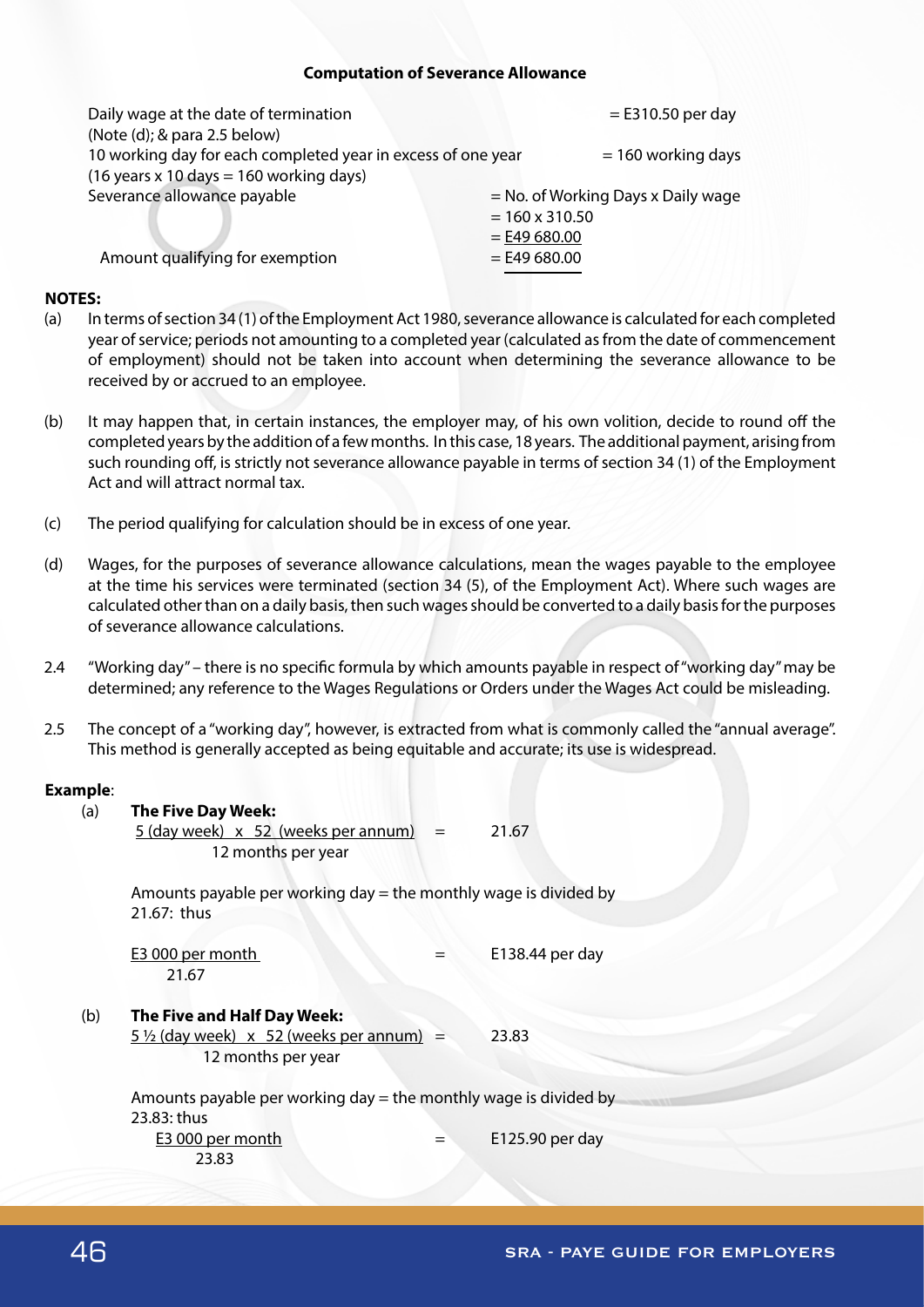## (c) **The Six Day Week:**

 $6$  (day week)  $\times$  52 (weeks per annum) = 26 12 months per year

Amounts payable per working day  $=$  the monthly wage is divided by 26: thus

26

E3 000 per month  $=$  E115.38 per day

- 2.6 Computations that do not come within the above general framework of calculations would be examined on a case-by-case basis.
- 2.7 The Tax Auditors will, *inter alia*, concern themselves with the above workings for the purpose of:
	- (a) determining whether the payment is in fact a bona fide "severance allowance" payment, being paid in accordance with the Employment Act; not some other payment guised under "Severance allowance" for the purpose of obtaining tax benefits; and
	- (b) if it is, then the correct determination of the tax-free element of such severance allowance.

# **40. Tax Treatment Of Notice Pay**

# LEGAL NOTICE NO.181 OF 2004

THE INCOME TAX ORDER 1975 (Order No. 21 of 1975)

# **INCOME TAX: TAX TREATMENT OF AMOUNTS PAID IN LIEU OF NOTICE (NOTICE PAY) IN TERMS OF SECTION 12 (1) (j) (iii)**

In exercise of the powers conferred by the Income Tax Order 1975, as amended, the Commissioner of Taxes hereby issues the following notice:

# **Citation and commencement**

This notice may be cited as Practice Note No. 170 on the tax treatment of amounts paid in lieu of notice under section 12 (1) (j) (iii) notice, 2004 and shall come into effect 1 July 2004.

# **Tax treatment of amounts paid in lieu of notice**

1. In terms of section 12 (1) (j) (iii) of the Income Tax Order, any amount received by or accrued to a person on *bona fide* termination of employment in respect of any amount payable in lieu of notice, as notice pay, under the Employment Act is exempt from normal tax.

# **Definition of notice and notice pay**

- 2. Notice is the period given to an employee by an employer, before the employee leaves the employment, to enable that employee to look for alternative employment or to prepare himself otherwise. Notice therefore applies where the services of an employee are terminated at either party's initiative.
- 3. In order to determine the meaning of notice pay in relation to section 12 (1) (j) (iii) of the Order, reference must be made to section 33 (5) of the Employment Act. This section states that an employer or employee may terminate the employment contract and instead of the employee serving notice, the terminating party shall pay the other party an amount equal to the basic wage that the employee would have earned had notice been served in terms of section 33. Therefore notice pay for the purposes of section 12 (1) (j) (iii), is the amount paid to an employee when the stipulated period of notice **is not served** on termination of employment.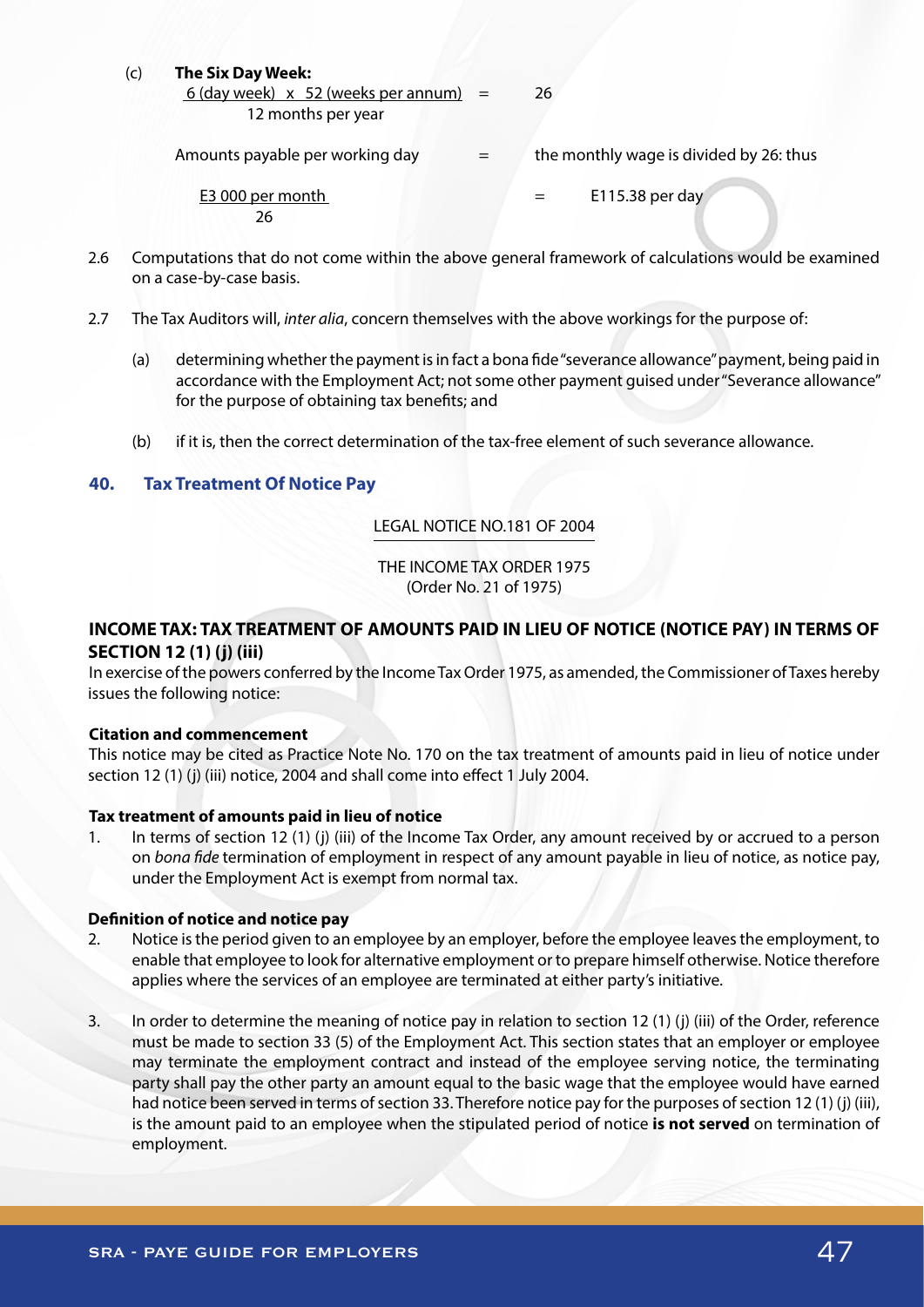4. The period of notice that an employee will be required to serve will be stipulated in the contract of employment, or there may be a collective agreement under which it is specified.

## **Circumstances under which notice applies (NB notice pay is paid by the party terminating the services)**

- 5. (a) Where the services of an employee are terminated at the employer's initiative
	- (i) Retrenchments or any general reduction in staff, including closing down of business.
	- (ii) General incompetence
	- (iii) Termination of service at the instance of both parties, for example on retirement
	- (iv) Termination of service for which no suitable justification can be applied, for example
	- (b) Where the employee leaves employment voluntarily
		- (i) on retirement
		- (ii) on resignation

## **Circumstances under which the exemption on notice pay will not apply**

- 6. (i) If it is established that an amount purporting to be notice pay is not actually notice pay; for instance when notice has already been served, there is no reason to make further payment in this respect. Therefore before an exemption for genuine notice pay is granted, it must be established from the contract or collective agreement, the period of notice that the employee was expected to serve. Such period must correspond with the amount paid in lieu of notice.
	- (ii) Any other amount paid as "additional notice pay". This may be an amount that the employer elects to give the employee in excess of the actual notice pay calculated in relation to the period of notice in (ii) above.
	- (iii) Where an employee has been dismissed.
	- (iv) On the death of an employee.

## **Example**

Since section 12 (1) (j) (iii) exempts notice pay as occurring in the Employment Act, where an employee has served notice, and in addition is being paid notice pay, this is not "notice pay under the Employment Act" which is why it cannot enjoy the exemption.

The length of notice is by law determined by the employee's length of service or collective agreement, etc. Whether an employer is obliged to pay an employee in lieu of notice

- 7. In terms of section 33 of the Employment Act the employer may require an employee to serve notice, during which period he will continue to be paid his basic wage; or the employer may not require the employee to serve notice, in which case payment in lieu of notice will be made to that employee.
- 8. Section 12 (1) (j) (iii) then, applies to any employee on bona fide termination of employment. The salient principle under this particular section is that there must be bona fide termination of employment, which is a question of fact. The Commissioner is entitled to look at the circumstances giving rise to the payments so as to ensure that they do meet the requirements of the law.
- 9. Where there is any doubt as to the nature of any amounts paid on termination of employment, this must be ascertained or clarified with the employer or from the employment contract before any exemption is granted.
- 10. The payment in lieu of notice must therefore correspond with the period of notice that was agreed in the contract and this shall form the basis of the amount claimed as an exemption. In all cases in which notice pay is being paid, the application for a tax deduction directive must be accompanied by: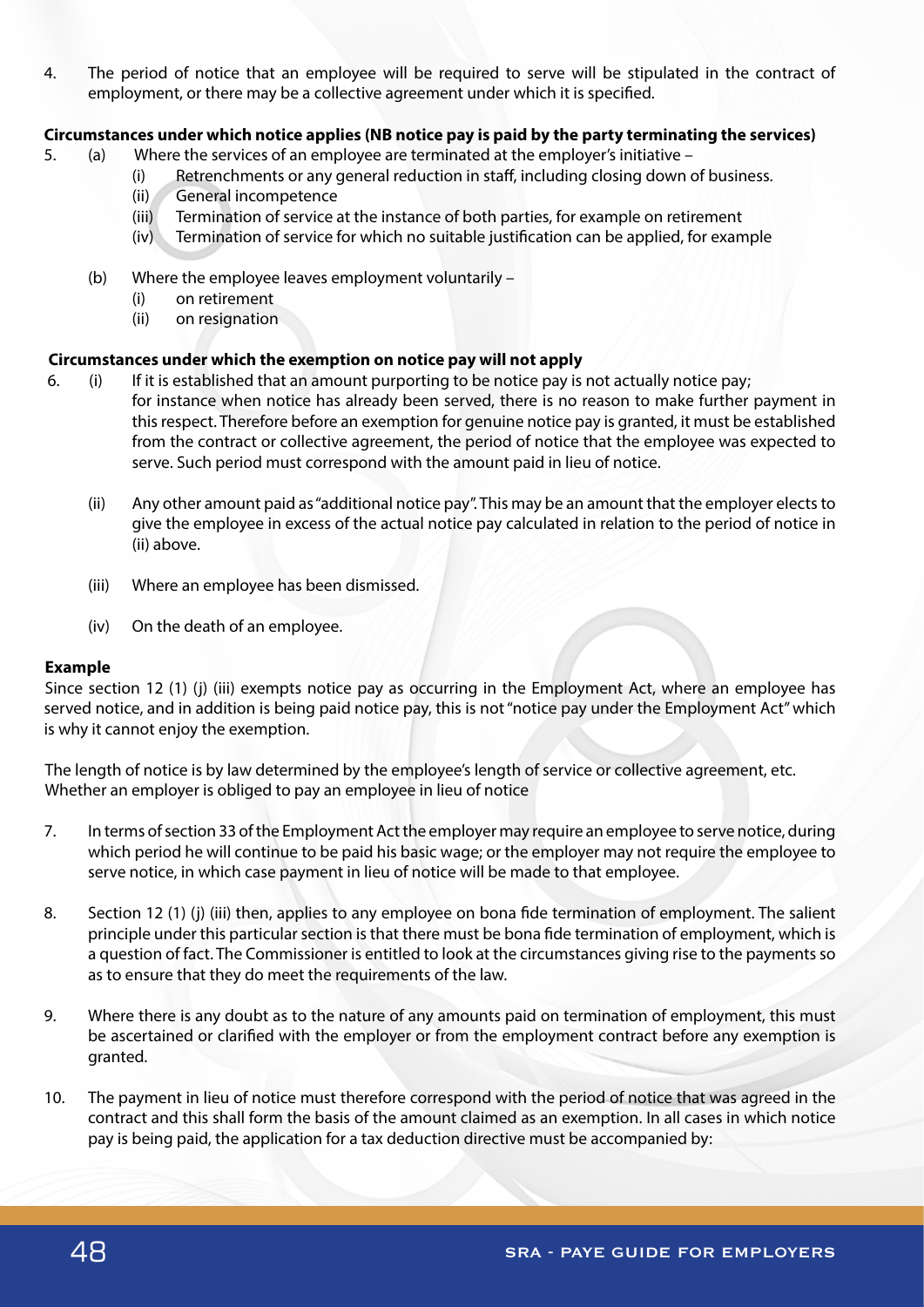- (iv) The contract of employment or collective agreement pertaining to that particular industry or employee, which should specify the period of notice that the employee is expected to serve;
- (v) The letter or other document terminating the employment.

# **41. Tax Treatment Of Redundancy Or Retirement Payments**

## LEGAL NOTICE NO.180 OF 2004

## THE INCOME TAX ORDER 1975 (Order No. 21 of 1975)

# **INCOME TAX: THE TAX TREATMENT OF AMOUNTS PAYABLE TO EMPLOYEES ON REDUNDANCY OR RETIREMENT**

In terms of the powers conferred by the Income Tax Order 1975, as amended, the Commissioner of Taxes hereby issues the following notice:

## **Citation and commencement**

This notice may be cited as Practice Note No.171 on the tax treatment of amounts payable to employees on redundancy or retirement under section 12 (1) (j) (iv) of the Order notice, 2004 and shall come into effect on 1 July 2004.

#### **The tax treatment of amounts payable to employees on redundancy or retirement**

- 1. Section 12 (1) (j) (iv) of the Order, provides an exemption on any lump sum referred to in section 7 (c) of the definition of "gross income" as does not exceed thirty thousand emalangeni. The exemption is available when the termination of the employee's service is due to:
	- (a) the employer having ceased carrying on trade in respect of which such employee was employed; or
	- (b) such employee having become redundant in consequence of the employer having effected a general reduction or reduction of a particular class of employees; or
	- (c) the employee having reached the retiring age or the termination of employment of such is due to ill-health or infirmity.
- 2. The situation in paragraph 1 (a) may occur as a result of the closing down of the business or liquidation.
- 3. The effect of the provision that when the person's redundancy results from a reduction of employees, in paragraph 1 (b) that reduction must be -
	- (a) a general reduction; or
	- (b) a reduction of a particular class of employees.
- 4. In granting the exemption on lump sum payments arising as a result of retrenchment in terms of paragraph (3), the retrenchment must be part of a general reduction of staff or a reduction in the complement of a particular class of employees. Whether a redundancy has been effected or not in terms of the foregoing, is a question of fact which can be substantiated by the production of relevant proof to that effect.
- 5. In the case of redundancy coming within the ambit of paragraphs 1(a) and (b), the following information must be provided: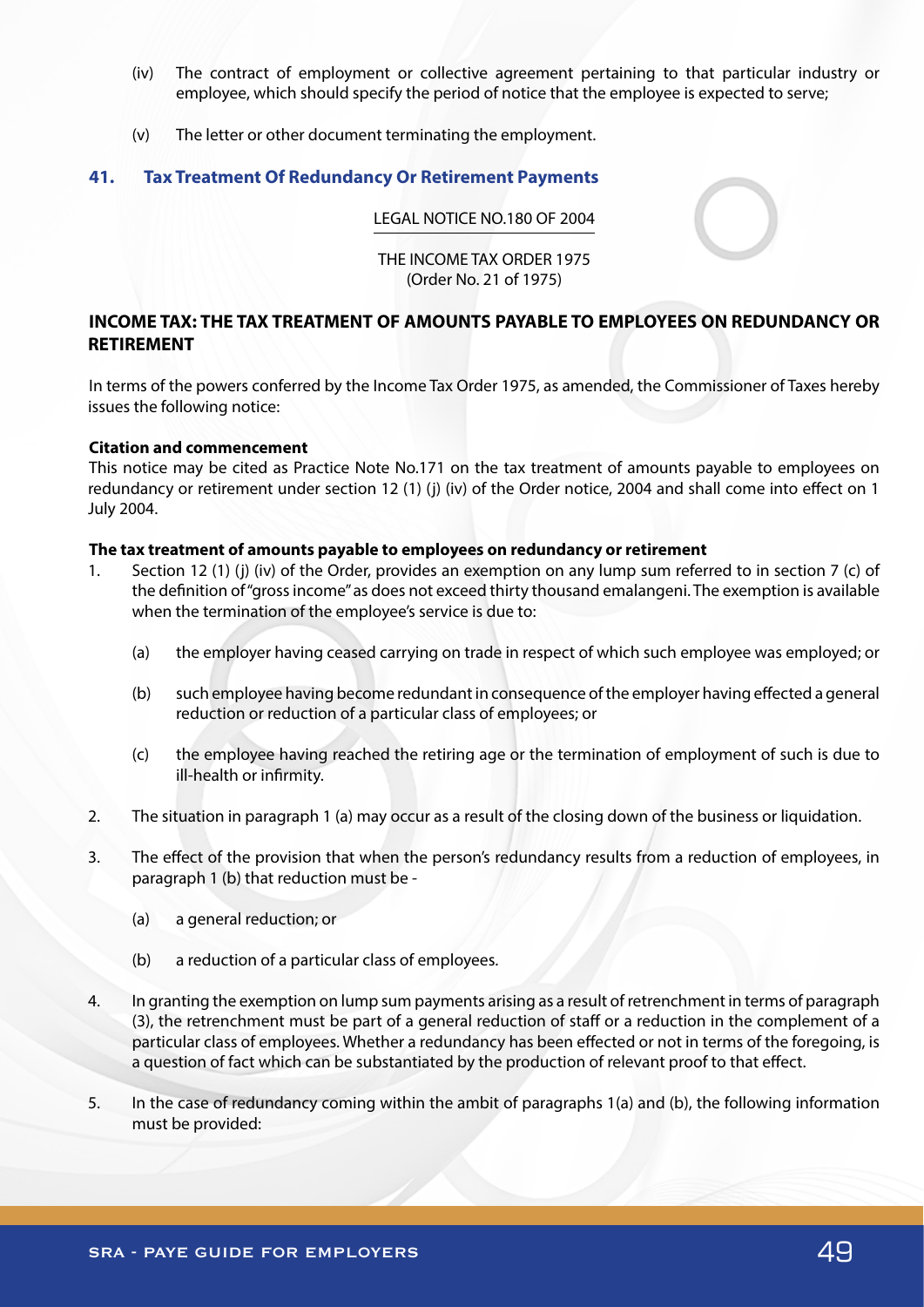- (a) the number of employees being made redundant;
- (b) the occupations and remunerations of the employees affected;
- (c) the reasons for the redundancies;
- (d) the date when the redundancies would take effect; or
- (e) a copy of the report submitted to the Labour Commissioner where the termination of employment affects five or more employees.
- 6. The exemption extends to all lump payments made to a taxpayer in terms of section 7 (c) of the Order as a result of redundancy or normal retirement (including early retirement) or medical grounds.
- 7. (a) In terms of section 7 (c) (i) of the definition of "gross income", any amount, including any voluntary award, received or accrued in commutation of amounts due under any contract of employment or service, is to be included in "gross income". The words "received" or "accrued", refers to those amounts, which the taxpayer is entitled, and "amounts due" indicates amounts relating to the future as well as present payments.
	- (b) Section 7 (c) (ii) relates to the type of award in respect of relinquishment, termination, loss, repudiation, cancellation or variation of any office or employment or of any appointment (or right or claim to be appointed) to any office or employment. Where, for one of the reasons mentioned in section 7 (c) (ii), the employment or office of the employee or office holder has come to an end whereas ordinarily such would have continued, in terms of the employee's rights and in lieu of such continuation, the employee receives payment which falls into gross income. Paragraph (c) (ii) applies to any employee as so defined in the Second Schedule to the Income Tax Order where the period of the employee's employment does not continue for its full period, or at its full remuneration in accordance with the contractual rights that the employee may have for such continuation of employment.
- 8. There are three instances that give rise to the conferral of the thirty thousand emalangeni exemption.
	- (a) Where the employer ceases to trade.
	- (b) Where the redundancy is as a result of a general reduction or reduction of a particular class of employees.
	- (c) The employee reaches the retiring age or the termination of employment is due to medical reasons.
- 9. In terms of the proviso to section 12 (1) (j) (iv) any amount in excess of thirty thousand emalangeni is taxable at the special concessionary rates prescribed in Part III of the Third Schedule to the Income Tax Order, 1975, as amended.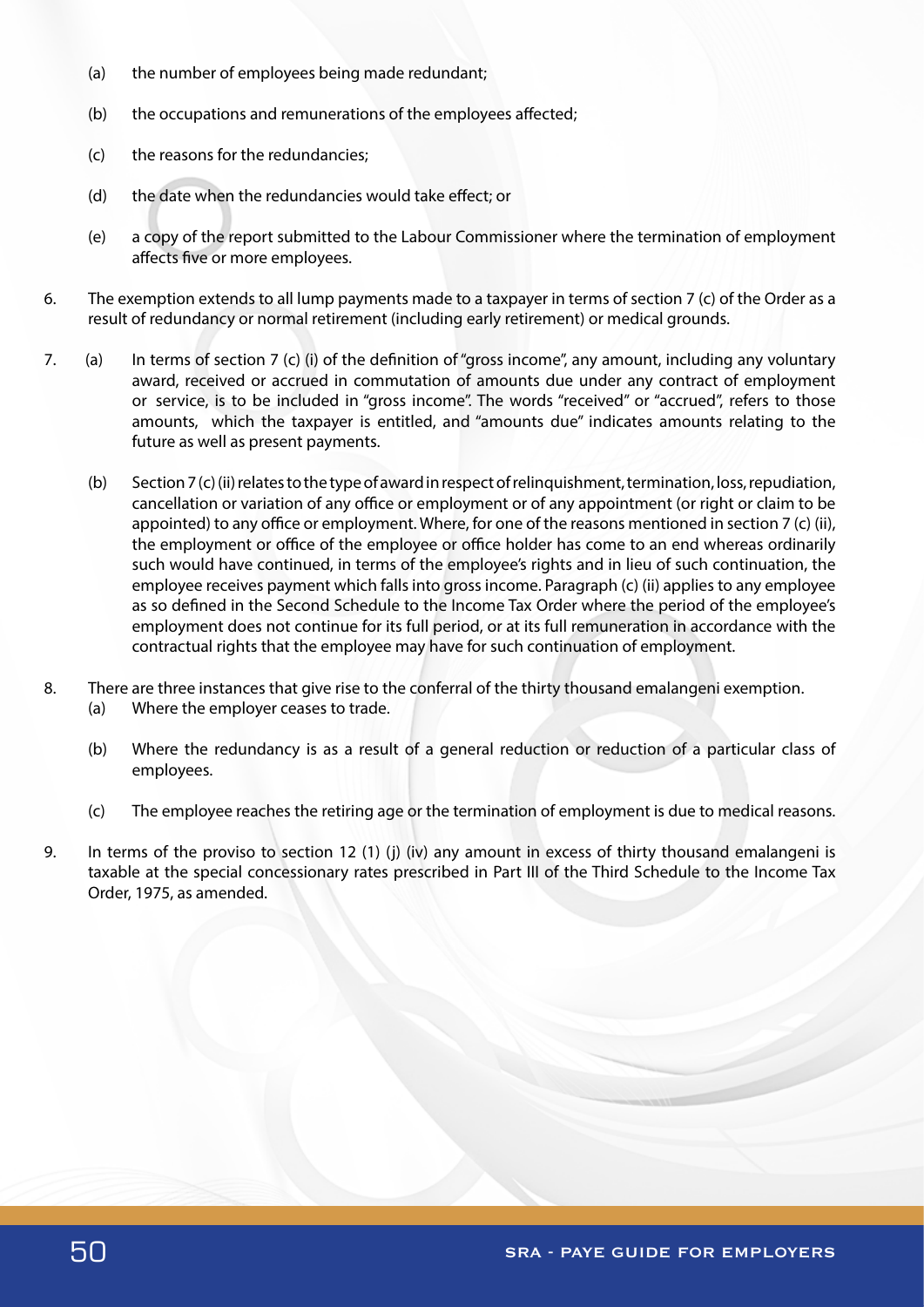#### LEGAL NOTICE NO.172 OF 2004

THE INCOME TAX ORDER, 1975 (Order No. 21 of 2004)

# **INCOME TAX: TAX REBATE CLAIM BY EMPLOYEES ON LIFE INSURANCE PREMIUMS DEDUCTED AT SOURCE AND REMITTED TO THE INSURANCE COMPANIES**

In exercise of the powers conferred by the Income Tax Order 1975, as amended, the Commissioner of Taxes hereby issues the following notice:

#### **Citation and commencement**

1. This notice may be cited as Practice Note No.180 on tax rebate claim by employees on life insurance premiums in accordance with section 8 (1) (b) (ii) of the Income Tax Order notice, 2004 and shall come into effect on 1 July 2004.

#### **Tax rebate in respect of life insurance premiums**

- 2. Section 8 (1) (b) (ii) of the Income Tax Order 1975, as amended, provides that in the case of a natural person the tax payable in terms of section 6 shall, save as is otherwise provided in this Order, be reduced by an amount equal to ten per cent of the amount paid for each lilangeni or part thereof in respect of the premium paid by a person during the year of assessment upon a policy under which that person, the spouse or child of that person is insured against death, accident or sickness.
- 3. In terms of this section the insurance cover is an insurance to provide benefit for the assured, the person's spouse and children at the end of a specified period or on the happening of a stated event in return for a premium paid by such person. The tax rebate can only be given under this section "for a premium paid by the assured during the year of assessment".
- 4. The rebate is equal to 10% of the premium paid within the year of assessment subject to an overall maximum of E360.00 for rebates claimable under section 8.
- 5. It has come to my attention that certain employees have made arrangement with their employers to deduct and pay premiums to insurance companies on behalf of such employees where they have effected life insurance policies with such insurance companies. It has been a departmental practice to require the furnishing of a return of income by persons wishing to claim a tax rebate for premiums paid for life insurance falling within the ambit of section 8 as stated. This has been the practice notwithstanding that employment income is now subject to the Final Deduction System which no longer requires employees to furnish returns at the end of a year of assessment.
- 6. With effect from the year of assessment 1 July 2004, premiums which are deducted at source and paid over to insurance companies shall be claimable under the Final Deduction System. This means the employer will automatically grant the tax rebate without the need for such employees to furnish a return of income at the end of the year of assessment in order to claim the rebate. Employees concerned must provide, to the employer, a copy of the policy document as evidence of a contract of insurance between the life assured and the insurer.
- 7. Employees whose premiums are not deducted at source must produce proof of payment and a copy of the policy document to the employer, before the end of a year of assessment, to claim the tax rebate.
- 8. Section 8 (1) (b) (ii) of the Order, applies only to life cover policies, which provide protection to the life assured against death, accident or sickness. In other words, a life policy means a policy of insurance on human life. It excludes premiums paid in respect of investment policies and individual retirements or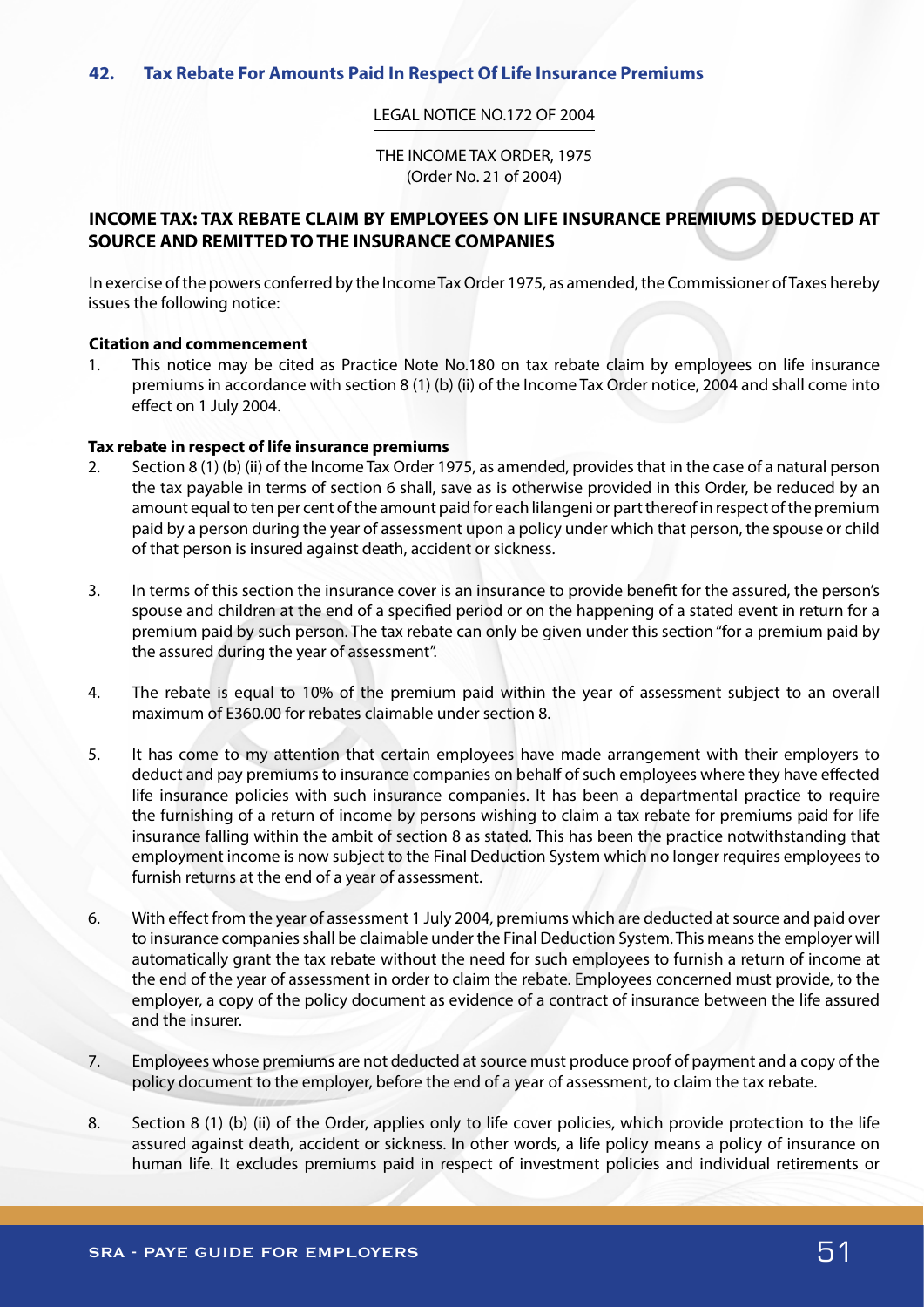pension policies. Note that premiums for insuring property like premiums paid in respect of a mortgage protection assurance or motor vehicle assurance etc. does not qualify for a tax rebate under section 8 of the Order.

- 9. The premiums in respect of mortgage assurance are excluded from the ambit of section 8 notwithstanding that under the bank's mortgage protection scheme there is "life assurance" in issue. The question is for whose benefit is this assurance? If the master policy is in the name of the bank and benefits payable under the policy are payable to the bank: thus, the bank is the beneficiary. The policy is no more than an "insurance" to safeguard the bank against loss of unpaid loan moneys in the event of the death of a borrower.
- 10. The bank effects the insurance and pays the premiums to the Corporation. It is true that the bank, as one of its terms of lending, require the borrower to repay the premium. As far as the borrower is concerned there is no full life assurance benefit accruing to the borrower. There is no participation in profits and the only time that a surrender value could arise is when he repays to the bank the balance of the advance at least more than one year prior to the redemption date. Thus, in terms of section 8, a premium paid in respect of a mortgage protection assurance does not qualify for a tax rebate.

# **43. Tax Deduction Directives In Respect Of Lump Sum Payments**

## LEGAL NOTICE NO.146 OF 2004

# THE INCOME TAX ORDER, 1975 **(Order No. 21 of 1975)**

# **INCOME TAX: THE ISSUANCE OF TAX DEDUCTION DIRECTIVES BY THE COMMISSIONER OF TAXES IN RESPECT OF LUMP SUM PAYMENTS PAYABLE TO EMPLOYEES, NOTICE 2004**

In exercise of the powers conferred by paragraph 9 (3) of the Second Schedule to the Income Tax Order 1975, as amended, the Commissioner of Taxes hereby issues the following notice:

## **Citation and commencement**

This notice may be cited as Practice Note No. 164 on the issuance of tax deduction directives by the Commissioner of Taxes in respect of lump sum payments payable to employees notice, 2004 and shall be deemed to have come into effect on 1 January 2003.

# **THE ISSUANCE OF TAX DEDUCTION DIRECTIVES BY THE COMMISSIONER OF TAXES IN RESPECT OF LUMP SUM PAYMENTS PAYABLE TO EMPLOYEES**

## **A. Object**

The purpose of this practice note is:

- (a) To dispense with the present practice where employees' tax deducted or withheld on lump sum payments made in accordance with a directive issued by the Commissioner under paragraph 9 (3) of the Second Schedule to the Income Tax Order 1975, as amended, is separately accounted for and remitted directly into the tax account of an employee and not reflected in the employees' tax certificate issued to such employee or former employee in the year of assessment when the payment and deduction is made.
- (b) To require employers to reflect both the Lump sum payments in respect of which employees' tax was deducted and employees' tax deducted or withheld as per the directive issued in accordance with the said paragraph 9 (3), in the employees' tax certificate issued to an employee in terms of paragraph 13 of the Second Schedule.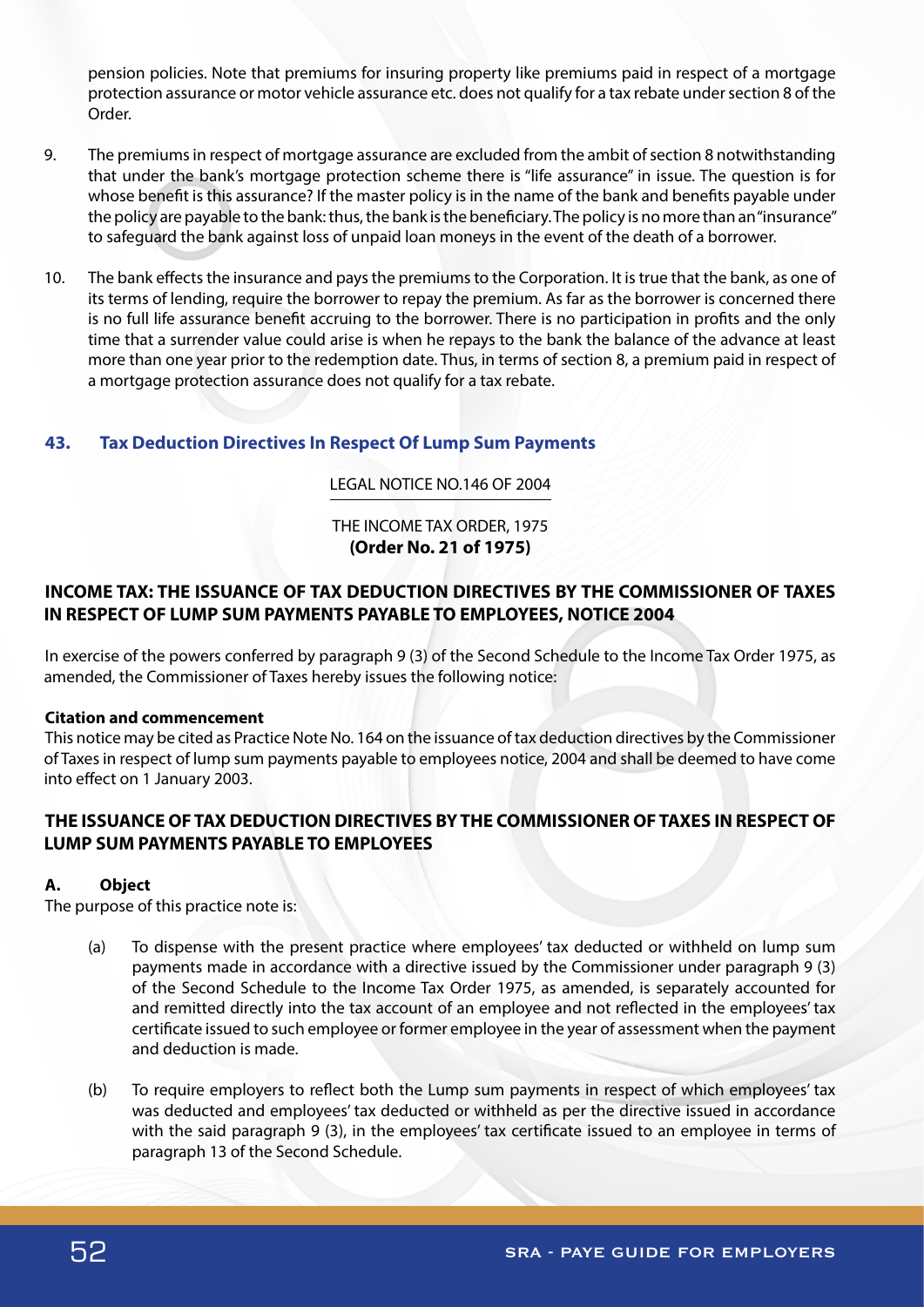(c) To dispense with the present practice of recovering arrear tax, by means of the tax deduction directive, on account of the tax otherwise due from the employee concerned. Arrear tax that may be due from an employee will be recovered by issuance of a separate legal instrument under section 49 of the Income Tax Order.

## **B. The law**

- 1. Tax deduction directives required before payment of any lump sum payments falling within the definition of remuneration are issued by the Commissioner of Taxes under paragraph 9 (3) of the Second Schedule to the Income Tax Order 1975, as amended.
- 2. In terms of paragraph 9 (3) directives for ascertaining the amount to be deducted in respect of employees' tax are required by employers before payment of lump sum payments coming within the ambit of gross income, or any other lump sum to which the employee is entitled by virtue of the employee's agreement of employment. Tax directives are thus required from the Commissioner for the release of any lump sum payment by any "employer", whether or not such lump sum attracts tax. The lump sum amounts that would be subject to the requirement of the said paragraph would be those falling into gross income, in particular paragraphs (a), (b) or (c) of section 7 and all the amounts coming within the purview of the word "remuneration" as so defined in paragraph 1 of the Second Schedule to the Order.
- 3. For the purposes of the Second Schedule, the term "employee" has been defined to mean any person (other than a company) who in respect of an employment, office or appointment, receives remuneration from an employer or to whom remuneration accrues and includes a former employee who receives remuneration which accrued before the termination of the contract of employment.
- 4. The definition of "employer", in the context of the Second Schedule, means any authority or person who pays or is liable to pay to any person other than a company any amount by way of remuneration and any company. It should be noted that the word "employer" has an extended meaning for the purposes of the Second Schedule; it includes any person, acting in a fiduciary capacity, as a trustee of an insolvent estate, an executor or administrator of a pension fund, provident fund, benefit fund, retirement annuity fund or any other fund.
- 5. The word "remuneration", likewise, has an extended meaning in the Second Schedule to mean any amount of income paid or payable to any person by way of any salary, leave pay, allowance, wage, overtime pay, bonus, commission, fee, emolument, pension, superannuation allowance, retiring allowance or stipend and whether or not in respect of services rendered, including an amount referred to in sections 7 (a), (b) and (c) or the annual value of such benefit or benefits referred to in section 7(f) as the Commissioner may, from time to time, determine in respect of a year of assessment.
- 6. In accordance with paragraph 2 (1), it is peremptory for every person who pays or becomes liable to pay any amount by way of remuneration to any employee, to deduct or withhold from such amount by way of employees' tax an amount which shall be determined as provided in paragraph 9, in respect of the liability for normal tax of such employee and shall pay the amount so deducted or withheld to the Commissioner within seven days after the end of the month during which the amount was deducted or withheld. And paragraph 4 provides that, "any amount required to be deducted or withheld in terms of paragraph 2 shall be a debt due to the Government, and the employer concerned shall, save as otherwise provided, be absolutely liable for the due payment thereof to the Commissioner".
- 7. The determinant factor as to whether a deduction and remittance of employees' tax from any amount should be made is whether such amount is being paid by way of remuneration as defined in paragraph 1 of the said Second Schedule, and if the answer is to the affirmative, then in terms of the law, it is mandatory to deduct or withhold employees' tax and remit the same within the stipulated period to the Commissioner.
- 8. Paragraph 13 (1) of the Second Schedule, then requires every person who during the year of assessment deducts or withholds any amount by way of employees' tax as required by paragraph 2, to deliver to each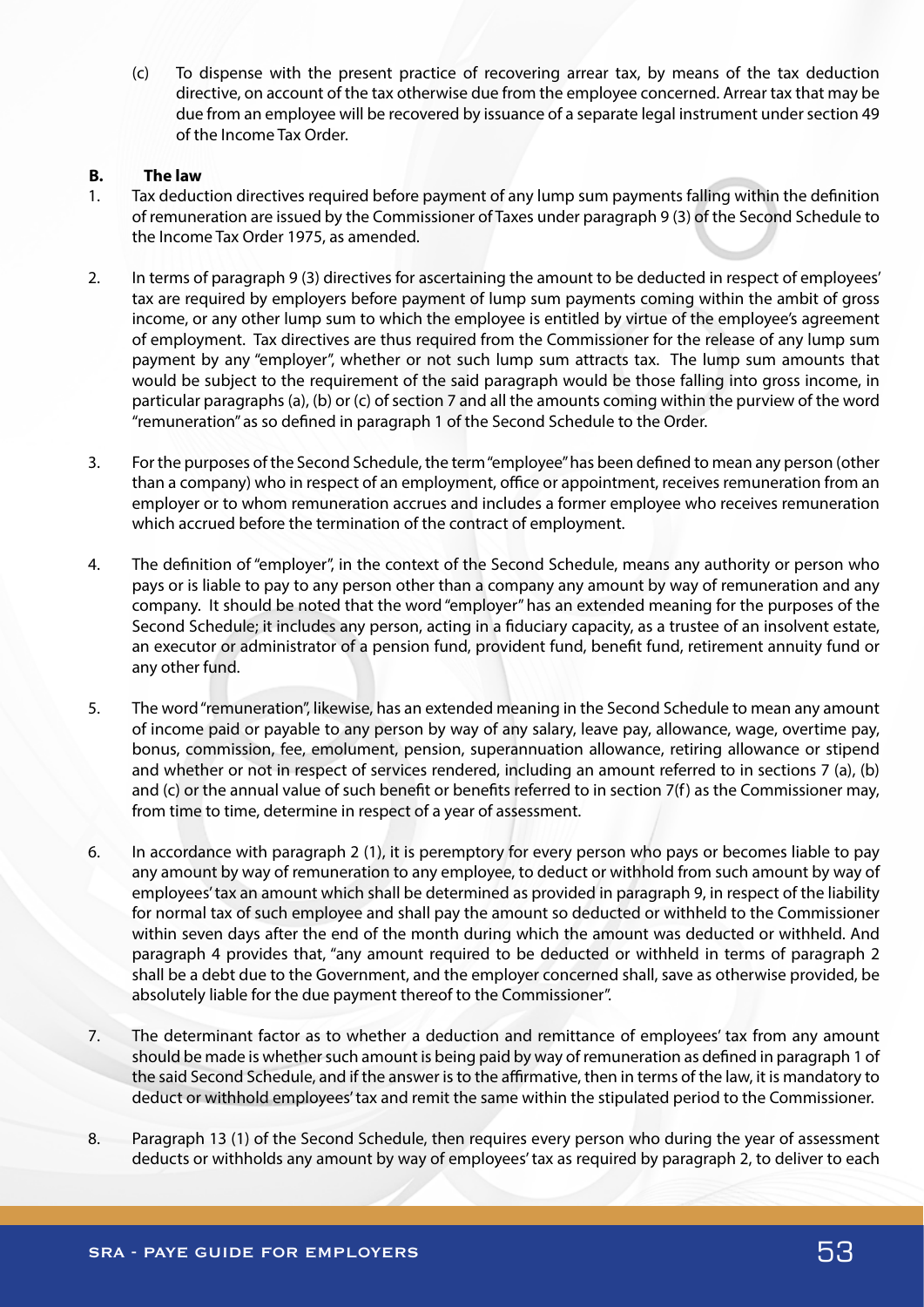employee or former employee to whom remuneration has during the period in question been paid or become due by such person, an employees' tax certificate (PAYE 5), that must show the total remuneration of such employee or former employee and the sum of the amounts of employees' tax deducted or withheld by such person from such remuneration during such period.

# **C. Practice**

- (a) With effect from 1 January 2003, where a directive is required for the release of lump sum payments falling within the ambit of the definition of "remuneration" as stated in paragraph 4 above, an employees' tax certificate shall only be issued to an employee or former employee after receipt of such a directive from the Commissioner.
- (b) The employees' tax certificate must reflect the total remuneration (including the lump sum payments subject to the tax directive) of the employee or former employee and the sum of the amounts of employees' tax deducted or withheld (including the employees' tax deducted under the tax directive) by the employer from such remuneration during such period.
- (c) The employees' tax deducted or withheld in terms of a directive issued under paragraph 9(3) of the Second Schedule to the Order, must be remitted under the normal pay-as-you-earn procedure in the name of the employer and not directly in the account of the employee (the person from whom the employees' tax was deducted).
- (d) Applications for tax directives should be made one month before paying out such lump sum. The applications must be accompanied by supporting documents or any information that may be material in dealing with the matter, in particular where an exemption or deduction is sought in respect of the lump sum payments.
- (e) The following documents or information must accompany an application for a directive:
- 1. in the case of an employee retiring on medical grounds, a copy of the doctor's certificate;
- 2. in the case of redundancy, the following information must be provided
	- (a) the number of employees being made redundant;
	- (b) the occupations and remunerations of the employees affected;
	- (c) the reasons for the redundancies;
	- (d) the date when the redundancies would take effect; or
	- (e) a copy of the report submitted to the Labour Commissioner where the termination of employment affects five or more employees.
- 3. in the case of benefits payable on death of an employee, a copy of the deceased's death certificate; or
- 4. in any other case, a letter from the employer stating the reasons for the termination of employment and a copy of the contract of employment or service.
	- (f) Please note that directives issued in terms of paragraph 9 (3) of the Second Schedule shall be forwarded directly to the employers and not to any other person and under no circumstances would the directive be issued to the beneficiary or the person to whom the payment is to be made.
	- (g) Since the definition of employer in the context of the Second Schedule, includes administrators of retirement funds, then such funds must register for PAYE purposes so as to comply with the requirements of this practice note.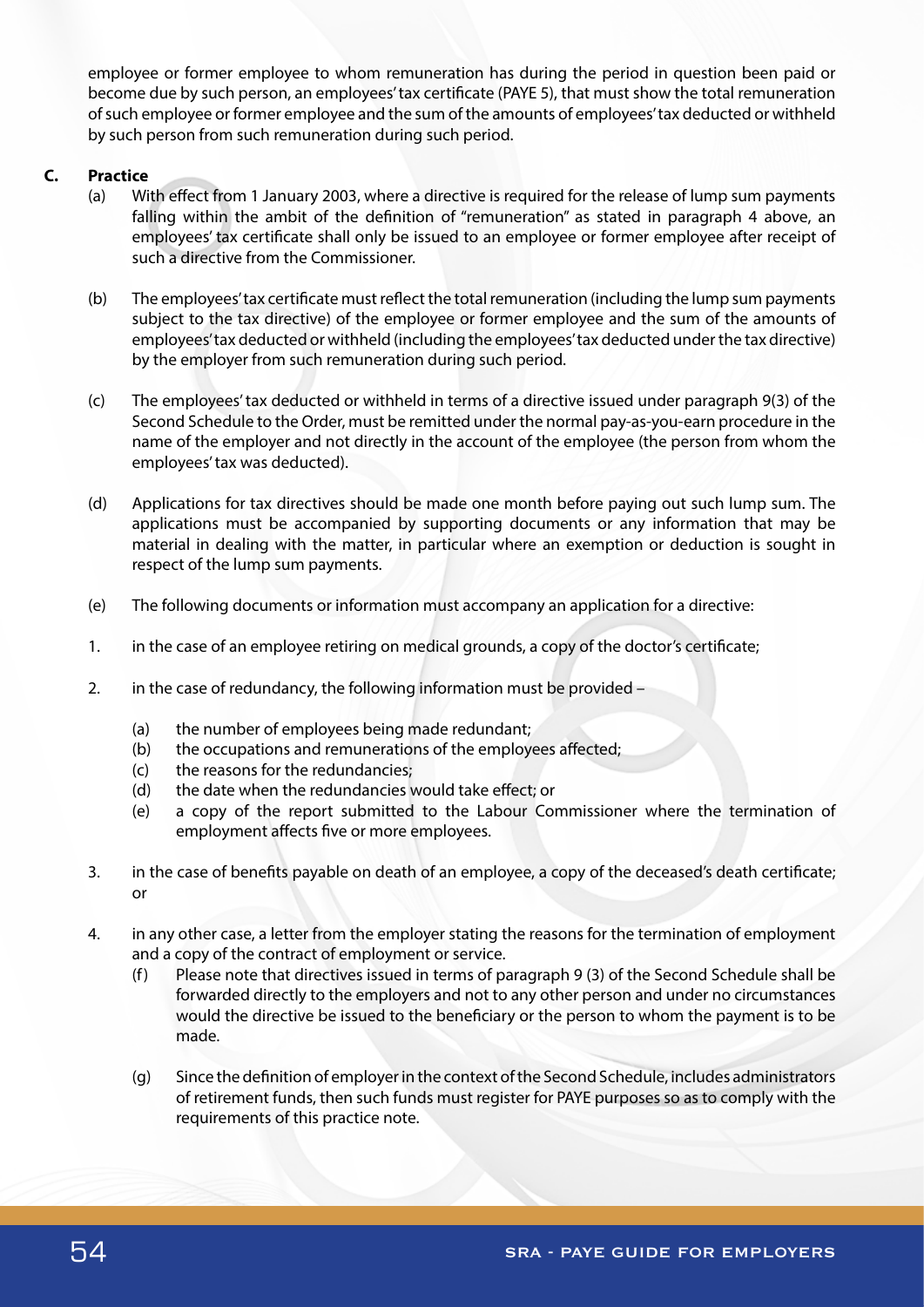#### LEGAL NOTICE NO.37 OF 2005

THE INCOME TAX ORDER, 1975 (Order No. 21 of 1975)

# **INCOME TAX: FACTORS TO BE EVALUATED IN DETERMINING THE STATUS OF AN EMPLOYEE FOR THE PURPOSES OF THE SECOND SCHEDULE TO THE INCOME TAX ORDER NOTICE, 2006**

In exercise of the powers conferred by the Income Tax Order as amended, the Commissioner of Taxes hereby issues the following notice –

#### **Citation and Commencement**

1. This notice may be cited as the factors to be evaluated in determining the status of an employee for the purpose of the Second Schedule to the Order Notice, 2000 and shall come into effect on 1 March 2006.

#### **Definition of employment**

- 2. In the Second Schedule to the Order, the term "employment" is defined broadly, to mean employment as the term is generally understood and to the holding of an office or appointment. An employment relationship will not exist where a person is genuinely engaged as an independent contractor. The determination of whether a person is an employee or independent contractor involves looking at a number of factors, including whether the hirer has the legal right to control the manner in which the work is to be performed and the degree of integration of this service provided within the hirer's business. This latter point will depend on such things as:
	- Whether the service provider is engaged on a continuous basis;
	- Where the services are performed;
	- Whether the hirer controls the timing and scheduling of work; and
	- Whether the hirer provides the working tools, plant, and other relevant facilities
- 3. The term is relevant to identifying who is an employee or employer and also to the determination of what is remuneration (employment income), the taxation of fringe benefits, and the deduction of employees' tax (PAYE).
- 4. The notice identifies 20 factors to be evaluated in determining the status of an employee and which have been converted into questions for easier use. The 20 factors are the so-called common law criteria for classifying employees. An employee determined to be an employee under these criteria is a common law employee, who is then covered by the second schedule rules for the purpose of pay-as-you-earn. The key variable the 20 factors attempt to measure is the degree of control over the employee. "Yes" answers tend to indicate employee status. "No" answers tend to indicate independent contractor status.
- 5. In many cases, only some of the questions actually apply. And, a "yes" response to the majority of relevant questions does not automatically mean the worker is an employee. The same is true for "no" answers. For example, if all 20 questions are relevant and there are only six "yes" responses and 14 "no" responses, the worker may still be an employee – if those six are the most important questions for the job.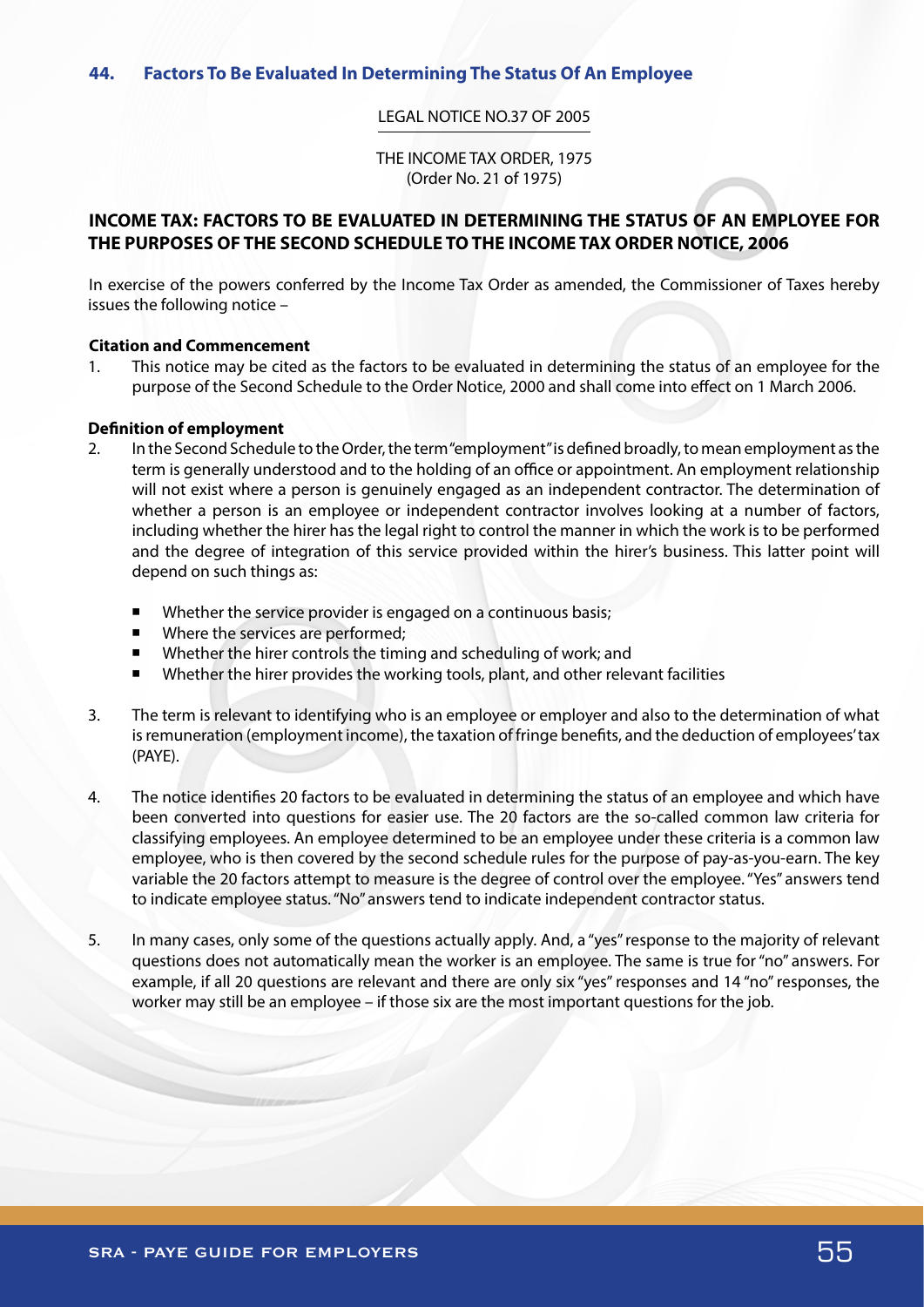|    |                                                                                                                                                                                                                                                                                                              | <b>Yes</b> | <b>No</b> |
|----|--------------------------------------------------------------------------------------------------------------------------------------------------------------------------------------------------------------------------------------------------------------------------------------------------------------|------------|-----------|
| 1. | Does the worker receive instructions about where, when, and how to perform the work?                                                                                                                                                                                                                         |            |           |
| 2. | Does the worker receive training? An employee may be trained to perform services in a<br>particular manner. Independent contractors ordinarily use their own methods.                                                                                                                                        |            |           |
| 3. | Are the worker's services integrated with the employer's business? An employee's going<br>services are usually important to the business. An independent contractor's services<br>are often intended to achieve only a specific, one -time result (like the design of a new<br>computerized control system). |            |           |
| 4. | Must the services be rendered personally by the worker?                                                                                                                                                                                                                                                      |            |           |
| 5. | Does the "employer" hire the worker's assistants? An employee works for an employer who<br>hires, supervises, and pays co-workers and assistants. Independent contractors can generally<br>hire, supervise, and pay their own assistants as they see fit.                                                    |            |           |
| 6. | Is there a continuing relationship?                                                                                                                                                                                                                                                                          |            |           |
| 7. | Are the set working hours?                                                                                                                                                                                                                                                                                   |            |           |
| 8. | Is a full-time commitment required? An employee is usually required to work or be available<br>full-time. Independent contractors can work when and for whom they choose.                                                                                                                                    |            |           |
| 9. | Is the work done on the employer's premises?                                                                                                                                                                                                                                                                 |            |           |
|    | 10. Is the performed according to set sequence? An employee may be required to perform<br>services in order or sequence set by an employer. This shows the existence of control by the<br>employer. Independent contractors generally make their own decisions about the sequence<br>of tasks.               |            |           |
|    | 11. Must the worker submit regular reports concerning the work's progress?                                                                                                                                                                                                                                   |            |           |
|    | 12. Are payments based on time rather than completion of the job? An independent contractor<br>is usually paid by the job or on a straight commission.                                                                                                                                                       |            |           |
|    | 13. Does the "employer" pay the worker's expenses? Independent contractors generally pay their<br>own expenses as a cost of doing business?                                                                                                                                                                  |            |           |
|    | 14. Does the employer supply tools and materials?                                                                                                                                                                                                                                                            |            |           |
|    | 15. Does the worker have little or no investment at stake? Independent contractors often have<br>significant investments in the equipment and facilities used in performing services.                                                                                                                        |            |           |
|    | 16. Is the worker protected against loss? An independent contractor can generally make a<br>profit or suffer a loss on a job. An employee can generally only make money under the<br>arrangement with an employer.                                                                                           |            |           |
|    | 17. Does the worker have only one "client" or "customer"? Independent contractors typically<br>provide services to two or more unrelated persons or firms at the same time.                                                                                                                                  |            |           |
|    | 18. Does the worker forgo offering services to the public?                                                                                                                                                                                                                                                   |            |           |
|    | 19. Is there a right to fire? An employee can be fired by an employer. An independent contractor<br>cannot be fired (or must be terminated in accordance with provisions spelled out in the<br>contractor) as long as he/she produces results meeting the specifications of the contract.                    |            |           |
|    | 20. Is there a right to quit? An employee can generally quit at any time without incurring liability.<br>An independent contractor is responsible for satisfactory completion of the job and is usually<br>legally obligated to make good or suffer penalties.                                               |            |           |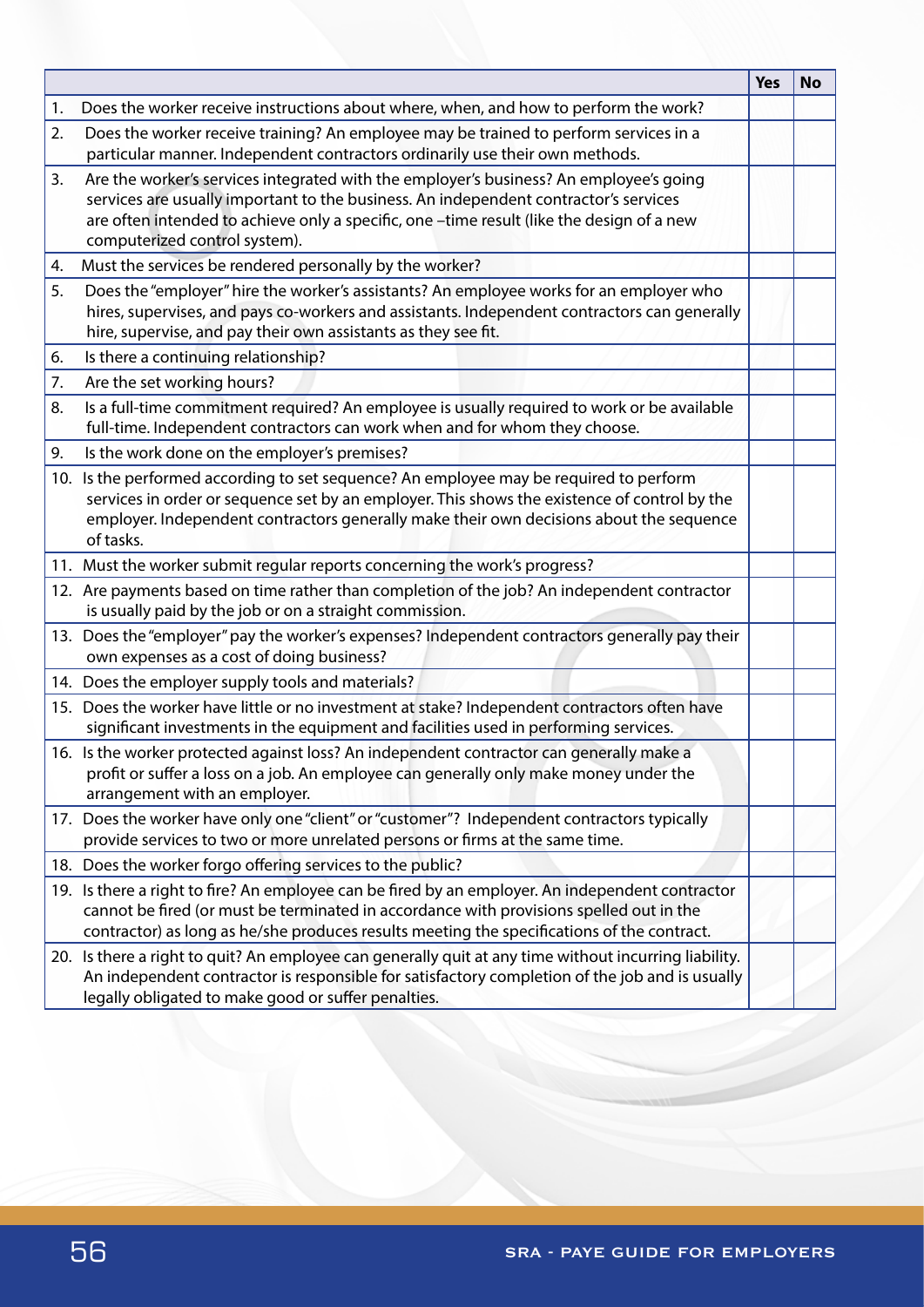#### LEGAL NOTICE NO.003 OF 2005

THE INCOME TAX ORDER, 1975 (Order No. 21 of 1975)

# **INCOME TAX: REVISED RULES ON THE OPERATION OF THE FINAL DEDUCTION SYSTEM (FDS), NOTICE 2005**

In exercise of the powers conferred by the Income Tax Order, 1975, as amended, the Commissioner of Taxes hereby issues the following notice.

#### **Citation and commencement**

This notice may be cited as the revised rules on the operation of the Final Deduction System (FDS) notice 2005 and shall come into effect on 1 July 2005.

#### **The Final Deduction System (FDS)**

In terms of the Income Tax (Amendment) Act No. 6 of 1994 read as one with the Income Tax Order 1975, as amended, employment income is subject to a Final deduction System (hereinafter referred to as the "FDS"). The FDS came into operation on 1 July 1993.

# **PART A**

## **INTRODUCTION**

The basic objective of the Final Deduction System is to:

- 1. Remove the obligation to furnish returns for employees deriving only employment income, which is subject to a P.A.Y.E. withholding.
- 2. Eliminate any inaccuracies in the P.A.Y.E. system while improving the monitoring system. For the system to work effectively co-operation by all parties is absolutely essential. The Ministry of Finance, Commissioner of Taxes, employers, employees and other taxpayers should be satisfied that the correct tax is being paid under the Final Deduction System as would if the employees were assessed.

To achieve that objective the following will need to happen:

- (a) There must be accurate calculation of P.A.Y.E.
- (b) There must be timely remittance of such P.A.Y.E. by employers.
- (c) Employees' queries should be speedily attended to in a manner that cultivates trust.
- (d) The SRA Domestic Taxes Department should be able to carry out verifying audits to check the accuracy of P.A.Y.E. deductions.

# **PART B**

#### **INTERPRETATION**

"employee", has been defined in the context of the Second Schedule, to mean any person (other than a company) who in respect of an employment, receives remuneration from an employer or to whom remuneration accrues, and including:

- (a) any former employee who receives remuneration which accrued before the termination of the contract of employment;
- (b) any former employee who receives remuneration or to whom any remuneration accrues by reason of any services rendered by such person to or on behalf of a labour broker;
- (c) any labour broker;
- (d) any personal service company; and
- (e) any personal service trust.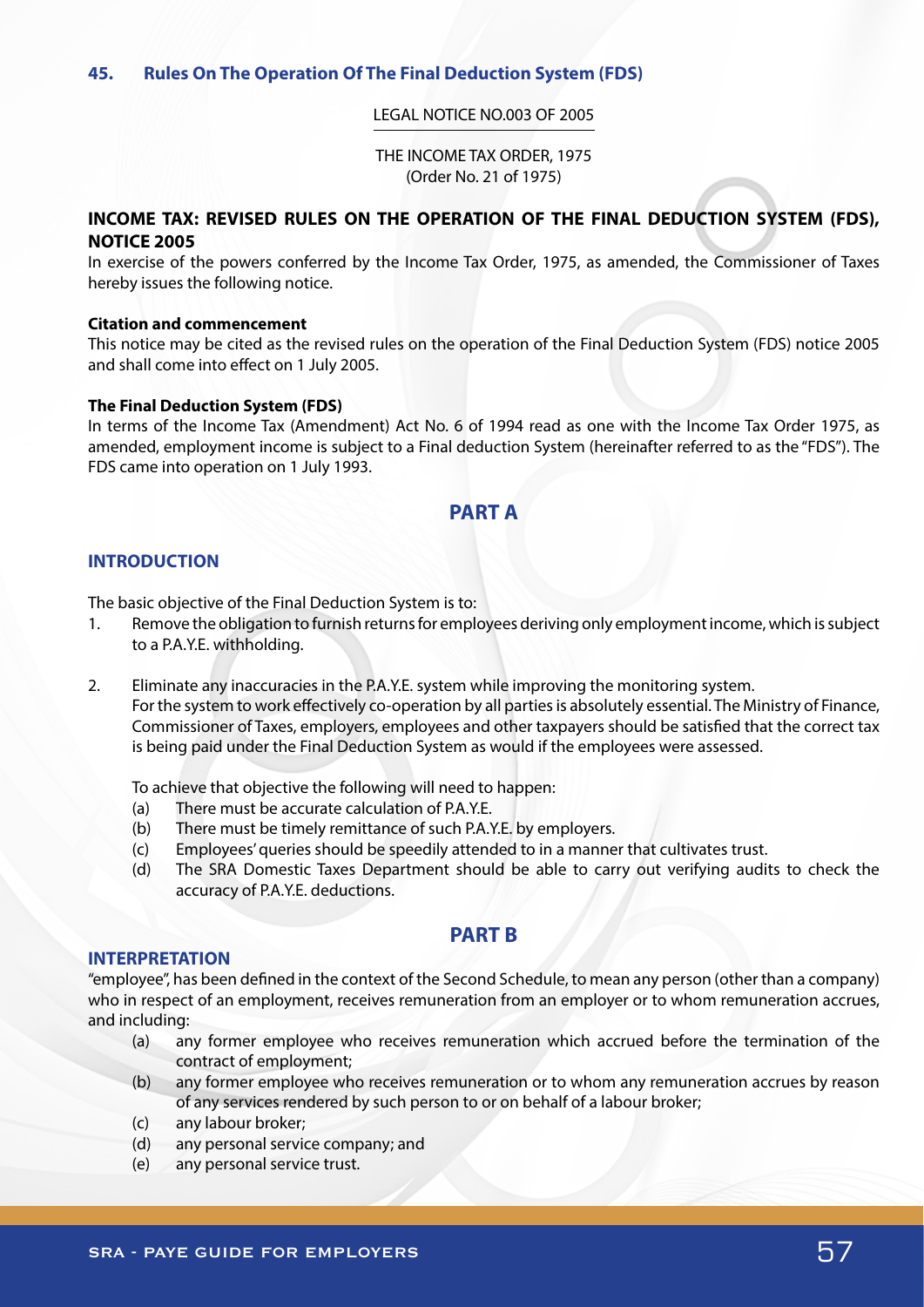"employment" means:

- (e) the position of an individual in the employ of another person; or
- (f) a directorship of a company; or
- (g) a position entitling the holder to a fixed or ascertainable remuneration; or
- (h) a public officer.

"employees' tax" means the tax which an employee is required or requested to deduct or withhold from remuneration paid or payable to an employee.

"employer" means any authority or person who pays or is liable to pay to any person other than a company any amount by way of remuneration, and any company. It should be noted that the word "employer" has an extended meaning for the purposes of the Second Schedule, it includes any person, acting in a fiduciary capacity, as a trustee of an insolvent estate, an executor or administrator of a pension fund, provident fund, benefit fund, retirement annuity fund or any other fund.

"remuneration", is defined in the Second Schedule, to mean any amount of income paid or is payable to any person by way of salary, Leave pay, Allowance, wage, Overtime pay, Bonus, Gratuity, Commission, Fee, Emolument, Pension, Superannuation allowance, Honorarium, Retiring allowance, or Stipend, whether in cash or otherwise and whether or not in respect of services rendered, including:

- (a) an amount referred to in paragraph (a), (b) and (c) of the definition of "gross income" in section 7 of the Income Tax Order;
- (b) the annual value of such benefit or benefits referred to in paragraphs (f) and (ff) of the definition of "gross income" in section 7 of the Order, as the Commissioner, may from time to time, determine in respect of a year of assessment;
- (c) any allowance or advance, which must be included in the taxable income of that person in terms of section 11 (8);
- (d) any amount required to be included in such person's gross income under paragraphs (k), (l), (m), and (n) of that definition; and,
- (e) fifty per cent of the total amount paid by an employer during any year of assessment directly or indirectly, by way of contribution to any approved bursary scheme for the benefit or educational assistance of the children of any employee or dependents of such employee,

but not including –

- (f) any annuity under an order of divorce or decree of judicial separation or under any agreement of separation;
- (g) any amount paid or payable to an employee wholly in reimbursement of expenditure actually incurred by such employee in the course of his employment; or,
- (h) any amount paid or payable to any person in respect of services rendered or to be rendered by him as a domestic or private servant where the income tax payable on such taxable income for the year of assessment is equal to or less than the amount of the personal tax rebate allowed to such person.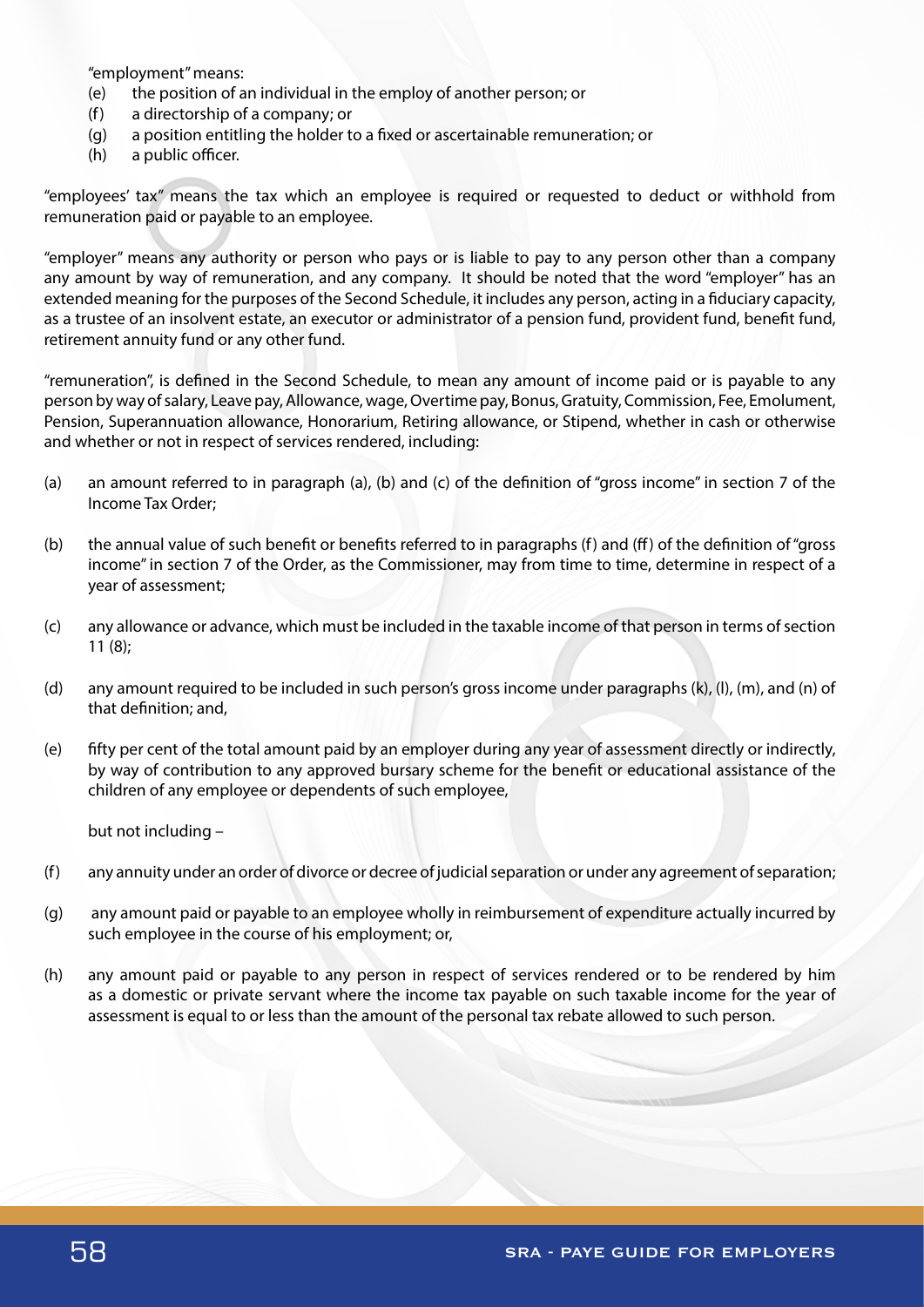# **PART C**

# **BASIC FEATURES**

The salient features of the Final Deduction System are as follows:

- 1. FDS constitutes a final liability to tax. Under the FDS the employer deducts employee's tax (PAYE) as a final tax, but the Commissioner is empowered to make refunds in certain specified circumstances. FDS is related to a full year of assessment (which normally consists of a 12-month period –that is 1<sup>st</sup> July to 30<sup>th</sup> June).
- 2. All employees, no matter how much they earn, are subject to the FDS, provided they have not derived any other taxable income during the year of assessment. The employee is not required to furnish an income tax return where the gross income for a year of assessment consists exclusively of employment income derived from a single employer from whom tax has been withheld in accordance with the rules of the FDS.

## **WHO IS AFFECTED?**

## **A. Employees in continuous employment with one employer**

FDS applies only to those employees who are in continuous employment with the same employer in any year of assessment (which is from July to the last day of June the following year), regardless of temporary breaks in employment. The expression "continuous employment" is not defined in the Order, but for the purposes of the Final Deduction System it means a period of unbroken service with the same employer, including a period of unbroken service as a temporary employee with the same employer, in any year of assessment; and for the purposes of this definition the following shall not constitute a break in service:

- (a) Absence from work due to sickness, injury or maternity certified by a medical practitioner;
- (b) Absence from work due to a trade dispute where the employee resumes his employment on the next working day following the settlement of the dispute;
- (c) Absence from work due to a temporary cessation of work in the undertaking;
- (d) Absence from work on leave or for any other cause approved by the employer;
- (e) An employee who dies during the year of assessment;
- (f) An employee who works part of the year either when his employment commences or is terminated during the course of the year of assessment

# **B. Employees not affected by the final deduction system**

The final deduction system will not apply:

- (a) If the employee changes employers during the year of assessment;
- (b) If the employee has two or more sources of remuneration, such as a part-time employment, director's fees and/or remuneration from a different employer;
- (c) If the employee derives business or property income in addition to the employment income

Since the above categories of employees are not affected by the system, they are required to furnish returns to the Commissioner, but in all cases the respective employer, as usual, will deduct employee's tax on the remuneration paid in accordance with the Employees' Tax Deduction Tables (PAYE 10) and furnish a certificate (employees' tax certificate – PAYE 5) to the employee.

## **Obligations of the Department**

The Department of Taxes undertakes to:

- 1. Provide the necessary forms.
- 2. Educate employers and employees on the FDS.
- 3. Carry out periodic audits.
- 4. Assist the employer with any inquiries.
- 5. Assist employees with any inquiries.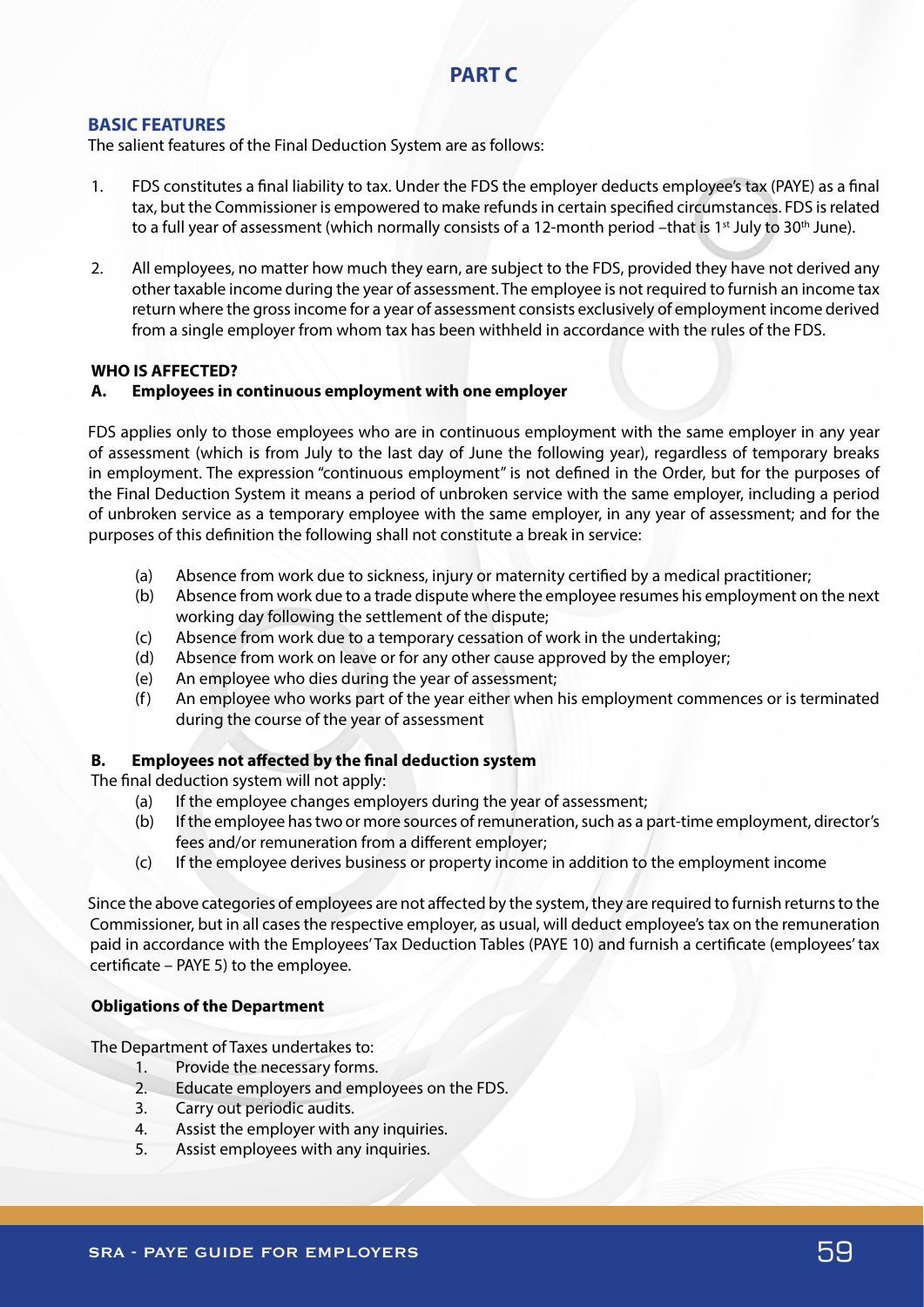# **C. THE EMPLOYER**

The employer is required to make normal employees' tax deductions in accordance with the tax tables issued in terms of paragraph 9(1) of the Second Schedule to the Income Tax Order, on remuneration paid during the course of the year of assessment.

The employer must deduct PAYE based on a calculation of the employees' remuneration reduced by contributions to an approved pension fund made by the employee not exceeding 10% of such employee's pensionable salary in any year of assessment and also deduct the statutory contributions made by an employee to the Swaziland National provident Fund. The deductions must be allowed monthly, ensuring that the maximum of 10% of such employee's pensionable salary in any year of assessment is not exceeded. In other words the monthly deduction should not exceed the actual contribution made. And in the case of a Member of Parliament the remuneration will be reduced by the contribution made to the Members of Parliament and Designated Office Bearers Pension Fund not exceeding 15% of the pensionable salary of such a member.

# **DETAILED CALCULATION**

## **MANUAL PAYROLL**

If the employer is using a manual payroll the following method will apply in the calculation of PAYE. The employer is required to use daily, weekly and monthly tables in the calculation of PAYE as usual. At the end of each quarter the employer shall determine the correct tax payable and compare with actual PAYE deductions made during the quarter. In the case of an over-deduction, the employer must refund the excess to the employee before remitting the PAYE to the Commissioner.

In the case of under deduction, the employer must make good the shortfall and remit the correct amount to the Commissioner. The employer will recover the shortfall from the employee's salary for the following month. In summary the employer must carry out a quarterly adjustment, this is meant to avoid causing employees undue hardships.

## **COMPUTER PAYROLL**

Where the employer is using a payroll written to the standard recommended by the Swaziland Government Computer Department, the adjustments must be done on a monthly basis.

## **END OF YEAR ADJUSTMENT**

At the end of the year of assessment the employer must determine the normal tax payable in accordance with the prescribed normal tax (income tax) rates. The employer must then compare this amount with the actual employees' tax deducted in the year of assessment.

Where the employer's calculation at the end of a year of assessment reveals that the total amount of employees' tax withheld exceeds the amount of FDS payable then the employer must refund the excess to the employee. The employer must recover the amount so refunded by him from the next remittance of employees' tax (PAYE). Only at the end of the year of assessment may an employer make a refund of employees' tax, if due to the employee.

Where the amount deducted at the end of a year of assessment is less than the amount of FDS determined, the employer must pay the shortfall to the Commissioner and recover it from the employee.

Refunds will under certain circumstances be made by the Commissioner [in cases where the employee is required to furnish a return] – see paragraph B.4 above.

The employees' tax certificate (PAYE 5) must be issued to the employee after the final tax liability has been ascertained and the necessary adjustments made.

The correct amount of employees' tax must be reflected on the employees' tax certificate (PAYE 5).

An employer who under-deducts PAYE will be liable to penalties and interest on the amounts under-deducted.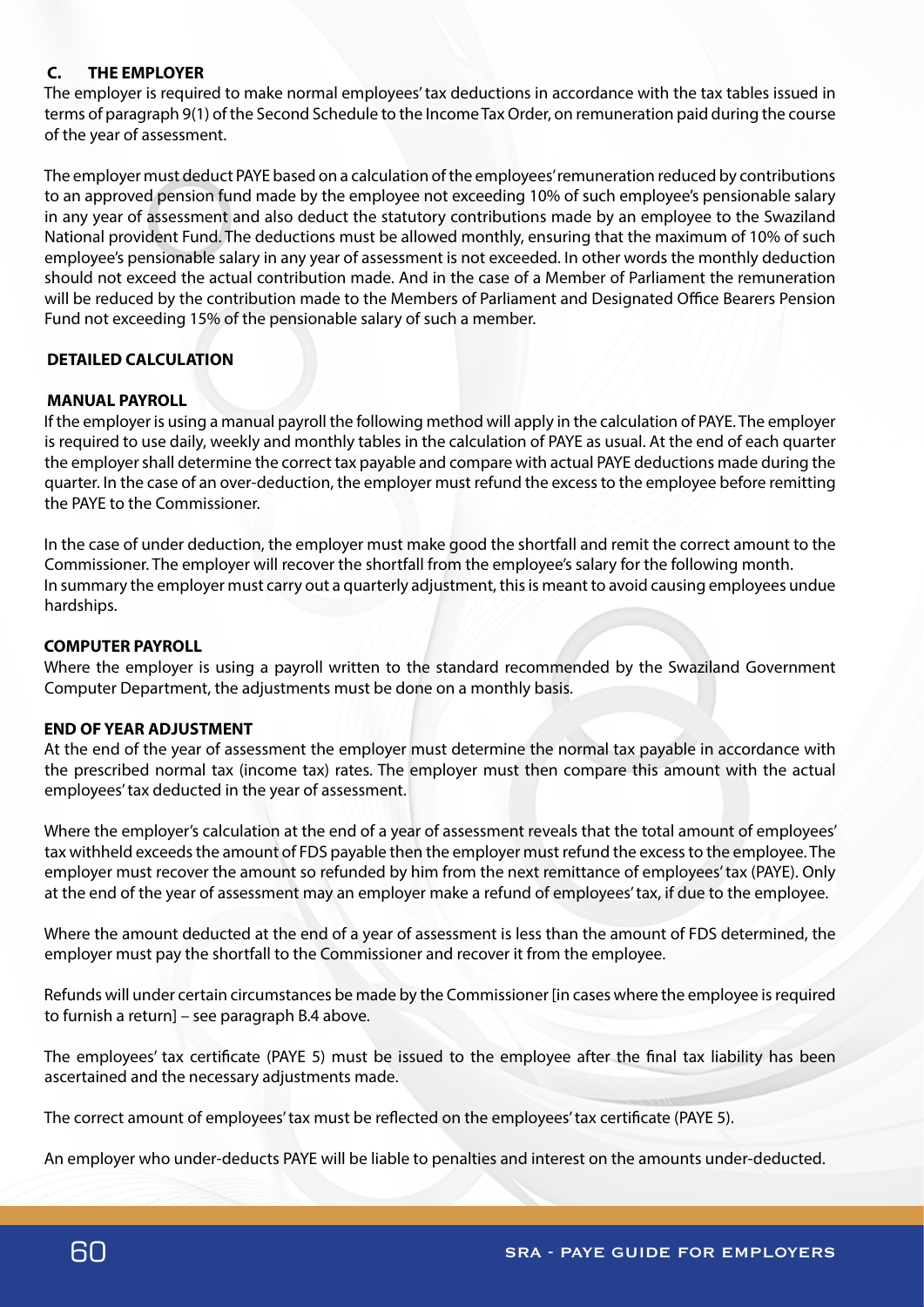The employer must in all cases do an FDS calculation at the end of the year of assessment and, where necessary, make adjustments to the PAYE deducted during the year of assessment.

**Note: It is important for the employer to make accurate deductions of PAYE, because where there is an underdeduction, and the employee leaves the services of such an employer, the employer shall be responsible for making good the shortfall.**

#### **D. EMPLOYEE**

The employee is not required to furnish an income tax return if his income consists solely of employment income, which is subject to FDS.

An employee, who is subject to FDS only, is not required to register for income tax purposes and consequently income tax returns will not be issued to such an employee.

Should an employee be in receipt of other taxable income not subject to FDS such as rentals *et cetera* all his income including that subject to FDS will be aggregated in order to determine an employee tax liability. Thus, an employee who earns any taxable income not subject to FDS apart from employment income must furnish an income tax return. "Taxable income" in this context excludes interest derived from financial institutions, Unit Trust Company, building society, mutual loan association or co-operative society and dividends if subject to a withholding tax at source.

Any employee, who comes within the ambit of any of the categories mentioned in paragraph B.4 above, is required to furnish a return of income.

Even though, in some circumstances, employees may not be required to furnish a return of income, the employees' tax certificate (PAYE 5) issued by the employer must be kept for three years by the employee as the Commissioner may, at any time, require an employee to furnish a return.

#### **OBLIGATIONS AND RIGHTS OF EMPLOYEE**

Under FDS an employee has an obligation to furnish accurate information as required by the employer; and (a) Has the right to:

- Be issued with an employees' tax certificate (PAYE 05) after the end of the year of assessment;
- Have employees' tax (PAYE) correctly calculated;
- Be refunded any excess PAYE after year-end adjustment.

# **PART D**

#### **ANNUAL SALARIES RETURN**

In terms of section 37 (1) and paragraph 14 (3) of the Second Schedule to the Income Tax Order 1975, as amended, every employer is required to render to the Commissioner of Taxes a return after the end of the year of assessment, showing the names and address of all persons who during the period of assessment were employees in relation to the employer and the total remuneration paid to or accrued to each employee in respect of such period and the total amount of employees' tax withheld from the remuneration of each employee during the year.

Under FDS the employers are charged with the final responsibility of deducting and recovering of the normal tax (income tax) due from the employees having only employment income. They have the duty not only to correctly determine the correct taxable income but also allow all deductions/rebates permitted under the Income Tax Order. With a view to help the employers discharge this responsibility effectively; an annual return of salaries in the form **FDS 001** is hereby prescribed. All employers are required to submit the annual return so as to reach the office of the Commissioner of Taxes on or before the 31 July of each ensuing year of assessment.

Where during the course of year of assessment, a new employee joins or an employee leaves the service, appropriate mention should be made in the "REMARKS" column. A certificate for remuneration paid and tax deducted (including graded tax) should be issued to the employee leaving service.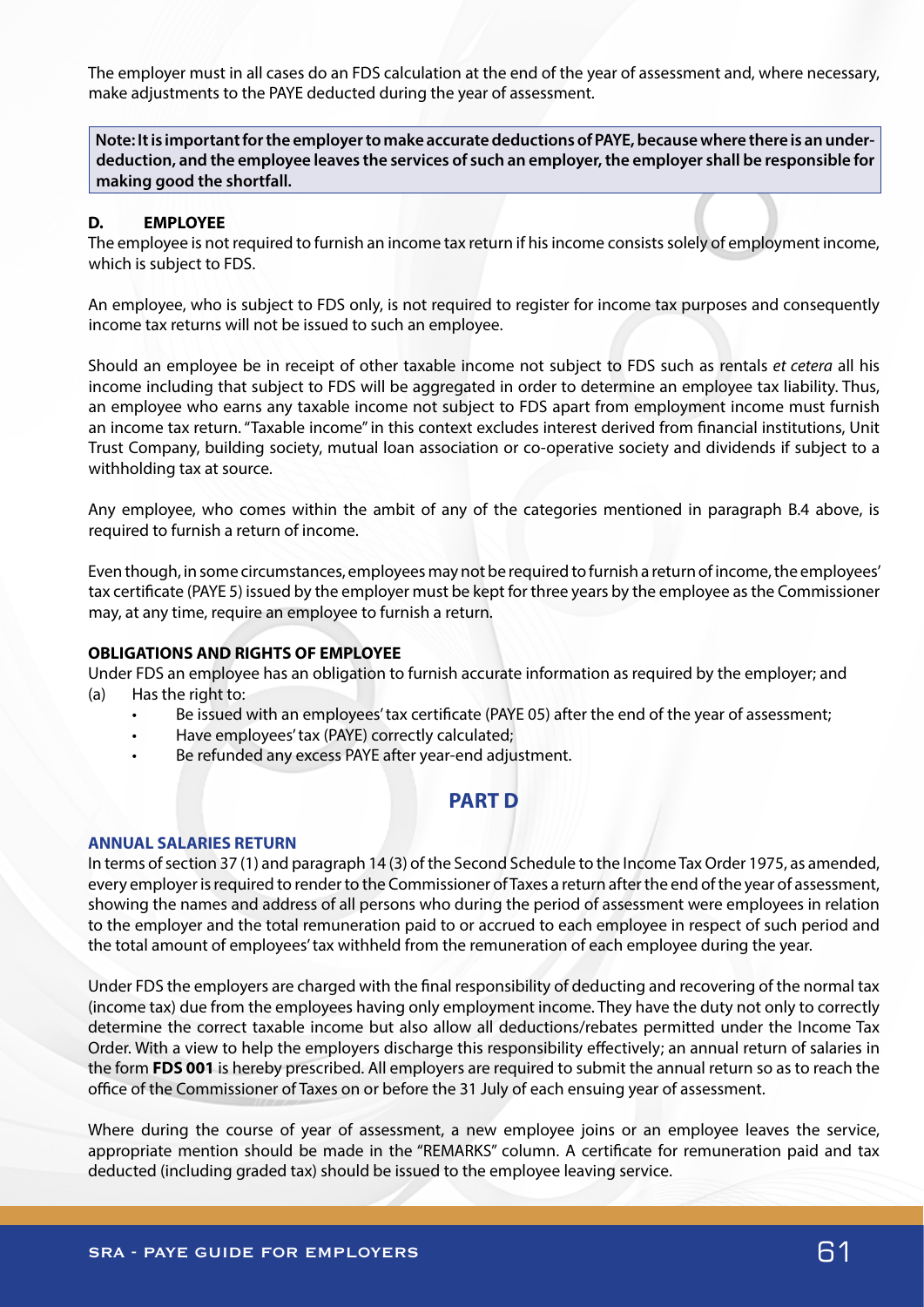## **OBLIGATIONS OF THE EMPLOYER**

In summary the obligations of the employer under FDS are to:

- (a) Deduct correctly PAYE on employees' remuneration.
- (b) Remit PAYE to the Commissioner of Taxes by the 7th of the month following the month for which the PAYE is withheld.
- (c) Make monthly and final end of year adjustments to PAYE.
- (d) Keep employees' payroll records and produce them to the Tax Auditors.
- (e) Make good any shortfalls or refunds at the end of the year of assessment.

# **PART E**

## **A. FINAL DEDUCTION SYSTEM VERIFICATION AUDITS**

In order to assist employers and also ensure that costly errors do not creep into the system the Department will carry out periodic checks with the companies. These checks will cover the following areas:

- (i) Promptness of remittances to the Department;
- (ii) Accuracy of the tax calculations;
- (iii) Verification of benefits basis of valuation and tax treatment;
- (iv) Verification of employment contracts; and
- (v) Verification of deductions and rebates given

The employers are required to assist the auditors during the FDS audits by –

- (a) Ensuring that employment contracts are available for inspection;
- (b) Ensuring that all documentations and records relative to employment income and operation of FDS/PAYE system are available for inspection by the auditors before they arrive, preferably a day before they call;
- (c) Ensuring that the Annual Return Salaries furnished and the other remuneration records are available for inspection;
- (d) Extending all cooperation to the visiting auditors from the Department of Taxes;
- (e) Ensuring that the new monthly tax remittance returns (reconciliation of tax deductions PAYE 5(amended 2003)) are available for inspection;
- (f) Ensuring that the information relating to valuation and taxing of benefits are readily available;
- (g) Ensuring that the information relating to deductions and rebates are also readily available

# **THE APPLICATION OF THE FINAL DEDUCTION SYSTEM (FDS)**

## **Tax computation at year-end for a person who is in continuous employment with one employer**

## **EXAMPLE 1**

A person is employed by XYZ (PTY) LTD for the whole year of assessment commencing July 2013.

| (a) | Salary earned                                              |          | E 80 000.00    |
|-----|------------------------------------------------------------|----------|----------------|
| (b) | PAYE deducted during the year                              |          | 6800.00<br>E.  |
| (c) | Contribution to an approved pension fund                   |          | 3 500.00<br>E. |
| (d) | <b>SNPF</b> contributions                                  |          | 1 020.00<br>E. |
| (e) | Contribution to an approved provident fund                 |          | 3 600.00<br>E  |
|     | <b>End of year adjustment</b>                              |          |                |
|     | Gross Income (salary)                                      |          | E 80 000.00    |
|     | <b>Less:</b> allowable deductions                          |          |                |
|     | Pension fund contributions (max 10% of pensionable salary) | 3 500.00 |                |
|     | <b>SNPF</b> contributions                                  | 1 020.00 | (4520.00)      |
|     | <b>Taxable income</b>                                      |          | 75 480.00      |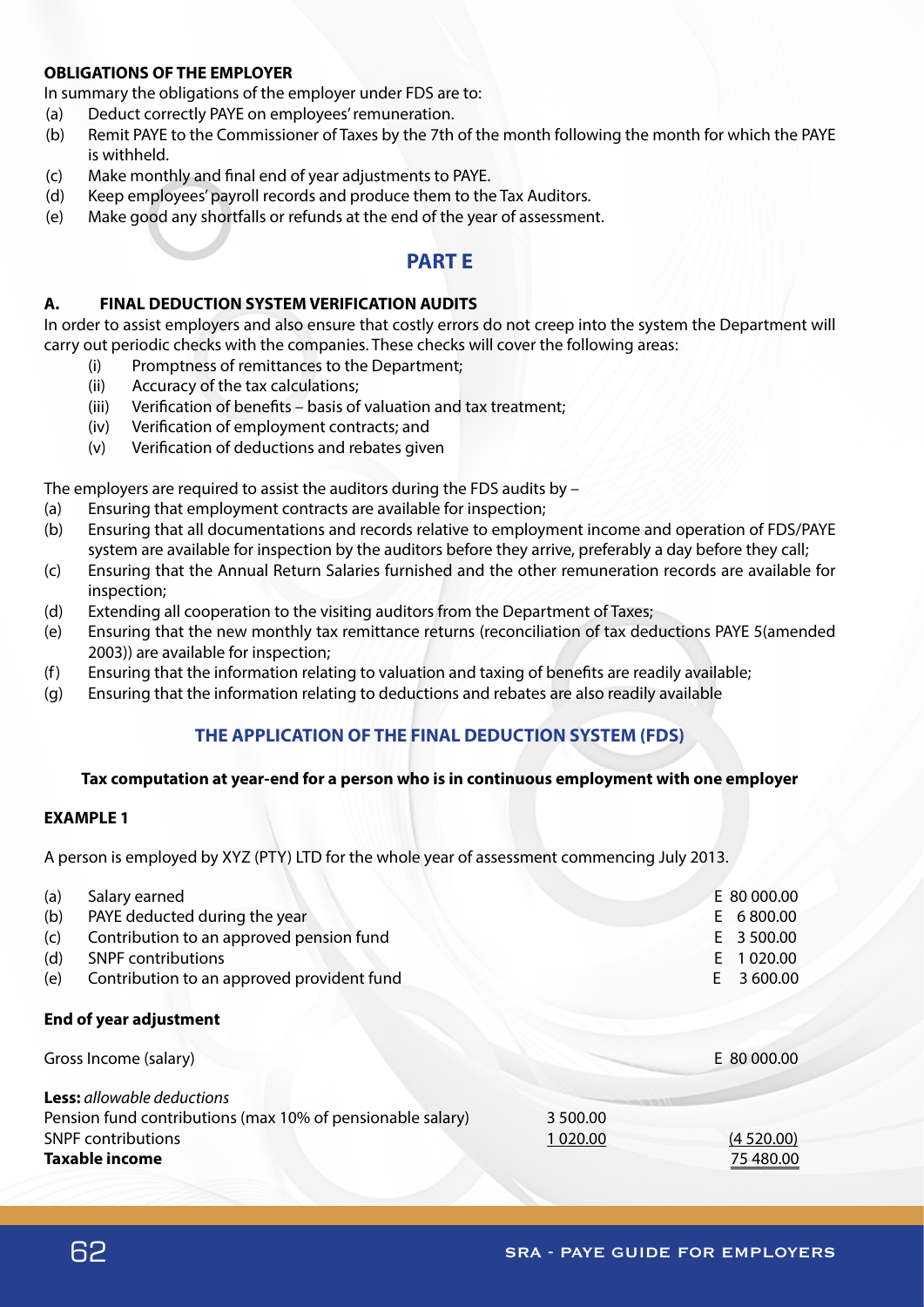| Tax on first E75 480.00 (20% of 75 480.00) | 15,096.00  |             |
|--------------------------------------------|------------|-------------|
| Less: General tax rebate                   | (8,200.00) |             |
| Tax Payable                                | 6,896.00   |             |
| <b>Less: Other Rebates</b>                 |            |             |
| Contribution to approved provident fund    | (360.00)   |             |
| Tax assessed                               |            | 6 5 3 6 .00 |
| Less: tax paid                             |            | 6800.00     |
| <b>Refund due</b> to employee              |            | (264.00)    |
|                                            |            |             |

The above example reveals that the total amount of employee's tax withheld exceeds the amount of FDS payable by E264.00. The employer must refund the excess to the employee, by offsetting it against the next payment of PAYE. The employee's contributions to an approved provident fund, other than such established by law, do not qualify for a *deduction* but only for a rebate calculated in accordance with section 8(ii) of the income Tax Order up to a maximum of E360.00 per annum.

# **EXAMPLE 2**

A person is employed for the whole year of assessment commencing July 2013, by a single employer.

| (a) | Salary earned                                                                                                                          |           | E80 000.00  |
|-----|----------------------------------------------------------------------------------------------------------------------------------------|-----------|-------------|
| (b) | PAYE deducted during the year                                                                                                          |           | E32 405.15  |
| (c) | The employer provides a 3 bedroom house accommodation owned by the<br>employer measuring 190sq.m situated 8km from the Manzini/Mbabane |           |             |
|     | corridor (old road). Employee pays E150 per month for the accommodation                                                                |           | (E1 800.00) |
| (d) | Employee is required to use his 1800cc motor vehicle in the business of the employer.                                                  |           |             |
|     | The value of the MV is E250 000. Employer provides E 80 000.00 annual cash allowance                                                   |           |             |
|     | to meet both fixed and running costs of the employee. Employee does not keep proper<br>records.                                        |           |             |
| (e) | Employer pays E200 per month for employee's water services.                                                                            |           | E2 400.00   |
| (f) | Employer pays E4 500.00 for employee's maid.                                                                                           |           |             |
| (g) | Employer pays school fees and boarding fees for employee's child                                                                       |           | E5 000.00   |
| (h) |                                                                                                                                        |           | E3 500.00   |
| (i) | <b>SNPF</b> contributions                                                                                                              |           | E1 020.00   |
|     | <b>End of year of adjustments</b>                                                                                                      |           |             |
|     | Gross salary                                                                                                                           |           | 80 000.00   |
|     | <b>Add:</b> benefits/allowances                                                                                                        |           |             |
|     | Free/Subsidised housing (See W1)                                                                                                       | 42 432.00 |             |
|     | Private use of motor vehicle (see W2)                                                                                                  | 59815.00  |             |
|     | Water services (E200 x 12)                                                                                                             | 2 400.00  |             |
|     | Domestic servant (4 500)                                                                                                               | 4 500.00  |             |
|     | Educational allowance (100% of the cost is taxable)                                                                                    | 5 000.00  | 114 147.00  |
|     | <b>Gross Income</b>                                                                                                                    |           | 194 147.00  |
|     |                                                                                                                                        |           |             |
|     | <b>Less:</b> allowable deductions                                                                                                      |           |             |
|     | Pension fund contribution (limit 10% of pens. salary)                                                                                  | 3 500.00  |             |
|     | SNPF statutory contribution                                                                                                            | 1 020.00  | (4520.00)   |
|     | <b>Taxable income</b>                                                                                                                  |           | 189 627.00  |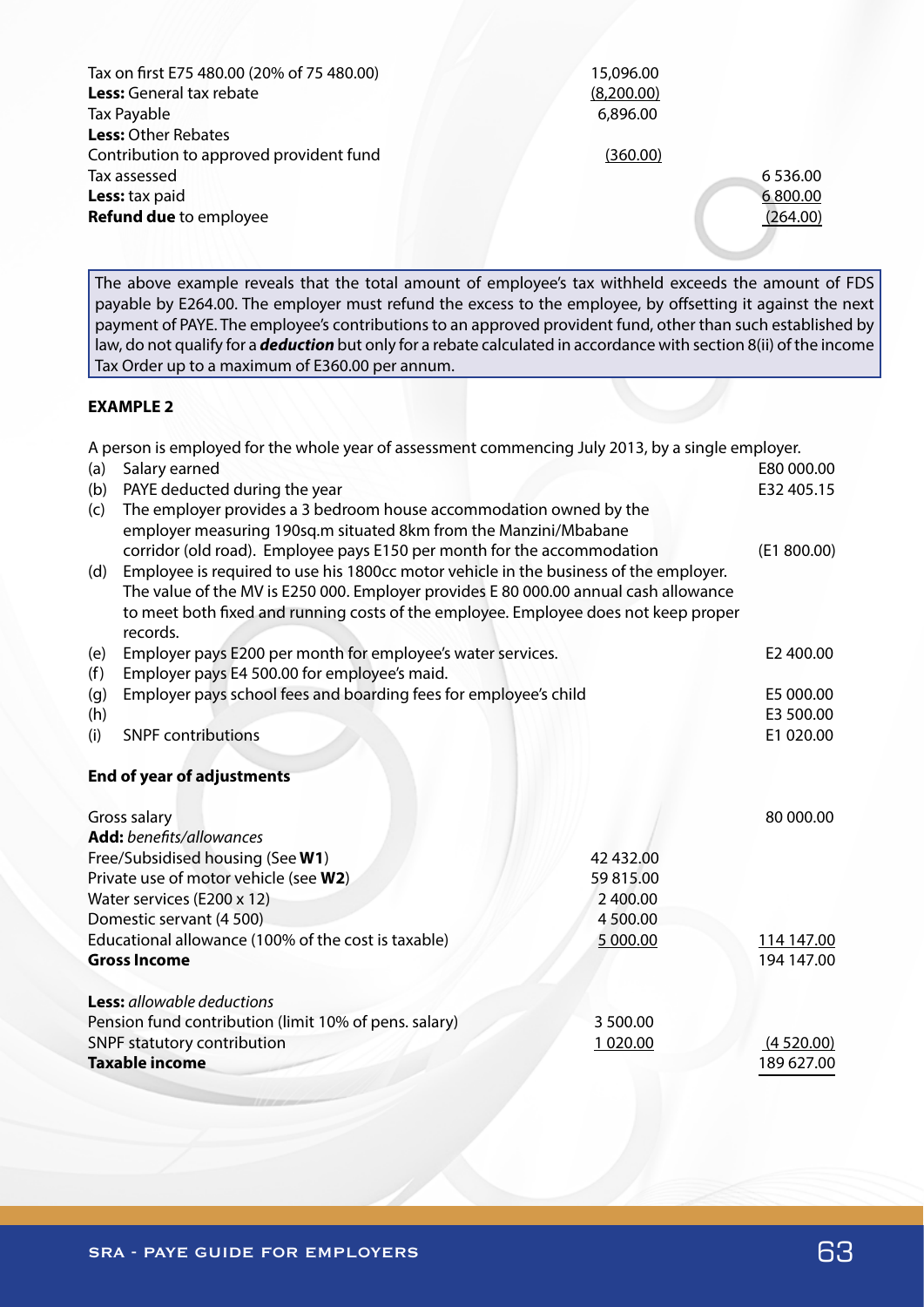| Tax on first E150 000           | 32 500.00 |           |
|---------------------------------|-----------|-----------|
| Tax on the next E39 627 @ 30%   | 11888.10  |           |
| Normal tax                      | 44 388.10 |           |
| <b>Less:</b> General Tax Rebate | 8 200.00  | 36 188.10 |
| <b>Less:</b> tax paid           |           | 32 405.15 |
| Tax due                         |           | 3 782.95  |

In the above example, the amount paid by PAYE is less than the amount of FDS determined, and as such the employer must deduct the shortfall and remit it to the Commissioner.

# **EXAMPLE 2 (a)**

A person is employed for the whole year of assessment commencing July 2013, by a single employer.

| (a)<br>(b) | Salary earned<br>PAYE deducted during the year                                       |           | E80 000.00<br>E37 858.50 |
|------------|--------------------------------------------------------------------------------------|-----------|--------------------------|
| (c)        | The employer provides accommodation secured in an open market,                       |           |                          |
|            | the monthly rental is E6 000.00. The employer contributes 2/3 towards                |           |                          |
|            | the rent and the employee pays the 1/3 thereof.                                      |           |                          |
| (d)        | Employee is required to use his 1800cc motor vehicle in the business of              |           |                          |
|            | the employer. The value of the Motor Vehicle is E250 000. Employer                   |           |                          |
|            | provides E80 000.00 annual cash allowance to meet both fixed and                     |           |                          |
|            | running costs of the employee. Employee does not keep proper records.                |           |                          |
| (e)        | Employer pays E200 per month for employee's water services.                          |           | E2 400.00                |
| (f)        | Employer pays E4 500.00 for employee's maid.                                         |           |                          |
| (g)        | Employer pays school fees and boarding fees for employee's child of                  |           | E5 000.00                |
| (h)        | Contribution to an approved pension fund, amounting to                               |           | E3 500.00                |
| (i)        | <b>SNPF contributions</b>                                                            |           | E1 020.00                |
|            | <b>End of year of adjustments</b>                                                    |           |                          |
|            |                                                                                      |           |                          |
|            | Gross salary                                                                         |           | 80 000.00                |
|            | Add: benefits/allowances                                                             |           |                          |
|            | Free/Subsidised housing (See W3)                                                     | 48 000.00 |                          |
|            | Private use of motor vehicle (see W2)                                                | 59 815.00 |                          |
|            | Water services (E200 x 12)                                                           | 2 400.00  |                          |
|            | Domestic servant (4 500)                                                             | 4 500.00  |                          |
|            | Educational allowance (100% of the cost is taxable)                                  | 5 000.00  | 119 715.00               |
|            | <b>Gross income</b>                                                                  |           | 199 715.00               |
|            | <b>Less:</b> allowable deductions                                                    |           |                          |
|            |                                                                                      | 3 500.00  |                          |
|            | Pension fund contribution (limit 10% of pens. salary)<br>SNPF statutory contribution | 1020.00   | (4520.00)                |
|            | Taxable income                                                                       |           | 195 195.00               |
|            | Tax on first E150 000                                                                | 32 500.00 |                          |
|            | Tax on the next E45 195 @ 30%                                                        | 13 558.50 |                          |
|            | Normal tax                                                                           | 46 058.50 |                          |
|            | Less: General Tax Rebate                                                             | 8 200.00  | 37 858.50                |
|            | Less: tax paid                                                                       |           | 37 858.50                |
|            | Tax due                                                                              |           | 0.00                     |
|            |                                                                                      |           |                          |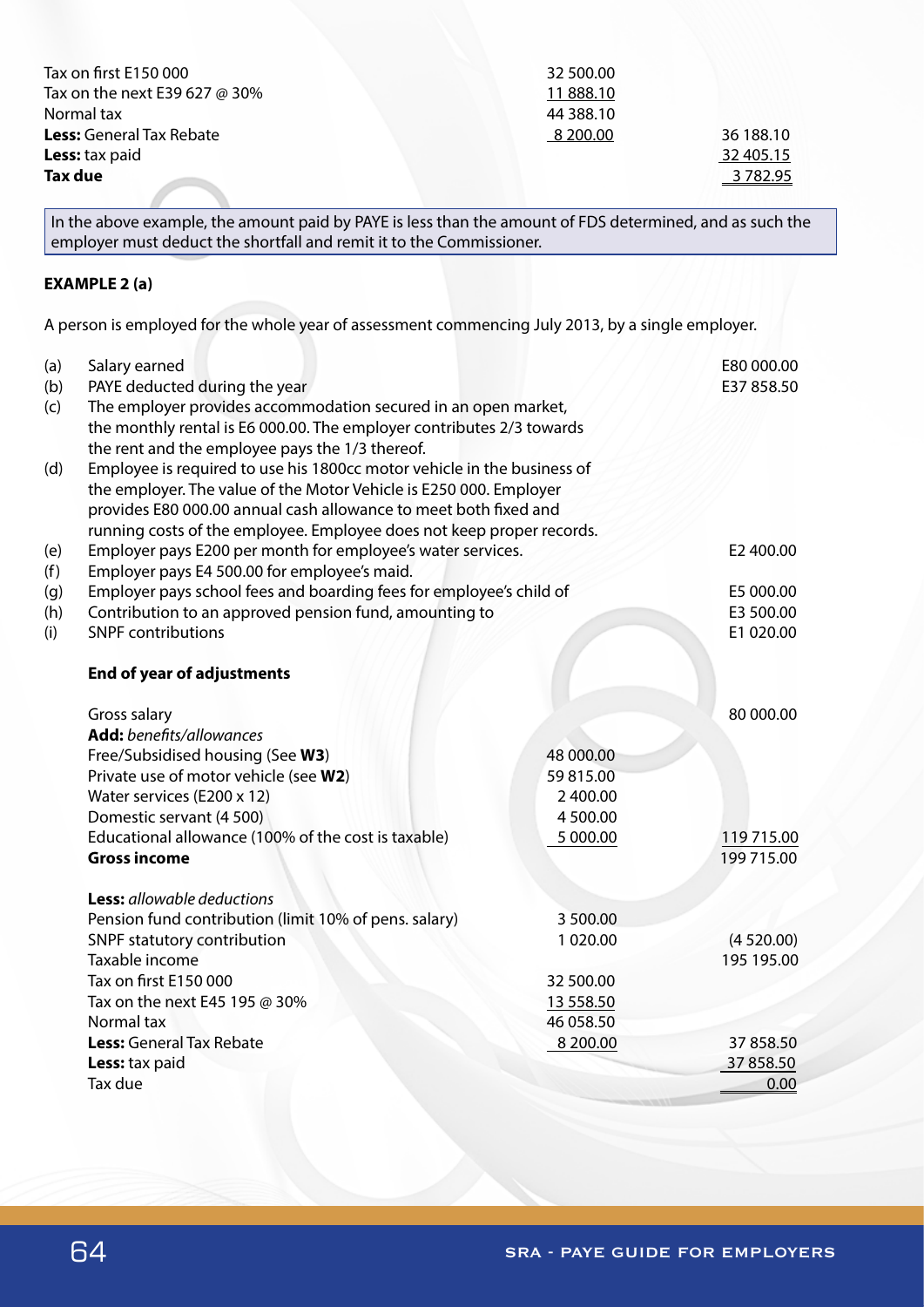## **EXAMPLE 3**

An employee is accommodated in a 4 bedroom house situated in an agricultural area. The employer owns the house.

| (a)<br>(b)<br>(c)<br>(d)               | Salary earned<br>PAYE deducted during the year<br><b>Employer</b> provides a 2000cc motor vehicle for use by the employee. The<br>market value of the motor vehicle when it was first provided to the employee<br>was E190 000.00. Number of days available for use 255 days<br>Employer pays E200.00 per month for employee's water services.                                                         |                                                                                         |                 | E250 000.00<br>E 78 723.22                                   |
|----------------------------------------|--------------------------------------------------------------------------------------------------------------------------------------------------------------------------------------------------------------------------------------------------------------------------------------------------------------------------------------------------------------------------------------------------------|-----------------------------------------------------------------------------------------|-----------------|--------------------------------------------------------------|
| (e)<br>(f)<br>(g)<br>(h)<br>(i)<br>(j) | Employer pays E4 500.00 for employee's maid.<br>Employer pays school fees and boarding fees for employee's child of<br>Contributions to an approved pension fund amounting to<br><b>SNPF Contributions</b><br>Contributions to a life assurance policy<br>Contributions to an approved provident fund                                                                                                  |                                                                                         |                 | E5 000.00<br>E3 500.00<br>E1 020.00<br>E 720.00<br>E3 600.00 |
|                                        | <b>End of year adjustments</b>                                                                                                                                                                                                                                                                                                                                                                         |                                                                                         |                 |                                                              |
|                                        | Gross salary                                                                                                                                                                                                                                                                                                                                                                                           |                                                                                         |                 | 250 000.00                                                   |
|                                        | <b>Add:</b> Benefits/allowances<br>Free/subsidized housing (see W4)<br>Private use of motor vehicle (see W5)<br>Water services (200 x 12)<br>Domestic servant (4 500)<br>Educational allowance (100% of the cost is taxable)<br>Gross income<br><b>Less:</b> allowable deductions<br>Pension fund contribution (restricted to 10% pens salary)<br>SNPF statutory contribution<br><b>Taxable income</b> | 32 880.00<br>26 547.95<br>2 400.00<br>4 500.00<br>5 000.00<br>3 500.00<br>1 0 2 0 . 0 0 |                 | 71 327.95<br>321 327.95<br>4 5 20.00<br>316807.95            |
|                                        | Tax on first E200 000.00<br>Tax on the next E116 807@ 33%<br>Normal tax<br><b>Less:</b> General Tax Rebate<br><b>Less:</b> Other rebates<br>Contribution to life assurance (10% E720)<br>Contribution to an approved provident fund (10% of E3 600)*                                                                                                                                                   | 47 500.00<br>38 546.62<br>86 046.62<br>8 200.00                                         | 72.00<br>360.00 | 77 486.62<br>$360.00*$                                       |
|                                        | Tax assessed<br>Less: tax paid                                                                                                                                                                                                                                                                                                                                                                         |                                                                                         |                 | 77 486.62<br><u>78 723.22</u>                                |
|                                        | Refund due to the employee                                                                                                                                                                                                                                                                                                                                                                             |                                                                                         |                 | (1236.60)                                                    |

\*Note that the insurance premiums, contributions to a benefit or provident fund, and unemployment are 10 % of the amount subject to an overall limit of E360. In the above, the total claim is E432 which is restricted to limit of E360.

The above example reveals that the total amount of employee's tax withheld exceeds the amount of FDS payable by E1 236.60. The employer must refund the excess to the employee, by offsetting it against the next payment of PAYE.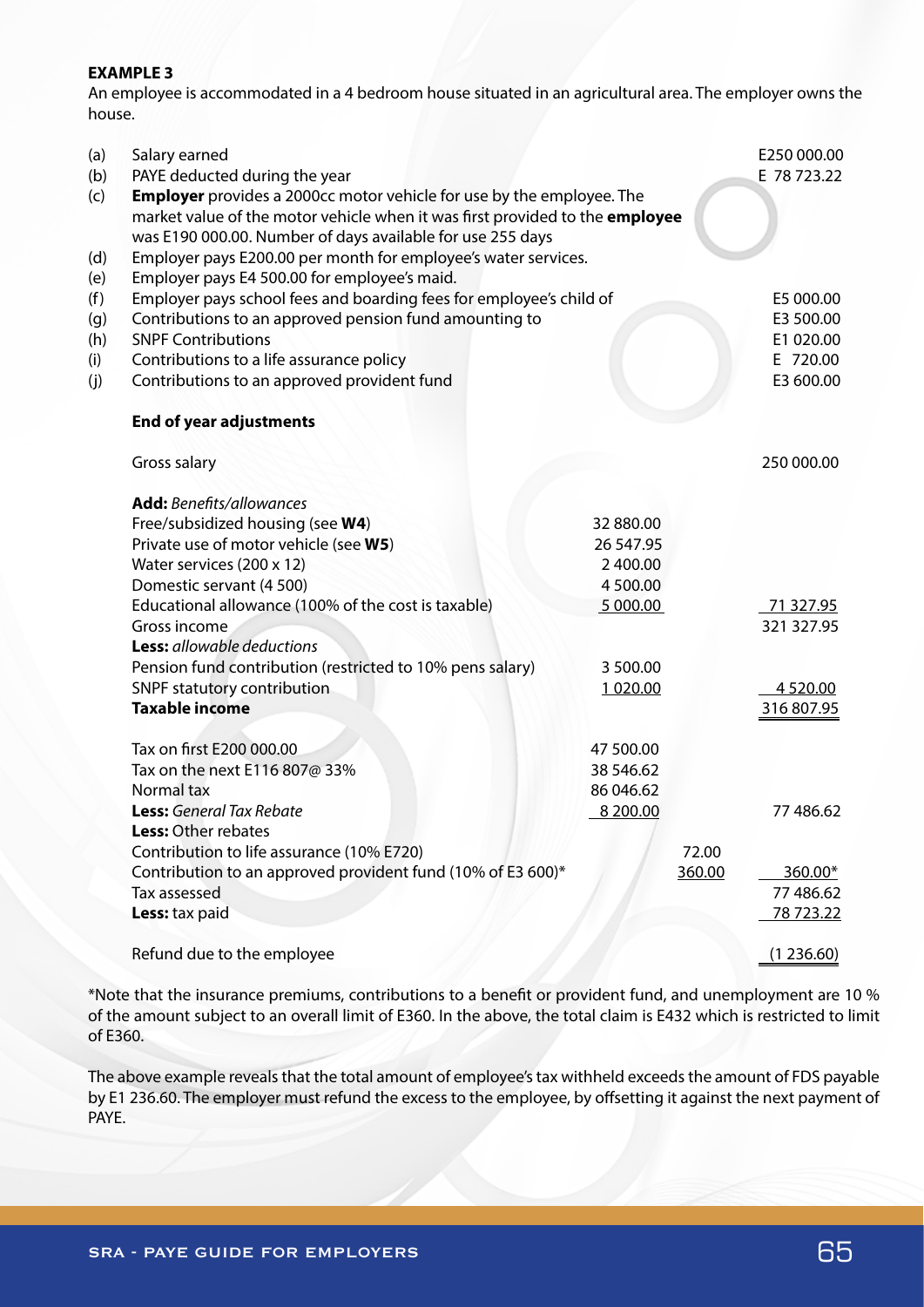**NOTE:** The value of the benefits must be determined by the employer in accordance with the Practice Note on Taxation of Benefits-in-Kind (contained in this **Guide**). Employers must take notice that in terms of paragraph 5 (1) of the second schedule to the Income Tax Order 1975, as amended, an employer, who fails to make deduction or withhold the full amount of employee's tax, shall be personally liable for the payment of the amount which he fails to deduct or withhold.

# **EXAMPLE 4**

A person is employed for 3 months in a tax year commencing 1 April 2013.

| Salary per month           |    | E11 700.00 |
|----------------------------|----|------------|
| PAYE deducted              |    | E 1678.75  |
| Pension fund contributions |    | E 500.00   |
| <b>SNPF</b> contributions  | E. | 85.00      |

## **End of year adjustment**

The monthly salary, PAYE and other contributions have to be annualised first in order to determine the correct taxable income for the period.

| Gross Income                      |         | E 140 400 |
|-----------------------------------|---------|-----------|
| <b>Less:</b> allowable deductions |         |           |
| Pension contributions             | 6 0 0 0 |           |
| <b>SNPF</b> contributions         | 1 0 2 0 | 7020      |
| Taxable income                    |         | E 133 380 |
|                                   |         |           |

## **Normal Tax**

| Tax on first E100 000                  | E 20 000 |
|----------------------------------------|----------|
| Tax on balance of E33 380 $\omega$ 25% | E 8345   |
| Total tax                              | E 28 345 |

# **Apportion normal tax to establish the tax payable for the period**

 No. of months worked x Normal tax 12 months

 $= 3 \times E28345$ 

 $\overline{12}$ 

 $=$  E7 086.25

#### **Apportion rebate**

 No. of months worked x Tax rebate 12 months

 $= 3 \times 8200$ <u>12</u>

| $=$ E2 050.00                          |            |
|----------------------------------------|------------|
| Tax payable for the period             | E 7 086.25 |
| Less: apportioned rebate               | E 2 050.00 |
|                                        | E 5 036.25 |
| Less: PAYE already paid (E1 678.75x 3) | E 5 036.25 |
| Tax/Refund due                         | 0.00       |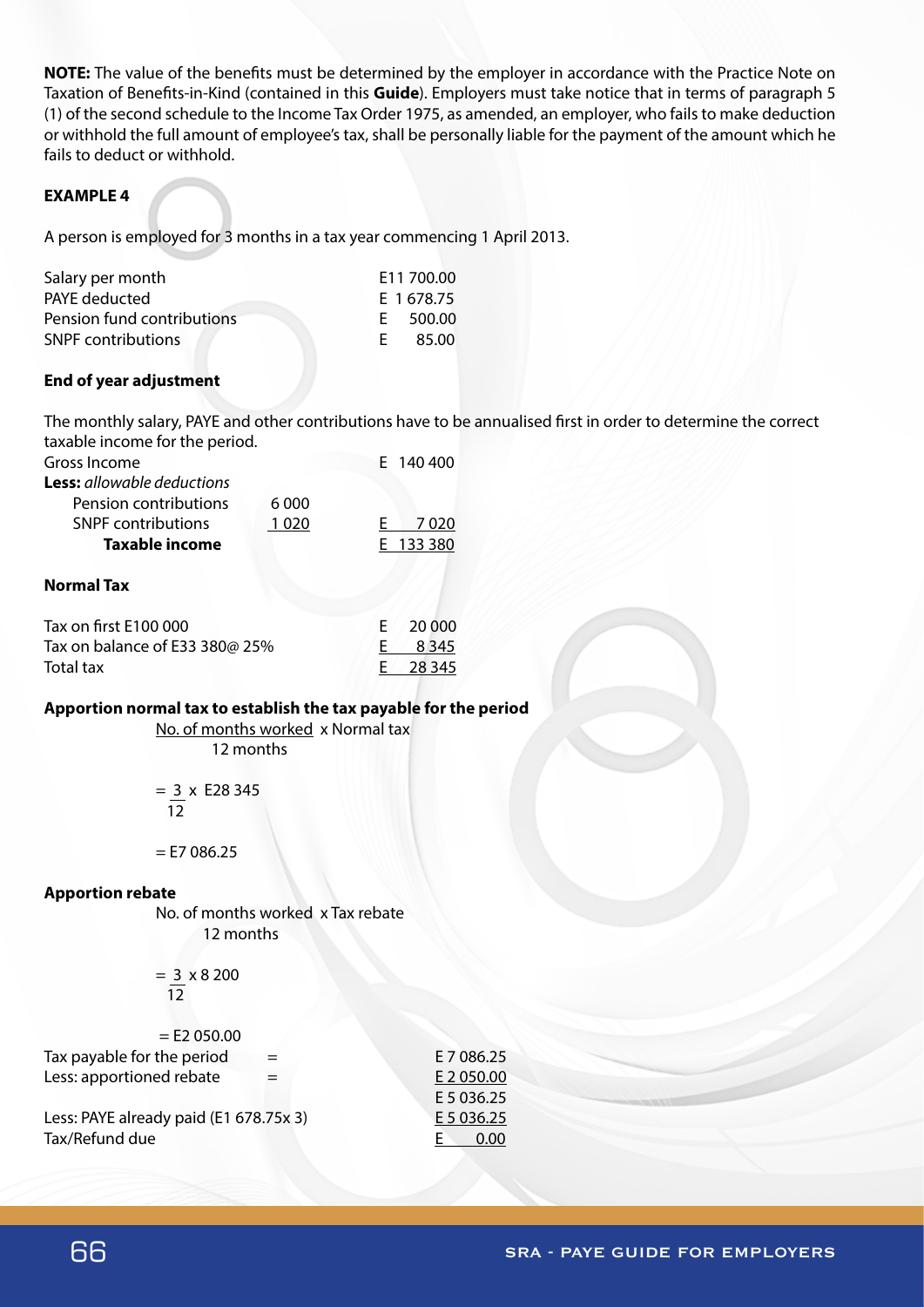## **WORKINGS**

## **W1 (See Schedule A of Practice Note 157)**

#### **Accommodation in Area A**

Taxable benefit as prescribed in Schedule A of practice note 157\* 1800.00 Taxable benefit (3 686 pm x 12) **42 432.00**

## **W2 (see Paragraph 4 of Practice Note 157)**

*Note:* In determining the taxable benefit under paragraph 4 of practice note 157 the emphasis is on business usage of the motor vehicle. Employee has to provide documented evidence that his/her motor vehicle was used in the business of the employer.

| A               |     | $B - (C \times D)$               |            |
|-----------------|-----|----------------------------------|------------|
|                 |     |                                  |            |
| B               |     | E80 000.00                       |            |
| C               | $=$ | Fixed cost (25% of E250 000)     | E62 500.00 |
|                 | $=$ | Running cost (24 000 x 76 cents) | E18 240.00 |
|                 |     |                                  | E80 740.00 |
| D               |     | 6 000 km                         |            |
| E               |     | 24 000 km                        |            |
| A               |     | 80 000 - (80 740 x 6000 km)      |            |
|                 |     | 24 000 km                        |            |
|                 |     | $80000 - 20185$                  |            |
| Taxable benefit |     | E59 815.00                       |            |
|                 |     |                                  |            |

## **W3 (See Schedule A of practice Note 157)**

#### **Open Market Accommodation**

| Employer's contribution (2/3 x 6000)           | 4 0 0 0 |
|------------------------------------------------|---------|
| Employee's contribution to rental (1/3 x 6000) | 2000    |
| Monthly rental for accommodation               | 6 0 0 0 |

Annual Taxable benefit (4 000 x 12) **48 000.00**

## **W4 (See Schedule A of practice Note 157)**

## **Accommodation in Area C**

Taxable benefit as prescribed in Schedule A \* Taxable benefit (100% of 32 880.00) **32 880.00** \* Monthly taxable benefit is E2 740.00

## **W5 (See Paragraph 2.1 of Practice Note 157)**

*Note:* When ascertaining the benefit value under paragraph 2.1 of practice note 157 the emphasis is on private usage of the motor vehicle.

Benefit Value  $=$   $(20\% \times A \times B) - D$ 

**C** 

44 232.00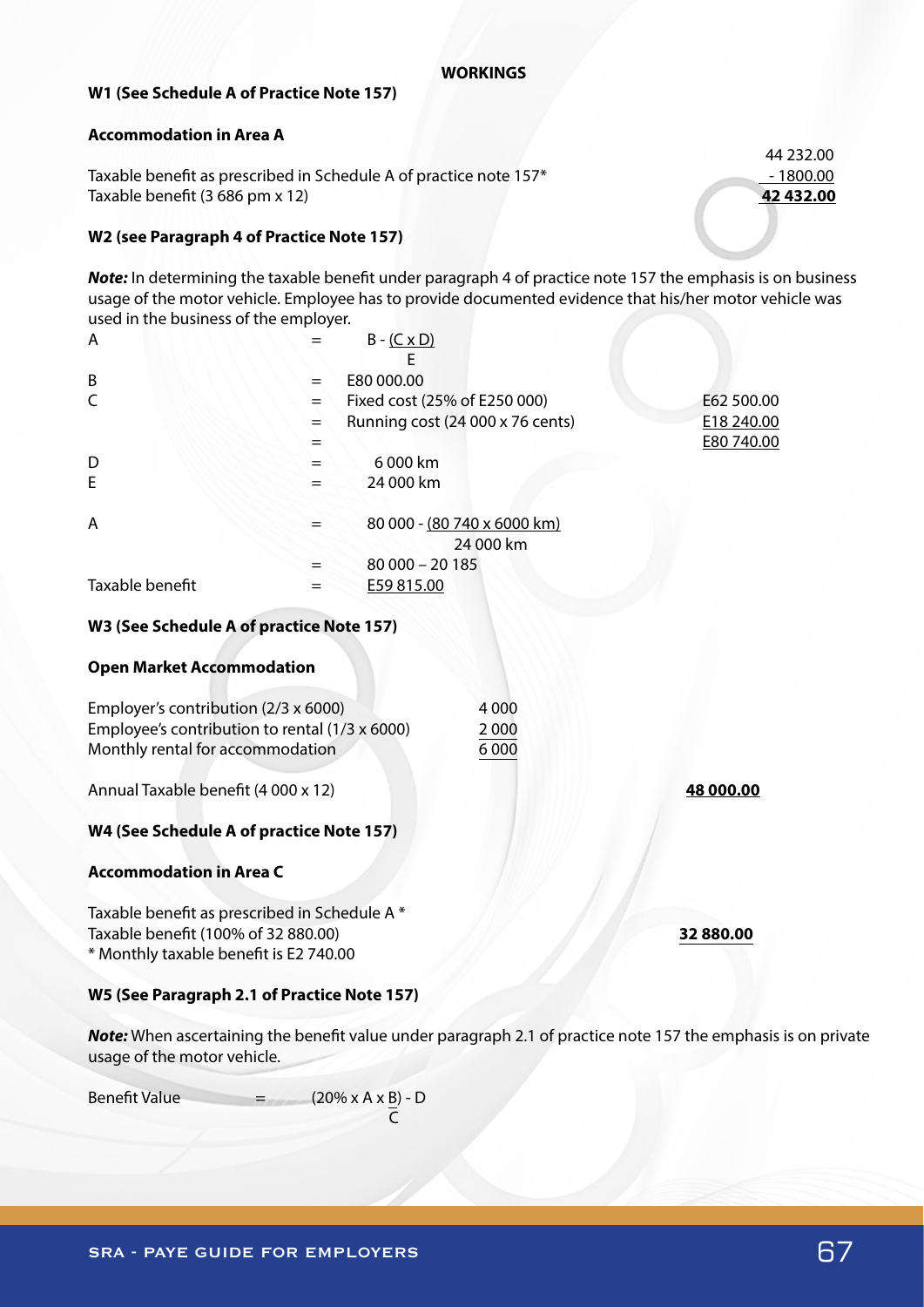| А<br>B<br>C            |            | E190000<br>255 days<br>365days                 |
|------------------------|------------|------------------------------------------------|
| Taxable benefit<br>$=$ | E26 547.95 | $(20\% \times 190\,000 \times 255) - 0$<br>365 |

# **46. Rates Of Normal Tax In The Case Of Individuals**

| <b>TAXABLE INCOME</b> |                        | <b>RATES OF TAX</b>                     |
|-----------------------|------------------------|-----------------------------------------|
| <b>EXCEEDS</b>        | <b>DOES NOT EXCEED</b> |                                         |
|                       | 100 000                | $0 + 20\%$ of the excess over 0         |
| 100 000               | 150 000                | 20 000 + 25% of the excess over 100 000 |
| 150 000               | 200 000                | 32 500 + 30% of the excess over 150 000 |
| 200 000               |                        | 47 500 + 33% of the excess over 200 000 |

#### **NOTES**

When applying the above rates, your attention is drawn to the following:

- (a) That the tax payable by a natural person will be reduced by an amount not exceeding E8 200 per tax year.
- (b) That the new rates will be applicable on the amount exceeding E41 000 per annum.
- (c) That when a tax rebate of E8 200 is combined with the lowest marginal rate of 20%, one has an effective threshold of E41 000, but if the period assessed is less than a full year, the tax rebate shall be the same ratio such period bears to twelve months.
- (d) That the tax rebate does not apply if the tax payable is subject to the concessionary rates of tax prescribed in Part III of the Third Schedule to the Income Tax Order 1975.
- (e) That the daily, weekly, and monthly PAYE deduction tables prescribed in these Employees' Tax Deduction Tables have already been reduced by the tax rebate of E8 200.
- (f) That it is only when applying the new rates above that the tax payable must be reduced by a rebate not exceeding E8 200 in any year of assessment.

## **47. Persons Over The Age Of 60 Years**

**NOTE** that the Daily, Weekly, and Monthly Tax Tables prescribed in this booklet are only applicable to individuals below the age of 60 on the last day of the year of assessment. Thus, in the case of individuals over the age of 60 on the last day of the year of assessment the monthly employees' tax should be determined as follows:

- 1. Calculation of Employees' Tax (PAYE)
	- **A To determine monthly PAYE:** the annual equivalent of the monthly remuneration must be established, the tax determined according to the normal tax rates (above) and results divided by 12 to establish the monthly deduction.
	- **B To determine weekly or daily deductions:** the monthly equivalent of the weekly or daily remuneration must be established, that tax determined according to A to establish the monthly deduction and the result divided by 4 or 30 to obtain the weekly or daily deductions respectively.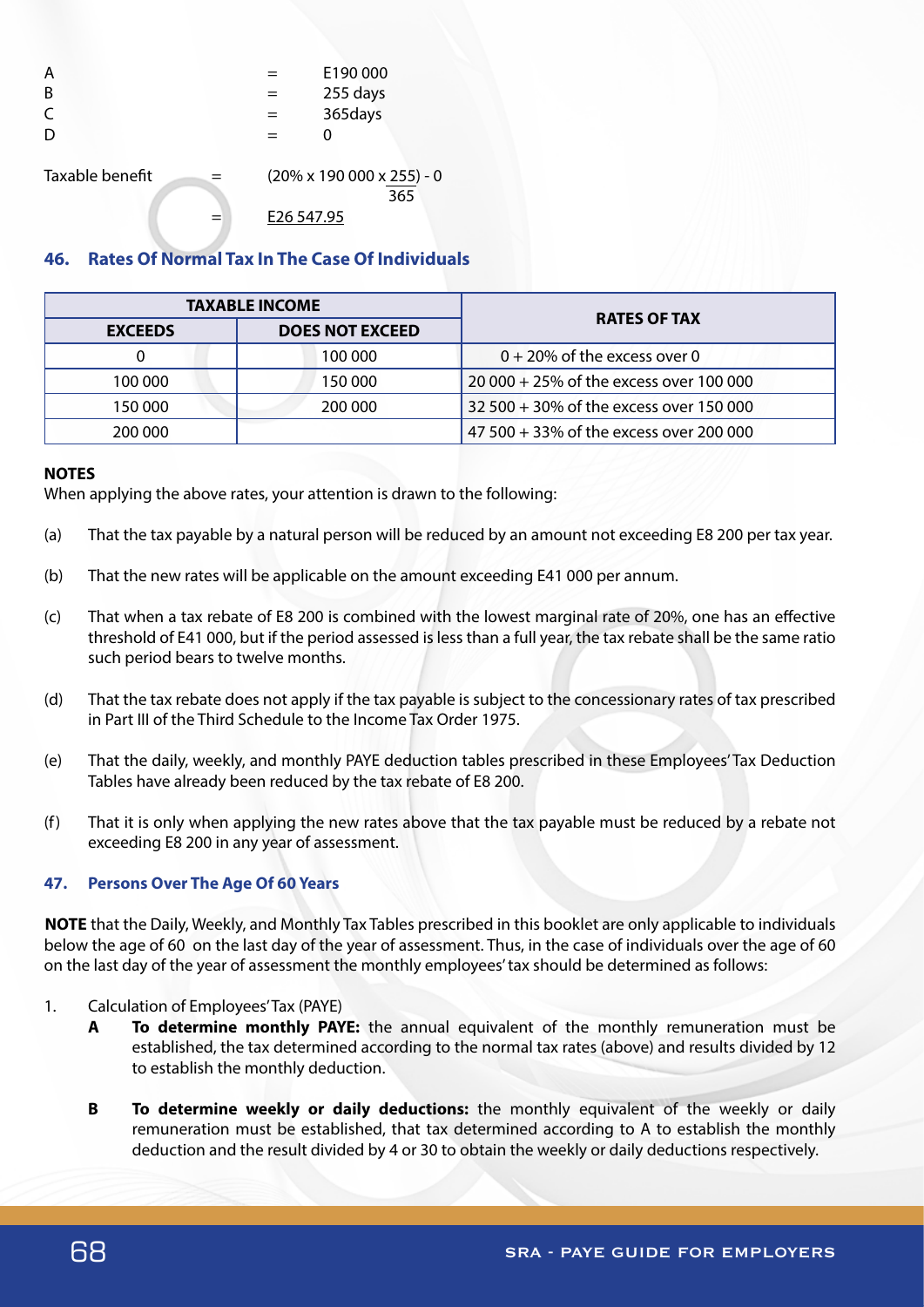- 1.2 The employees' tax (PAYE) to be deducted is calculated on the balance of the amount of remuneration after deducting the SNPF statutory contributions; and any current contribution by the employee concerned to any approved pension fund subject to a maximum of 10% of such employee's pensionable salary in any year of assessment.
- 1.3 The tax payable by an individual over the age of 60 years must be reduced by way of a rebate of an amount not exceeding the sum of ten thousand nine hundred emalangeni (E10 900) in any year of assessment, that is, E908.33 per month.
- 1.4 The secondary tax rebate which benefits the elderly, that is, persons over the age of sixty years on the last day of the year of assessment, is an amount not exceeding the sum of E2 700 per tax year. This means that an elderly person will have an effective tax rebate of E10 900 since the secondary tax rebate is in addition to the primary tax rebate of E8 200. Effectively a person over the age of sixty years is entitled to both the primary tax rebate of E8 200 plus the secondary tax rebate of E2 700.
- 1.5 When a tax rebate of E10 900 is combined with the lowest marginal tax rate of 20%, a person over the age of 60 has an effective threshold of E54 500, but, if the period is less than a full year, the tax rebate shall be the same ratio such period bears to twelve months.
- 1.6 The new rates will be applicable, in the case of a person over the age of 60 years, on the amount exceeding E54 500 in any year of assessment.
- 1.7 The tax rebates do not apply if the tax payable is subject to the concessionary rates of tax prescribed in Part III of the Third Schedule to the Order.
- 1.8 The tax payable must be reduced by way of rebates not exceeding the amounts stipulated in paragraph 1.3 above, in any year of assessment but if the period assessed is less than a full year, the tax rebates shall be the same ratio such period bears to twelve months.
- 1.9 The tax rebate must be apportioned according to the number of months that the employee has worked and the apportionment must be made as follows –
	- (a) The annual equivalent of the monthly remuneration is first established.
	- (b) The tax on the annual amount is then calculated.
	- (c) The amount of tax is divided by 12 months, and then multiplied by the number of months of worked to arrive at the correct tax for the period.
	- (d) The rebate is also apportioned accordingly.

## **EXAMPLE 2**

A person is over 60 years of age and receives the following income in a tax year commencing 2013

(a) Pension per month 9 000.00 (b) Director fees per month 2 000.00 (c) PAYE (See working below)

The monthly pension and the director's fees have to be annualized

| Gross annual pension (9000*12)  | 108 000   |
|---------------------------------|-----------|
| Gross director's fees (2000*12) | 24 000    |
|                                 | 132 000   |
| <b>Normal Tax</b>               |           |
| Tax on first E100 000           | 20 000.00 |
| Tax on Balance of E32 000 @ 25% | 8 000.00  |
| <b>Total tax</b>                | 28 000.00 |
| Tax rebate (8 200 + 2 700)      | 10 900.00 |
| Tax payable (annual)            | 17 100.00 |
|                                 |           |